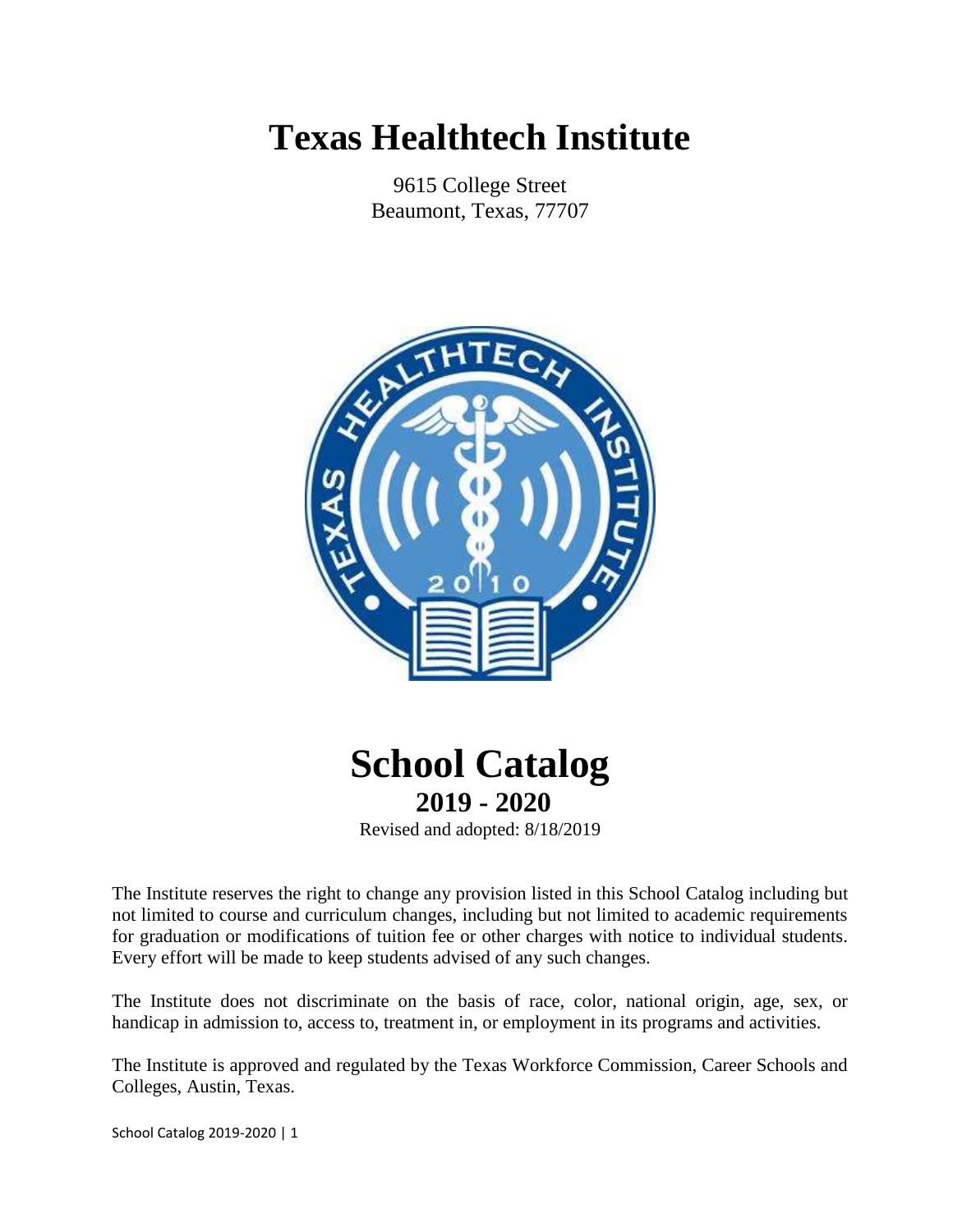## **Table of Contents**

| School Catalog 2019-2020   2 |  |
|------------------------------|--|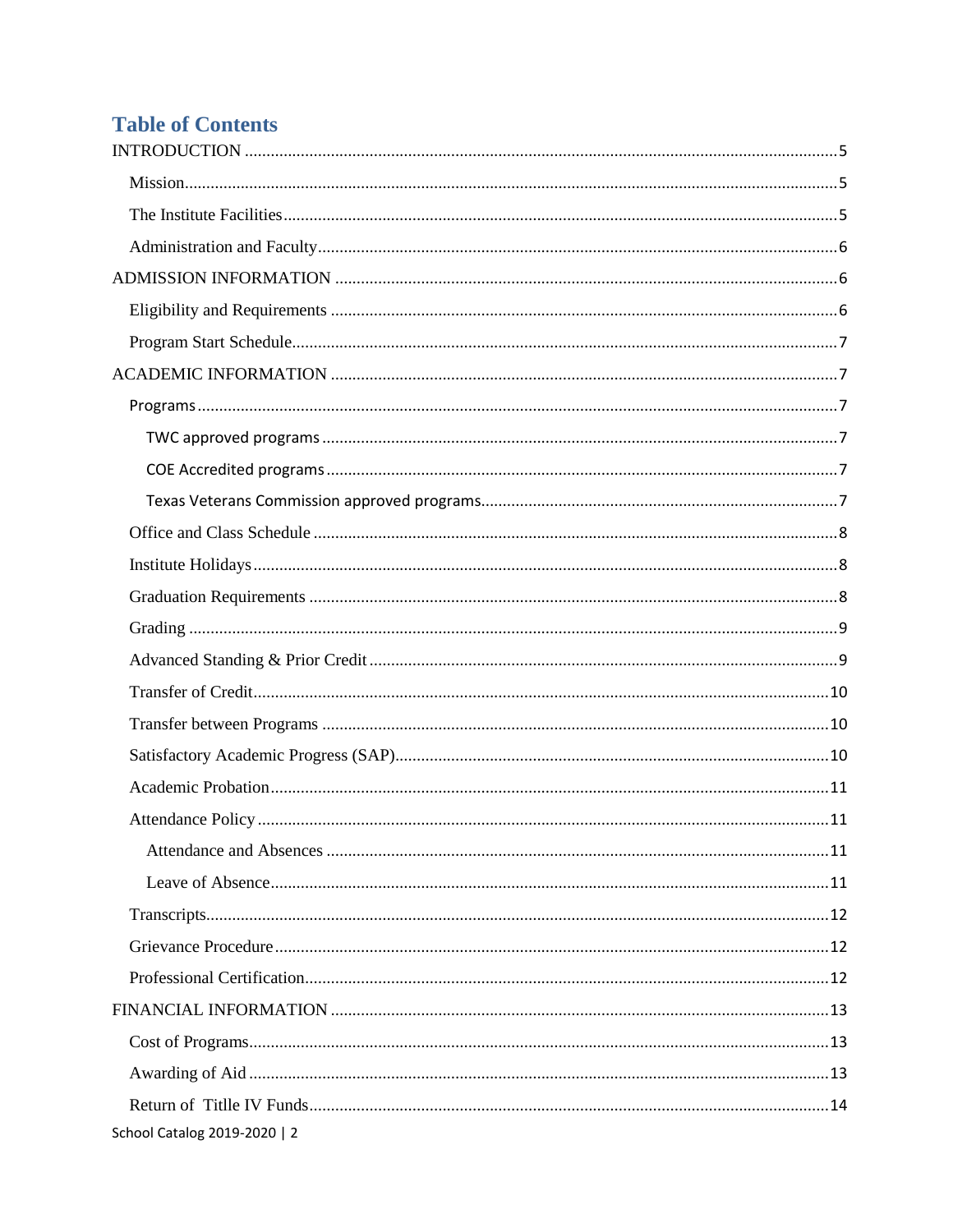| School Catalog 2019-2020   3 |  |
|------------------------------|--|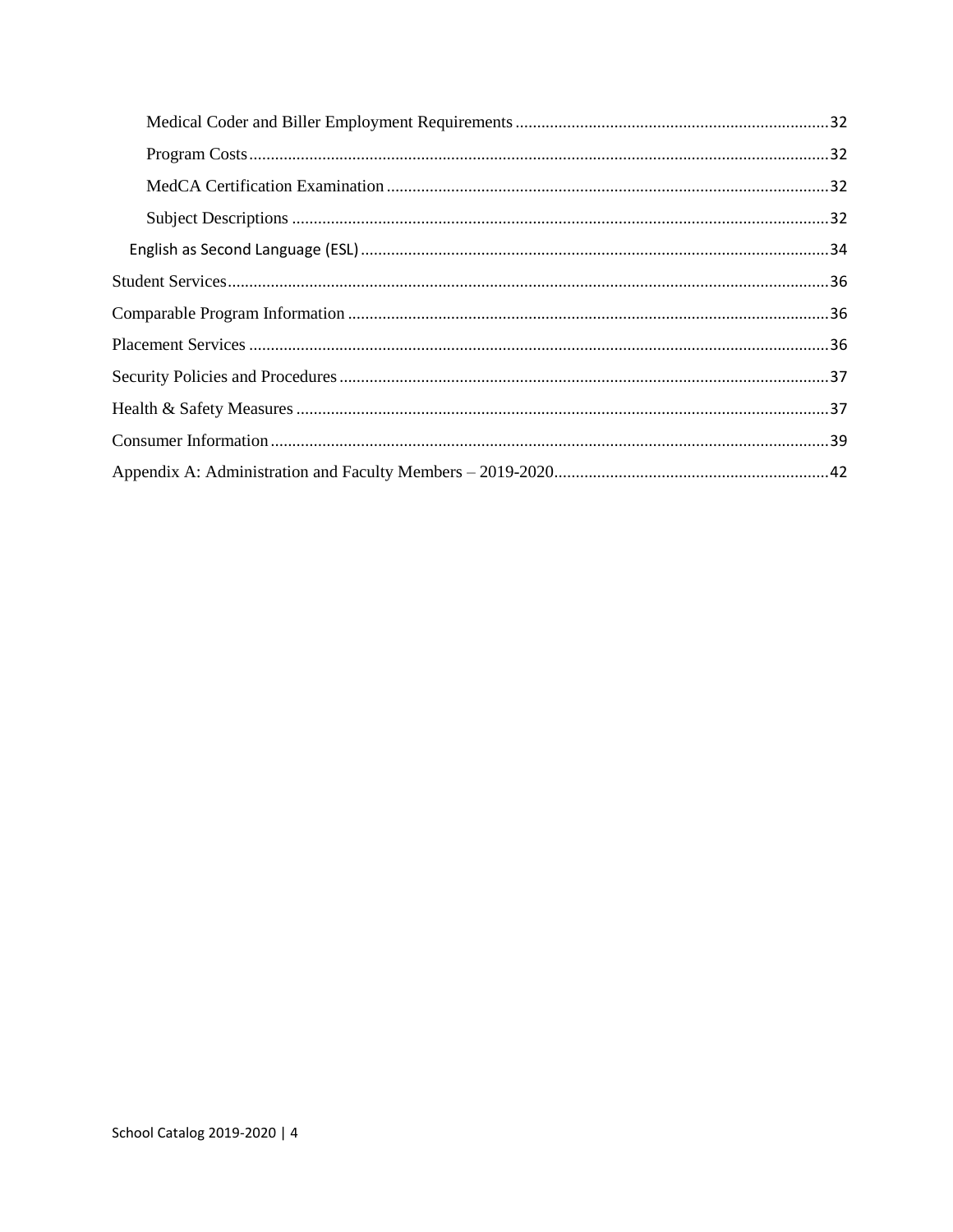## <span id="page-4-0"></span>**INTRODUCTION**

Texas Healthtech Institute is a healthcare training institute and is located in Beaumont, Texas. The Institute serves the educational and skill development needs primarily of Southeast Texas and the eastern part of the State of Louisiana. The Institute offers education programs to students aspiring to get into entry level jobs in the healthcare industry. As the healthcare sector of the economy is booming and new opportunities are being created, the Institute plays a pivotal role in meeting the skill needs of this region. There is a huge shortage of properly skilled labor force in the healthcare sector. The Institute focuses on teaching fundamental knowledge in health science, techniques for healthcare and appropriate job skills to adult students with great emphasis to the use of modern information technologies.

With a humble beginning in 2010, today the Institute has become a prominent school for adult learners for quality and cost-effective education. The Institute received national accreditation with the Council on Occupational Education (COE) on September 16, 2018. The Institute is offering the Federal Student Aid (Title IV) for two programs since June, 2019. The programs of the Institute are approved and regulated by the Texas Workforce Commission, Career Schools and Colleges. The Institute is a proud training provider to Texas veterans.

The Institute has established reputation to be able to provide *high quality* education at *shortest time* with *lowest costs* in Beaumont and neighboring cities. This has been possible through leveraging on industry contacts, reliance on higher education technologies and innovative design of course curriculum. Our graduates not only receive diploma from the Institute, they also get national recognition through professional certification with our partner associations, namely NHA (National Healthcareer Association) and MedCA (Medical Career Assessments).

## <span id="page-4-1"></span>**Mission**

The mission of the Institute is *"to deliver a quality career development education in the healthcare industry which will lead to gainful employment for our students in their chosen field of study. This will be achieved through our program delivery of healthcare career specific programs*  in high demand, using modern education technologies and engaging with healthcare *professionals and organizations"*. All programs of the Institute focus on skill development for entry level jobs in healthcare industry. The Institute maintains a strong relationship with industry experts and partner training providers. The modern education technologies play a major role in delivery of effective education in the Institute. Students learn new technologies in their respective field, use modern information technologies to communicate, and access Internet-based educational resources for life-long learning.

## <span id="page-4-2"></span>**The Institute Facilities**

School Catalog 2019-2020 | 5 The Institute is prominently located in the west end of Beaumont on a busy highway (US 90). The Institute facilities include lecture rooms, clinical lab, computer lab, library, reading room, student lounge. The campus is built on 2.5 acres commercial land with ample parking and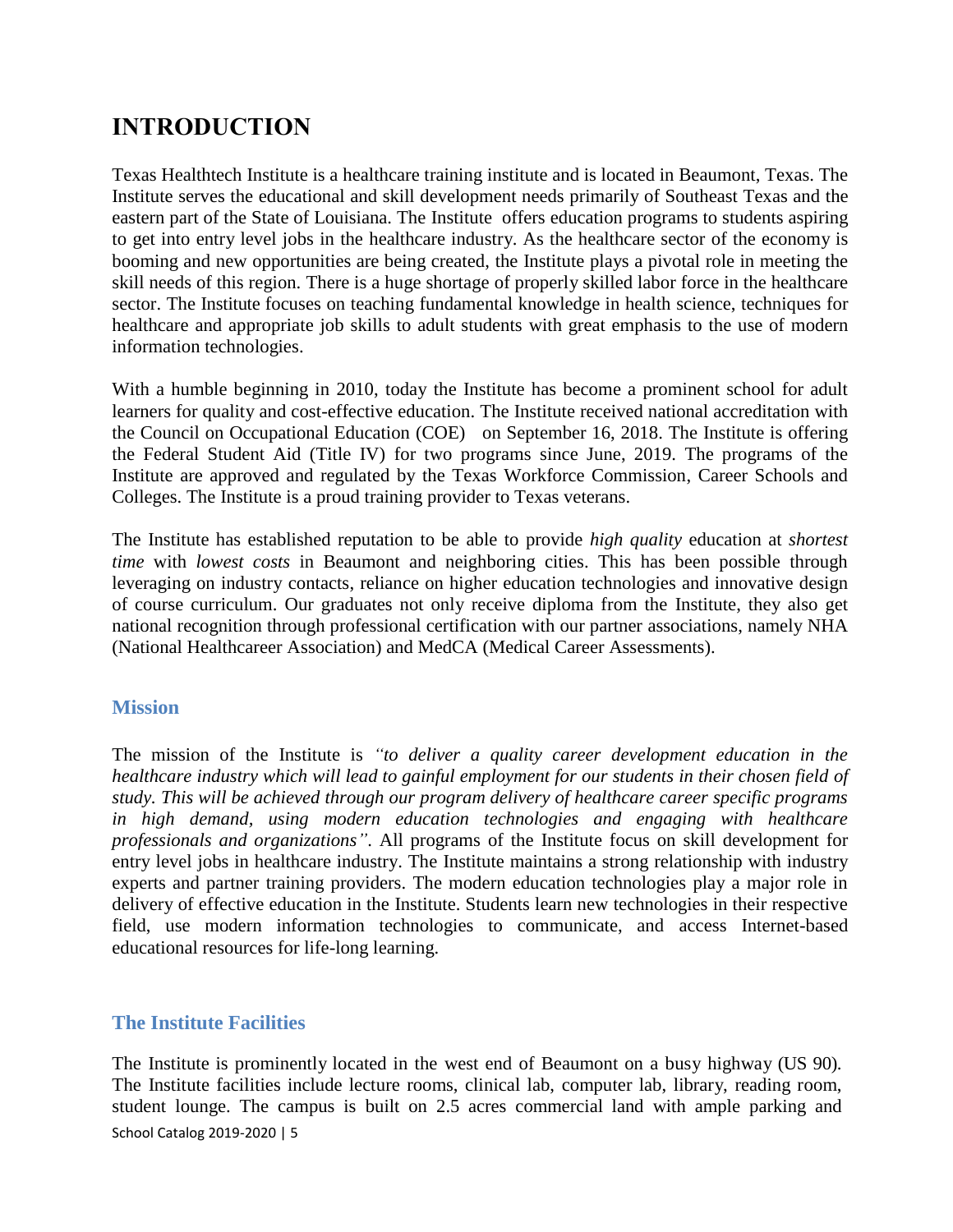recreational area.

The Texas Healthtech Institute was established by a group of educators and entrepreneurs who sensed the enormous need of skilled labor force in the healthcare sector. One of the major goals of the Institute is to provide highest quality education at an affordable cost. The costs are contained with the optimum utilization of modern education technologies. The Institute invested heavily in developing an electronic Learning Management System (LMS). The Institute computers are connected to the Internet and the study materials in LMS are available to students. If desired, students can access the study materials from their home computer.

## <span id="page-5-0"></span>**Administration and Faculty**

The Institute administration is headed by a Director, who is assisted by a team of key staff members. The Institute appoints instructors with approval of Texas Workforce Commission. The credentials of administrative and instructional faculty members are also monitored by the accrediting agency. The current administrative and faculty members are listed in Appendix A.

## <span id="page-5-1"></span>**ADMISSION INFORMATION**

## <span id="page-5-2"></span>**Eligibility and Requirements**

Students can apply for enrollment at any time during the calendar year.

## *1. Eligibility to Apply for Admission*

US citizens and resident aliens are eligible to apply for admission. An adult (18 years or above) can apply directly for admission. However, a person with minimum age of 17 years can apply with written parental or legal guardian permission for admission.

#### *2. General Requirements*

Application for Admission must include the following:

- A completed Admission Application. An application must be submitted prior to enrollment in classes. Applications completed by a third party on behalf of the candidate will not be accepted unless bearing the original signature of the applicant. Former students do not need to submit an application for re-admission but will be required to verify residency for tuition purposes. Students who owe any fee or tuition will not be permitted to enroll until the debt is settled through the appropriate office.
- Application Fee. A non-refundable application fee of \$25.00 is charged to all applicants.
- Every student will be required to attend a New Student Orientation session and register for classes.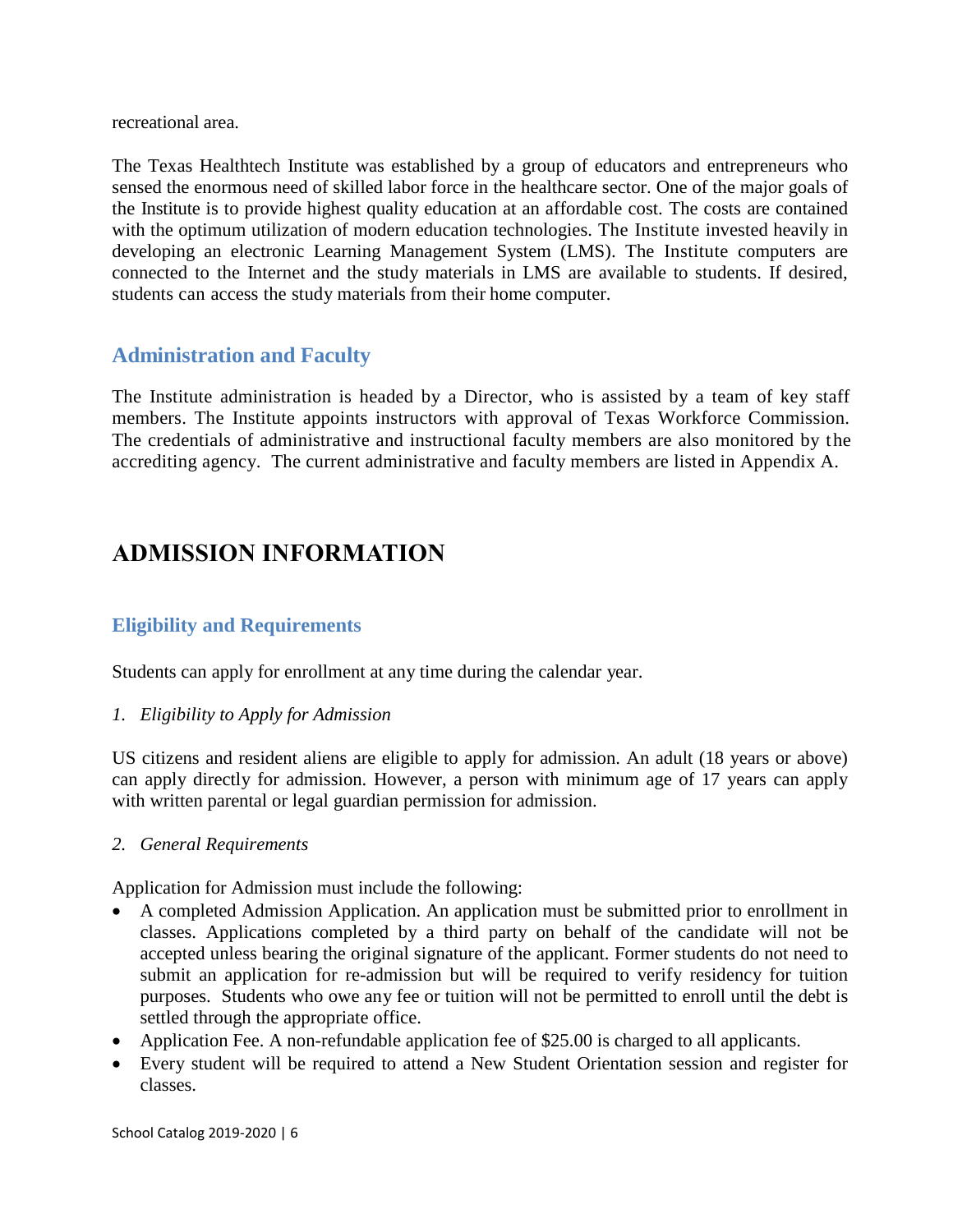#### *3. Qualification Requirements*

High School Graduate: Show the original diploma from an accredited high school. You may be asked for a transcript from your high school. OR

General Education Development (GED): Provide official copies of your GED.

## <span id="page-6-0"></span>**Program Start Schedule**

All programs (Medical Assistant, Phlebotomy Technician, Medical Coding and Billing, Office Administrative Assistant) are scheduled to start every two months, depending on enrollment. Programs normally start on first Monday of the month.

## <span id="page-6-1"></span>**ACADEMIC INFORMATION**

## <span id="page-6-2"></span>**Programs**

The Institute offers several programs. In addition, the Institute also offers continuing education and seminar courses.

#### <span id="page-6-3"></span>**TWC approved programs**:

Medical Assistant (660 contact hours) Phlebotomy Technician (360 contact hours) Office Administrative Assistant (700 contact hours) Medical Coding and Billing (360 contact hours) Medical Office Specialist (372 contact hours) – Currently not offered Pharmacy Technician (304 contact hours) – Currently not offered Patient Care Technician (700 contact hours) – Currently not offered Home Health Aide (92 contact hours) – Currently not offered

#### <span id="page-6-4"></span>**COE Accredited programs**:

Medical Assistant (660 contact hours) – eligible for Federal Financial Aid Phlebotomy Technician (360 contact hours) Office Administrative Assistant (700 contact hours) – eligible for Federal Financial Aid Medical Coding and Billing (360 contact hours)

#### <span id="page-6-5"></span>**Texas Veterans Commission approved programs**:

School Catalog 2019-2020 | 7 The Institute is approved to train veterans and other eligible persons under the provisions of Title 38, United States Code. **VA Facility Code is 2-5-1434-43**. Benefits are available under the Montgomery GI Bill – Active Duty (chapter 30 of title 38 U.S.C.), The Post 9/11 GI Bill (chapter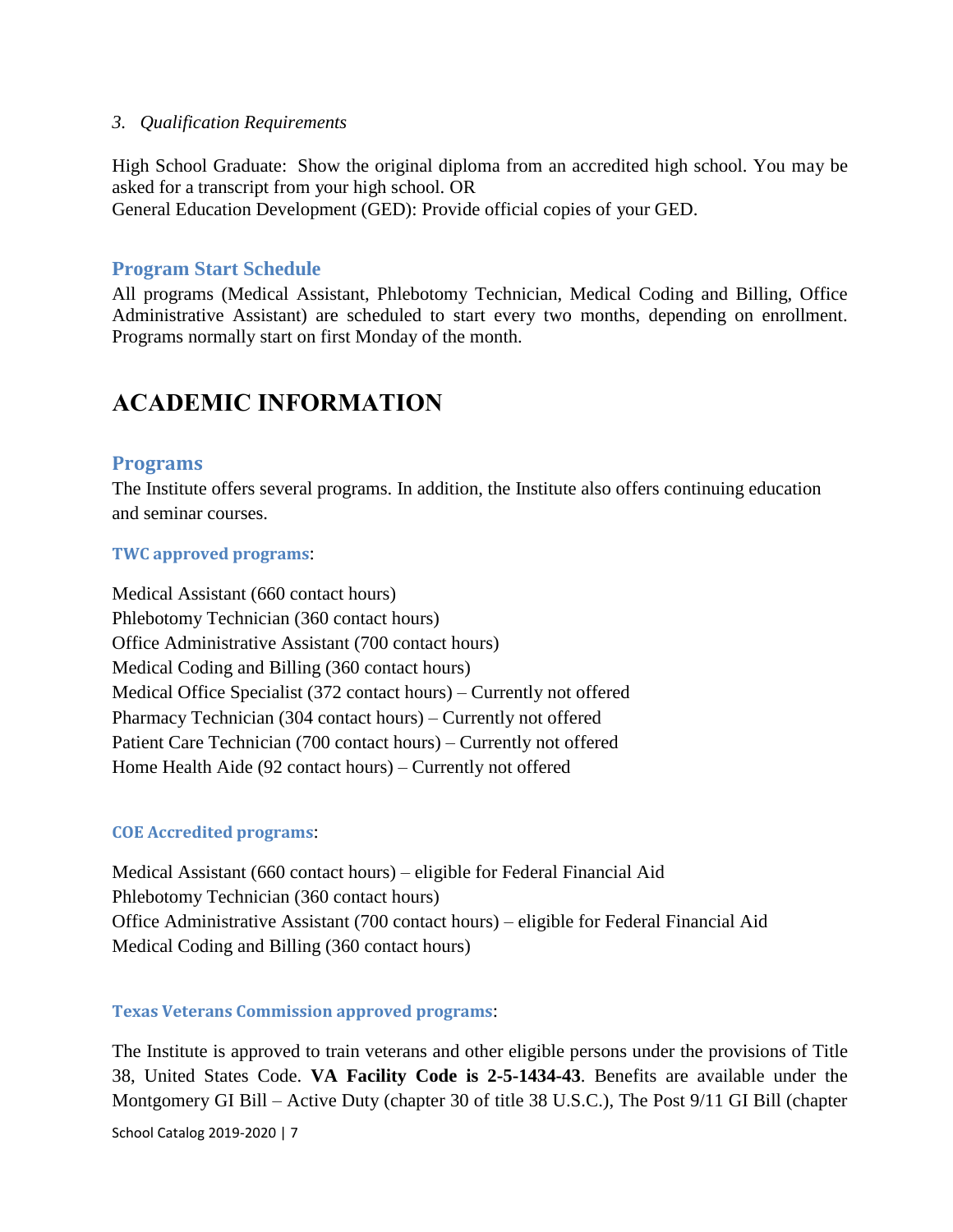33), Montgomery GI Bill – Selected Reserve (chapter 1606 of title 10 U.S.C.), Post-Vietnam Era Educational Assistance (chapter 32 of title 10 U.S.C.), and Dependents' Education Assistance (chapter 35 of title 38 U.S.C.) Approved programs are: Medical Assistant (660 contact hours) Phlebotomy Technician (360 contact hours) Office Administrative Assistant (700 contact hours) Medical Coding and Billing (360 contact hours)

## <span id="page-7-0"></span>**Office and Class Schedule**

Campus office is open between 8:00 am and 6:00 pm Monday to Friday. The office is closed on Saturdays and Sundays.

Classes are scheduled between 9:00 am and 9:00 pm Monday through Friday. Day students attend classes Monday through Friday between 9:00 am and 2:00 pm depending on the class schedule. Evening students attend classes Monday through Friday from 4:00 pm to 9:00 pm depending on the class schedule. For day students, five to ten minutes break will be taken every hour beginning at ten-minutes until the hour, and lunch will be from 11:30 am to 12:00 pm. For evening students, there will be no meal time break; five to ten-minutes break will be taken every hour beginning at ten-minutes until the hour.

## <span id="page-7-1"></span>**Institute Holidays**

| <b>THOUGHUL TRONGUAY</b>                |                        |                  |
|-----------------------------------------|------------------------|------------------|
| (The Institute observes these holidays) |                        |                  |
| New Year's Day                          | Martin Luther King Day | Presidents' Day  |
| Good Friday                             | <b>Memorial Day</b>    | Independence Day |
| Labor Day                               | Veteran's Day          | Thanksgiving Day |
| Christmas Day                           |                        |                  |

Thanksgiving break – November 28 and 29, 2019 Christmas and New Year break – December 23 – January 1, 2020

## <span id="page-7-2"></span>**Graduation Requirements**

The Institute provides the following form of recognition for satisfactory completion of work: Certificate of Completion. A student may be awarded a Certificate by:

- Completing all required courses for the specific certificate. Courses listed in the catalog are acceptable as requirements or electives applicable to the certificate program.
- Completing the prescribed number of contact/clock hours for the specific certificate.
- Achieving a cumulative grade point average of 2.0.
- For the certificate program, completing each course required with a grade of "C" or better.
- Submitting official transcript of all coursework attempted at other career school or Institutes.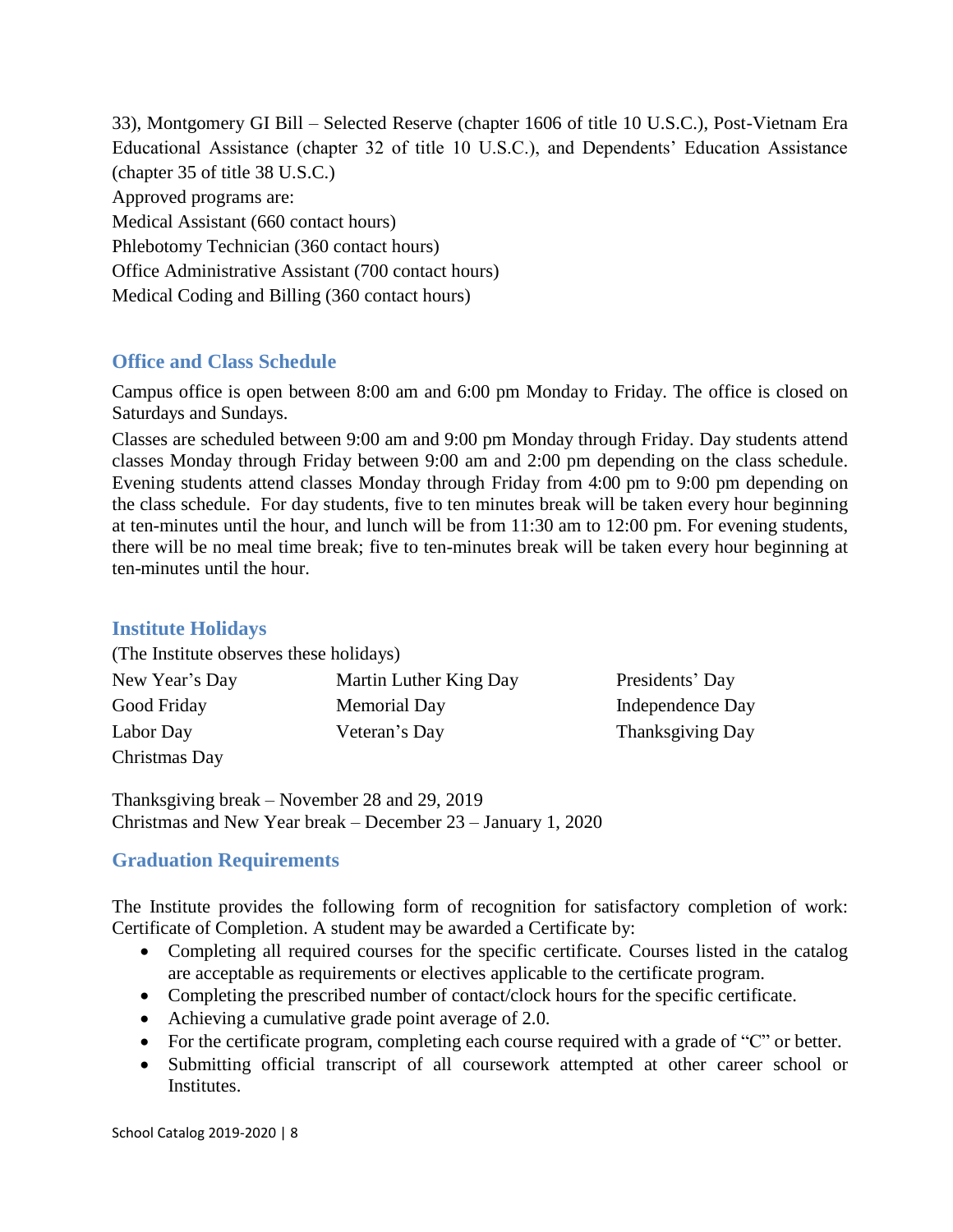## <span id="page-8-0"></span>**Grading**

The standard letter system of grading is used as follows:

A--100-90 ( 4 quality points)

B--89-80 (3 quality points)

C--79-70 (2 quality points)

F—69 or below (0 quality points)

P—Pass (0 quality points)

TP--Transfer Pass (0 quality points; for transfer credits)

S – Successfully completed the coursework (0 quality point)

 $U$  – Unsuccessful in completing the coursework (0 quality point)

I--Incomplete (An "I" will be given to a student who does not complete the course requirements of the course syllabus. This "I" will be converted to a letter grade by the end of the next grading period, 0 quality point)

W--Withdrawal (will be given to a student who withdraws before the mid-point of a particular course, 0 quality point).

Upon repeating a course, the student will receive credit only for the highest grade earned. The lower grade will be removed from the student's transcript.

## <span id="page-8-1"></span>**Advanced Standing & Prior Credit**

Texas Healthtech Institute may grant full academic credit for many courses to those students who have successfully completed the same or substantially the same subjects on a post-secondary level as those listed in the Catalog. The student must have earned a grade of "C" or better and the student must have been taking coursework at the postsecondary level within the last two years prior to their expected start date at Texas Healthtech Institute.

It is the student's responsibility to have official academic transcripts sent to Texas Healthtech Institute and to provide a Catalog containing course descriptions. The transcripts and prior school's Catalog will be reviewed. The decision to grant credit for prior schoolwork shall be approved by the Campus Director. Written verification shall be placed in the student's file.

Transfer of Credits from other institutions are recorded as grades of "TP" and are not counted as earned nor used when calculating grade point average.

If a student believes that his prior knowledge or experience is sufficient to warrant waiving a class requirement, a comprehensive inventory test will be administered to him. A minimum grade of "B" is required in order to waive the class. This test is to be taken in advance, if possible, but not later than the first week of the class. Upon successful completion of the test, the student may select an elective to replace that class or choose to waive the elective in favor of reducing time in school.

Advanced standing credits are recorded as a grade of "P" and are counted as hours earned, but are not used when calculating grade point average.

School Catalog 2019-2020 | 9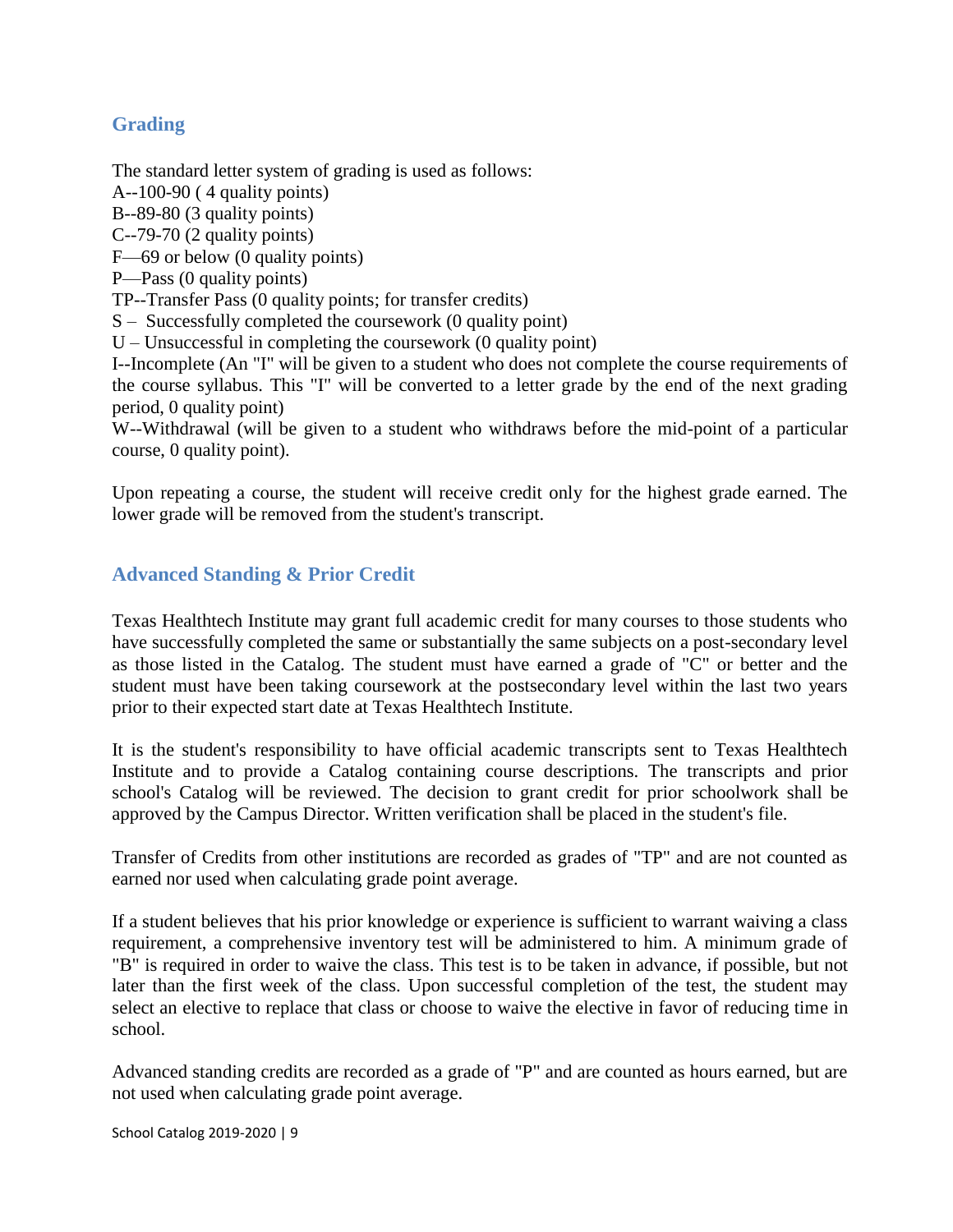All students entering the Institute must complete at least 50% of their program with the Institute.

## <span id="page-9-0"></span>**Transfer of Credit**

The courses of study offered by the Institute are essentially terminal in nature. Most students go directly into employment after graduation. Most courses offered by Texas Healthtech Institute are non-academic and do not imply, promise, or guarantee transferability of credits earned while in pursuit of the certificate or diploma.

Students should be aware that decision regarding the transfer of credit is up to the receiving institution.

## <span id="page-9-1"></span>**Transfer between Programs**

Students wishing to transfer from one program to another within the Institute should see the campus director to determine transferability of credits within the Institute. All courses at the Institute have a three letter/three digit code that is universal among programs thus facilitating transfer of credit between programs at the Institute.

Students wanting to transfer between programs may transfer those credits which are applicable to the new program.

## <span id="page-9-2"></span>**Satisfactory Academic Progress (SAP)**

The Satisfactory Academic Progress (SAP) policy applies to all students enrolled in an approved program whether receiving Federal Title IV, HEA funds or not.

Satisfactory Progress in attendance and academic work is a requirement. Academic work is evaluated on a cumulative basis. Students must maintain SAP to continue eligibility for Title IV, HEA funding. To determine SAP, all students are evaluated in academics and attendance at the evaluation points listed below. Students are advised of their academic and attendance status via a progress report.

Satisfactory progress in academic performance and attendance is required to continue as a student in good standing. A diploma will be awarded upon successful completion of requirements of the program.

To remain in good academic standing, a student must maintain a least a 70% average (cumulative grade C) and complete the course in the designated time frame. Students who fall below a 70% average may be placed on Academic Probation as well as Title IV, HEA financial aid warning and /or probations if granted.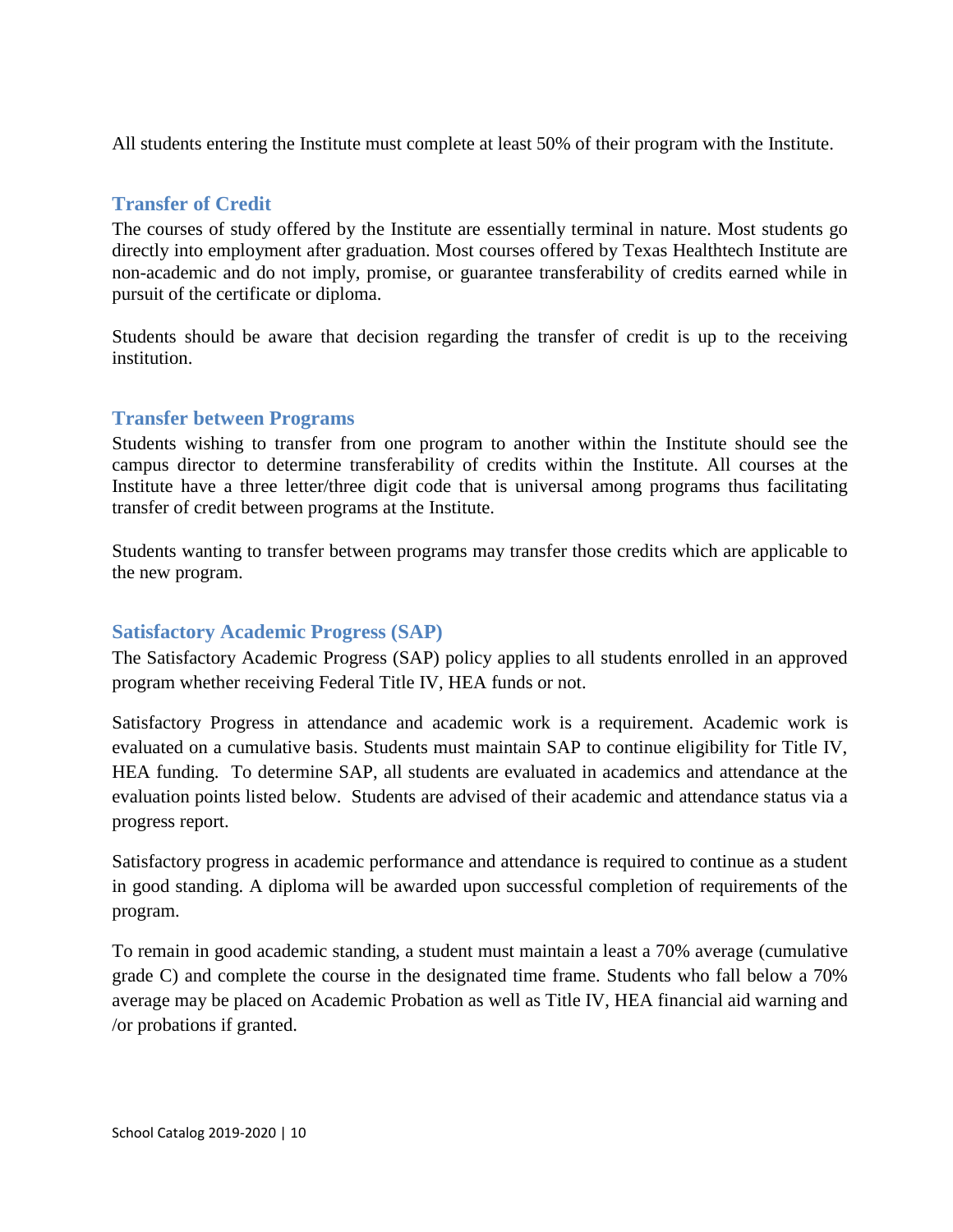### <span id="page-10-0"></span>**Academic Probation**

Any student failing to maintain at least a 70% average is subject to probation. During the Academic probation (which is not the same as a Title IV, HEA Warning and/or Probation) the student's performance will be monitored and additional academic assistance will be given in an effort to assist the student in being removed from Academic Probation. The student must correct the deficiency that caused the probation and must do so before the next evaluation period. Failure to improve during an Academic probationary period may subject the student to dismissal.

## <span id="page-10-1"></span>**Attendance Policy**

#### <span id="page-10-2"></span>**Attendance and Absences**

Financial Aid Students must attend a minimum of 67% of the cumulative scheduled hours to maintain SAP and complete the course within the maximum allowed period. The attendance percentage is determined by dividing the total hours by the total number of hours scheduled. Students are expected to attend classes as per their enrollment agreement. Students are responsible to clock in and out appropriately to document their hours. Instructors take class attendance and a student must make sure his/her attendance is recorded correctly.

Late arrivals may enter school until 15 minutes after class begins, students who are more than 15 minutes late may meet with the School Director to obtain authorization to remain in school for the day. Continued tardiness may result in disciplinary action up to and including termination. Students who are going to be absent are expected to call the school prior to the beginning of their scheduled shift.

All absences are recorded and made a part of the school permanent record. The student is responsible for class material and/or tests missed while absent. Students are encouraged not to miss any days. Students who miss 10 consecutive school days (14 calendar days) without communicating with the School Director/Designee may be terminated on the 11th consecutive school day as an unofficial withdrawal.

Students who persist in repeating patterns of absenteeism will be advised and will be subject to appropriate disciplinary action. Students who have excessive absences may be terminated; reenrollment is at the discretion of the school director.

#### <span id="page-10-3"></span>**Leave of Absence**

School recognizes that there may be times when due to extreme circumstances, the student may require a leave of absence. The School recommends that a student may request for a leave if he/she is planning to be absent for more than 10 consecutive school days. In such case a leave of absence up to 180 days may be authorized by the Campus Director.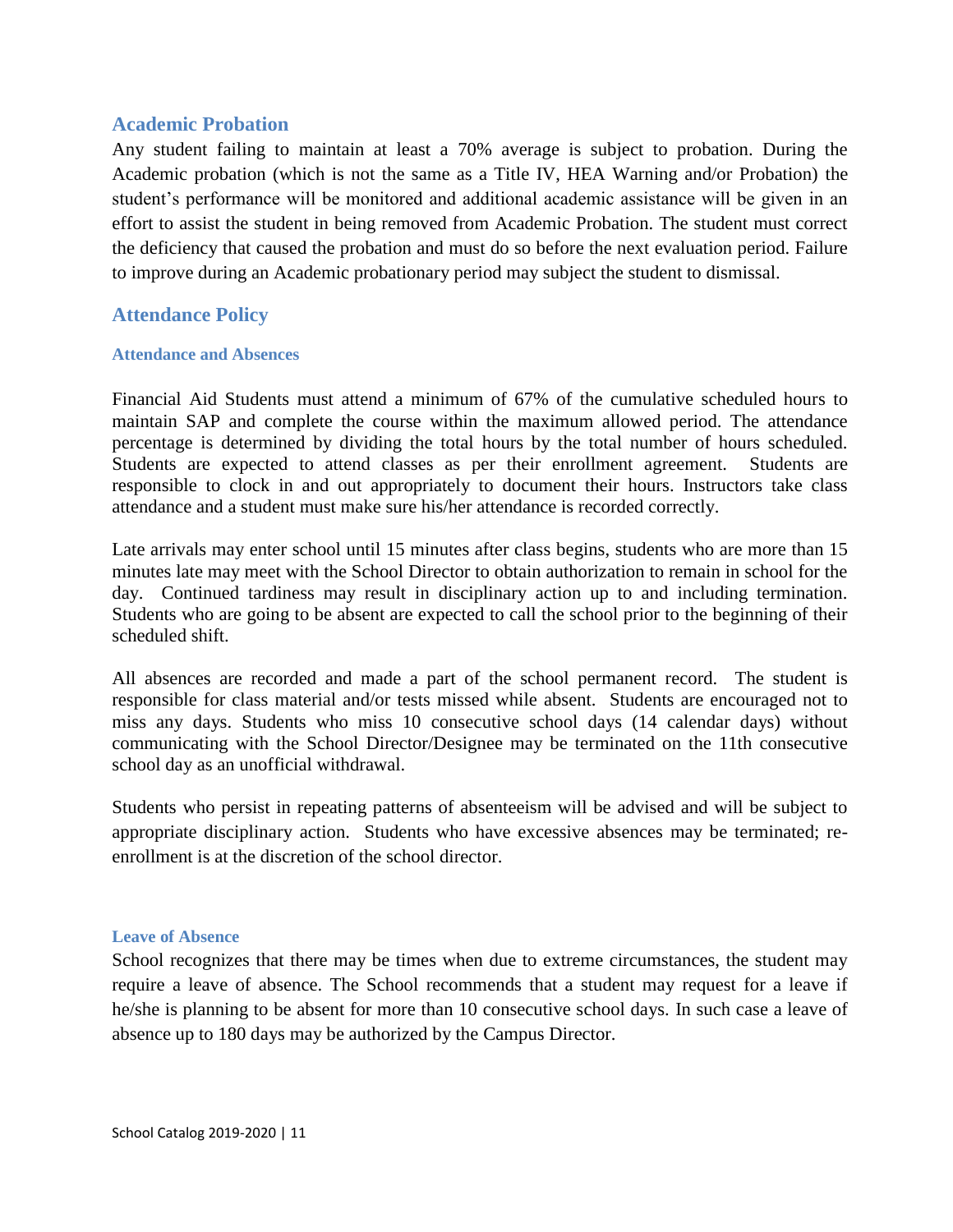Leaves of absence may be granted in case of serious medical problems or call for active duity. If you need to request a leave of absence, please consult with the Campus Director. You will need to submit documented proof of your reason for requesting a leave of absence.

You must contact the School the week before your return so that arrangements can be made to accommodate you in the classroom.

The Campus Director may grant, on a limited basis, a leave of absence if a good cause is shown.

- Requests for a leave of absence will be made in writing.
- Students may have no more than two leave of absences in a 12 month period.
- Students making payments on their tuition remain under that obligation during a Leave of absence.
- Students who fail to return to class on their schedule date will be dropped from the course.

## <span id="page-11-0"></span>**Transcripts**

Transcripts are available upon request unless the student is indebted financially to the School. No transcript of grades will be released without the student's prior approval in writing. Each graduate is issued an official transcript of his academic record. Each subsequent official transcript for a graduate is furnished after receipt of the transcript fee. A government agency that periodically requires a transcript in order to determine a student's progress is exempt from this fee. Student academic records are kept permanently by the school.

## <span id="page-11-1"></span>**Grievance Procedure**

Student complaints relative to the actions/policies of the school or its employees should first be resolved with school officials. The complaint should be submitted in writing to the school director. If the complaint is not answered to the student's satisfaction, the student should choose one or more of the two remedies listed below.

**ONE:** Student complaints relative to actions of school officials shall be submitted in written form to **Texas Workforce Commission Career Schools and Colleges**, 101 East 15thStreet, Austin, TX 78778-0001, Phone (512) 936 3100 only after the student has unsuccessfully attempted to resolve the matter with the school after having first filed a written and signed complaint with the school's officials.

**TWO:** If the complaint is not settled at the local level, the student should send the complaint in written form to the Commission, **Council on Occupational Education,** 7840 Roswell Road, Building 300, Suite 325, Atlanta, Georgia 30350, phone (770) 396-3898 or website [www.council.org.](http://www.council.org/)

## <span id="page-11-2"></span>**Professional Certification**

The Institute is an approved Test Center for **NHA (National Healthcareer Association**) certification. We offer the following certification examination: phlebotomy technician, clinical medical assistant, billing and coding.

School Catalog 2019-2020 | 12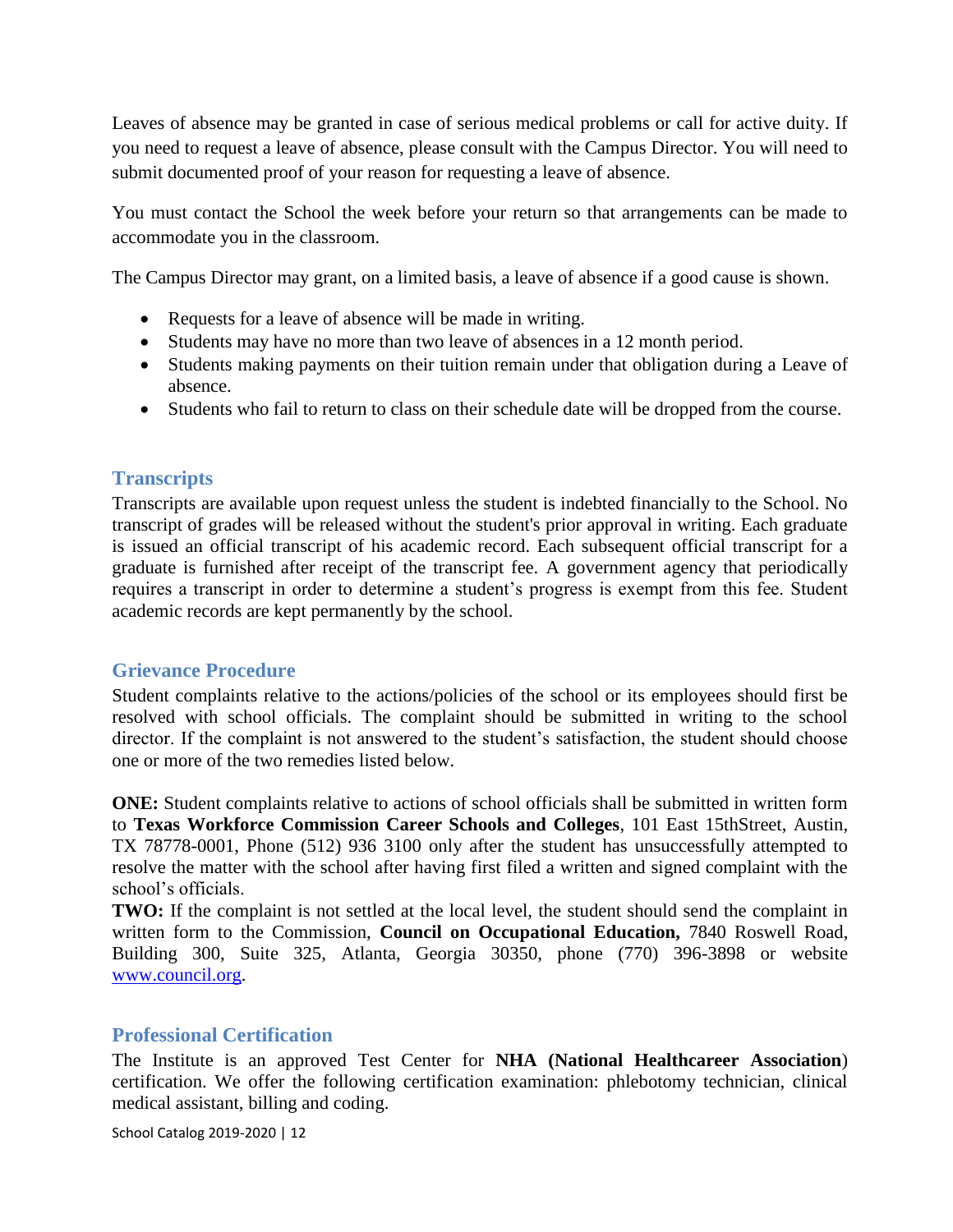The Institute is an approved **MedCA** National Certification Test Center. We encourage our graduates to take certification exam to enhance the job opportunity. Currently, the Institute is approved for Phlebotomy Technician, Medical Billing & Coding, Medical Assisting exams.

The Institute encourages all students to complete CPR training by our instructor, qualified by American Heart Association to train CRP and BLS.

## <span id="page-12-0"></span>**FINANCIAL INFORMATION**

## <span id="page-12-1"></span>**Cost of Programs**

The program costs are as follows:

- Medical Assistant  $$8350$  (registration - $$100 + t$ uition  $$7450 + s$ upplies  $$800$ )
- Phlebotomy Technician  $$4850$  (registration  $$100 + t$ uition  $$4300 + s$ upplies  $$450$ )
- Office Admin Assistant  $$8150$  (registration - $$100 + t$ uition  $$7250 + s$ upplies  $$800$ )
- Medical Coding and Billing  $$7150$  (registration - $$100 + t$ uition  $$6350 + s$ upplies  $$700$ )

Medical Assistant and Office Admin Assistant programs are eligible for Federal Financial Aid.

#### <span id="page-12-2"></span>**Awarding of Aid**

Texas Healthtech Institute encourages students to utilize Federal Student Aid to assist them with funding for programs eligible for Title IV Aid. Texas Healthtech Institute has an Admission/ Financial Administrator on staff to assist any student who chooses to complete the admission application and FAFSA application on site. Students may choose to complete the process at home. Counselors are available at the School for any clarification or question. Once the student completes the FAFSA application with the school code, the Institute receives the student information and starts working with his/her ISIR to determine the financial eligibility.

The general rule in packaging the financial aid is that the student's total financial aid must not exceed the student's financial need (Need = Cost of Attendance (both direct and indirect costs) minus the Expected Family Contribution) the need will be filled with various financial aid programs. A Pell Grant is considered to be the first source of aid to the student and packaging begins with Pell eligibility.

In identifying the payment periods for each program, the Institute ensures that students meet their clock hour, weeks of instruction, attendance and grade point average (GPA) requirements in order to be eligible for the next Title IV, HEA funding disbursement. Each student will be evaluated at the end of each payment period to determine eligibility.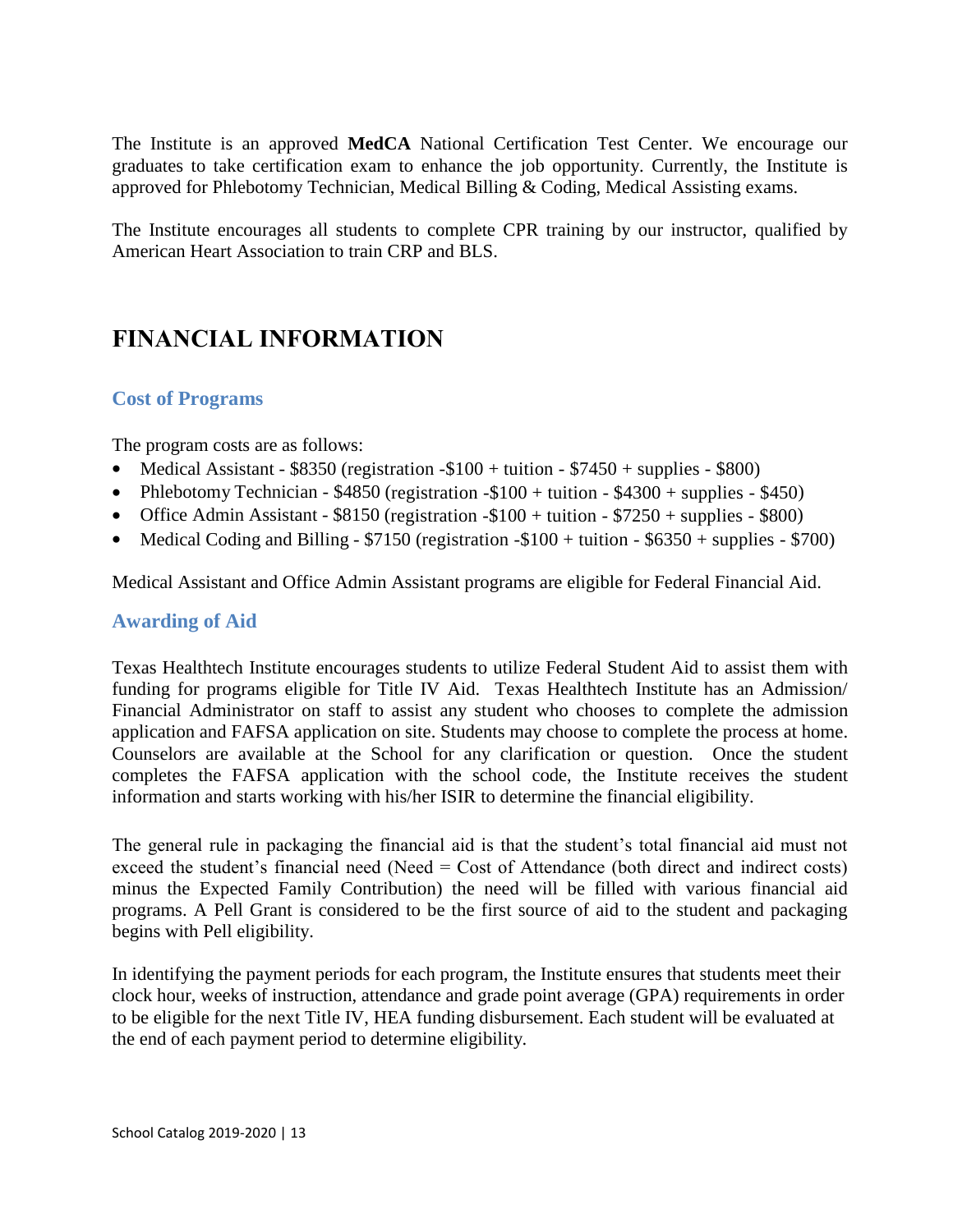The following is an example of the minimum number of hours and weeks that a student must complete at the end of each payment period to be considered eligible to receive the next Title IV, HEA Aid payments.

**Medical Assistant** which is 660 clock hours and 22 weeks of instruction, the Period 2 funding will be disbursed at 330 Clock Hours and 11 Weeks.

**Office Administrative Assistant** which is 700 clock hours and 23 weeks of instruction, the Period 2 funding will be disbursed at 350 Clock Hours and 11.5 Weeks.

Students must meet their clock hour, weeks of instruction, attendance and grade point average (GPA) requirements in order to be eligible for the next Title IV, HEA funding disbursement. Each student will be evaluated at the end of each payment period to determine eligibility. Please note: that If the student is not meeting the SAP requirements, they will place their Title IV, HEA funding in jeopardy which could also result in a loss of Title IV, HEA funding.

## <span id="page-13-0"></span>**Return of Titlle IV Funds**

Financial aid is for educational purposes only. Therefore, when a student withdraws before completing his/her program, a portion of the funds received may have to be returned. The Institute will calculate the amount of tuition to be returned to the Title IV, HEA Federal fund programs according to the policies listed below.

This policy applies to students' who withdraw official, unofficially or fail to return from a leave of absence or dismissed from enrollment at the Institute. It is separate and distinct from the Texas Healthtech Institute refund policy. (Refer to institutional refund policy in School Catalog)

The amount of Title IV, HEA aid earned is based on the amount of time a student spent in academic attendance, and the total aid received; it has no relationship to student's incurred institutional charges. Because these requirements deal only with Title IV, HEA funds, the order of return of unearned funds do not include funds from sources other than the Title IV, HEA programs.

Title IV, HEA funds are awarded to the student under the assumption that he/she will attend school for the entire period for which the aid is awarded. When student withdraws, he/she may no longer be eligible for the full amount of Title IV, HEA funds that were originally scheduled to be received. Therefore, the amount of Federal funds earned must be determined. If the amount disbursed is greater than the amount earned, unearned funds must be returned.

The institution has 45 days from the date that the institution determines that the student withdrew to return all unearned funds for which it is responsible. The school is required to notify the student if they owe a repayment via written notice.

School Catalog 2019-2020 | 14 The school must advise the student or parent that they have 14 calendar days from the date that the school sent the notification to accept a post withdraw disbursement. If a response is not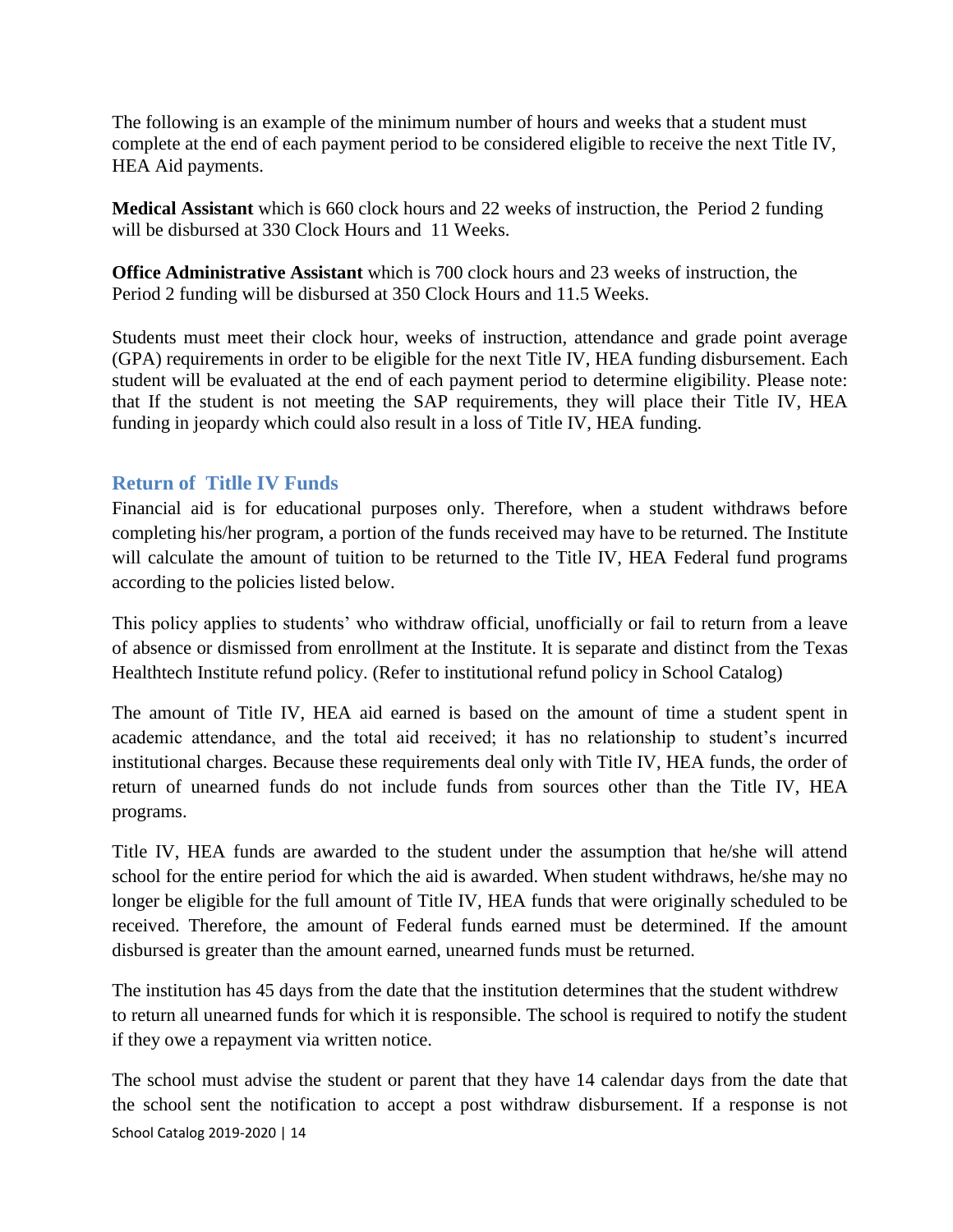received from the student or parent within the allowed time frame or the student declines the funds, the school will return any earned funds that the school is holding to the Title IV, HEA programs.

### *Earned AID:*

Title IV, HEA aid is earned in a prorated manner on a per diem basis (calendar days or clock hours) up to the 60% point in the payment period. Title IV,HEA aid is viewed as 100% earned after that point in time. A copy of the worksheet used for this calculation can be requested from the financial aid director.

#### *Withdraw Before 60%*

The institution must perform a R2T4 to determine the amount of earned aid through the 60% point in each payment period or period of enrollment. The institution will use the Department of Education prorate schedule to determine the amount of the R2T4 funds the student has earned at the time of withdraw.

#### *Withdraw After 60%*

After the 60% point in the payment period or period of enrollment, a student has earned 100% of the Title IV, HEA funds he or she was scheduled to receive during this period. The institution must still perform a R2T4 to determine the amount of aid that the student has earned.

The Institute measures progress in Clock Hours, and uses the payment period for the period of calculation.

## *The Calculation Formula:*

Determine the amount of Title IV, HEA aid that was disbursed plus Title IV, HEA aid that could have been disbursed.

Calculate the percentage of Title IV, HEA aid earned:

a) Divide the number of clock hours scheduled to be completed in the payment period as of the last date of attendance in the payment period by the total clock hours in the payment period:

Hours Scheduled to Complete / Total Hours in Period = % Earned

- b) If this percentage is greater than 60%, the student earns 100%.
- c) If this percent is less than or equal to 60%, proceeds with calculation. Percentage earned from (multiplied by) Total aid disbursed, or could have been disbursed = Amount Student Earned.

Subtract the Title IV aid earned from the total disbursed = Amount to Be Returned.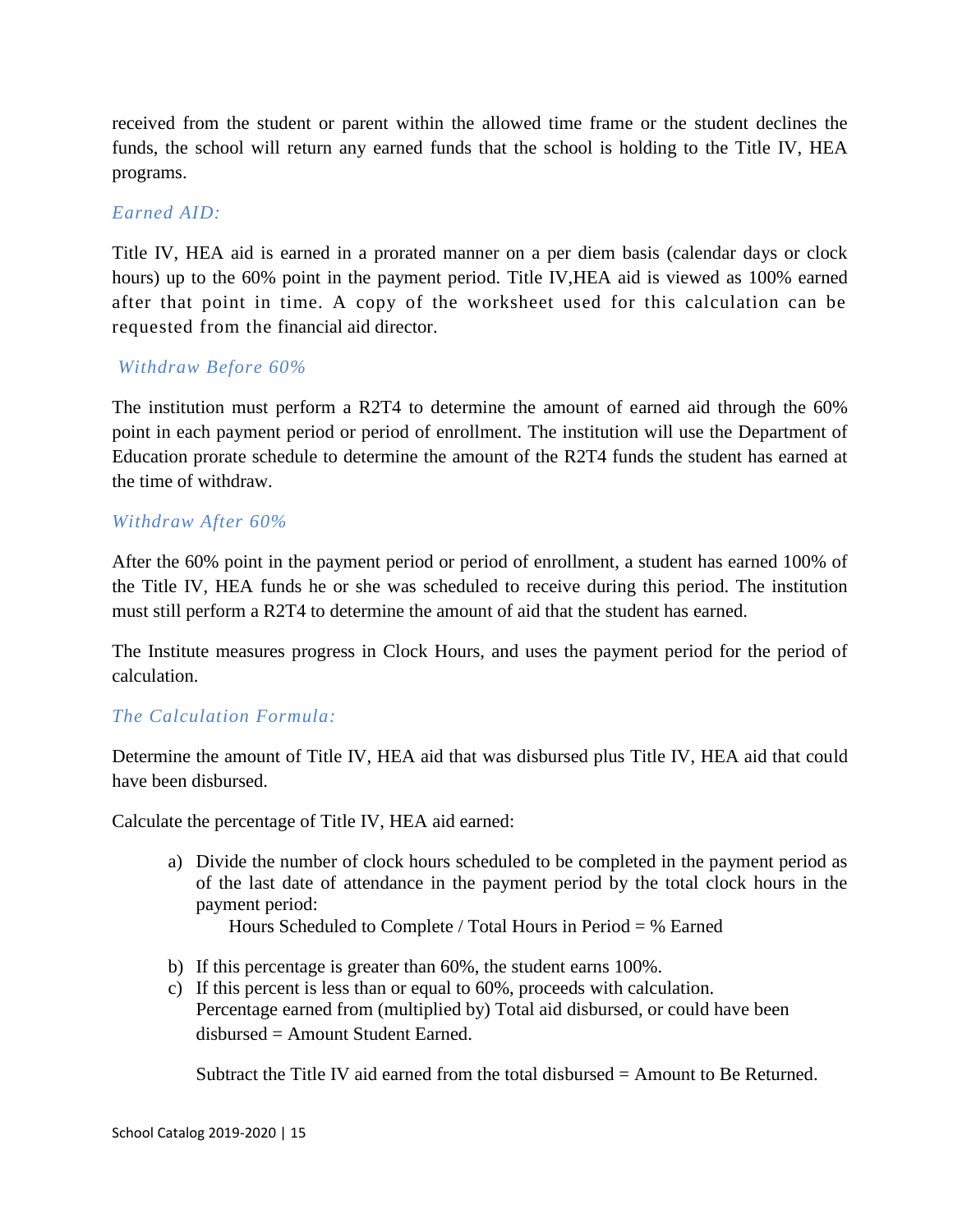$100\%$  minus percent earned = Unearned Percent

Unearned percent (multiplied by) total institutional charges for the period = Amount Due From the School.

If the percent of Title IV aid disbursed is greater than the percent unearned (multiplied by) institutional charges for the period, the amount disbursed will be used in place of the percent unearned.

If the percent unearned (multiplied by) institutional charges for the period are less than the amount due from the school, the student must return or repay one-half of the remaining unearned Federal Pell Grant.

Student is not required to return the overpayment if this amount is equal to or less than 50% of the total grant assistance that was disbursed /or could have been disbursed. The student is also not required to return an overpayment if the amount is \$50 or less.

Texas Healthtech Institute will issue a grant overpayment notice to student within 30 days from the date the school's determination that student withdrew, giving student 45 days to either:

Repay the overpayment in full to Texas Healthtech Institute or Sign a repayment agreement with the U.S. Department of Education.

## *Order of Return*

Texas Healthtech Institute is authorized to return any excess funds after applying them to current outstanding Cost of Attendance (COA) charges. A copy of the Institutional R2T4 work sheet performed on your behalf is available through the office upon student request.

In accordance with Federal regulations, when Title IV, HEA financial aid is involved, the calculated amount of the R2T4 Funds" is allocated in the following order:

- Unsubsidized Direct Stafford loans (other than PLUS loans)
- Subsidized Direct Stafford loans
- Parent Plus loans received on behalf of the student
- Direct PLUS loans received on behalf of the student
- Federal Pell Grants for which a Return is required
- Iraq and Afghanistan Service Grant for which a Return is required
- Federal Supplemental Educational Opportunity Grant
- Other Title IV, HEA assistance

## *Post-Withdrawal Disbursement*

School Catalog 2019-2020 | 16 If you did not receive all of the funds that you earned, you may be due a post-withdrawal disbursement. If your post-withdrawal disbursement includes loan funds, your school must get your permission before it can disburse them. You may choose to decline some or all of the loan funds so that you don't incur additional debt. Your school may automatically use all or a portion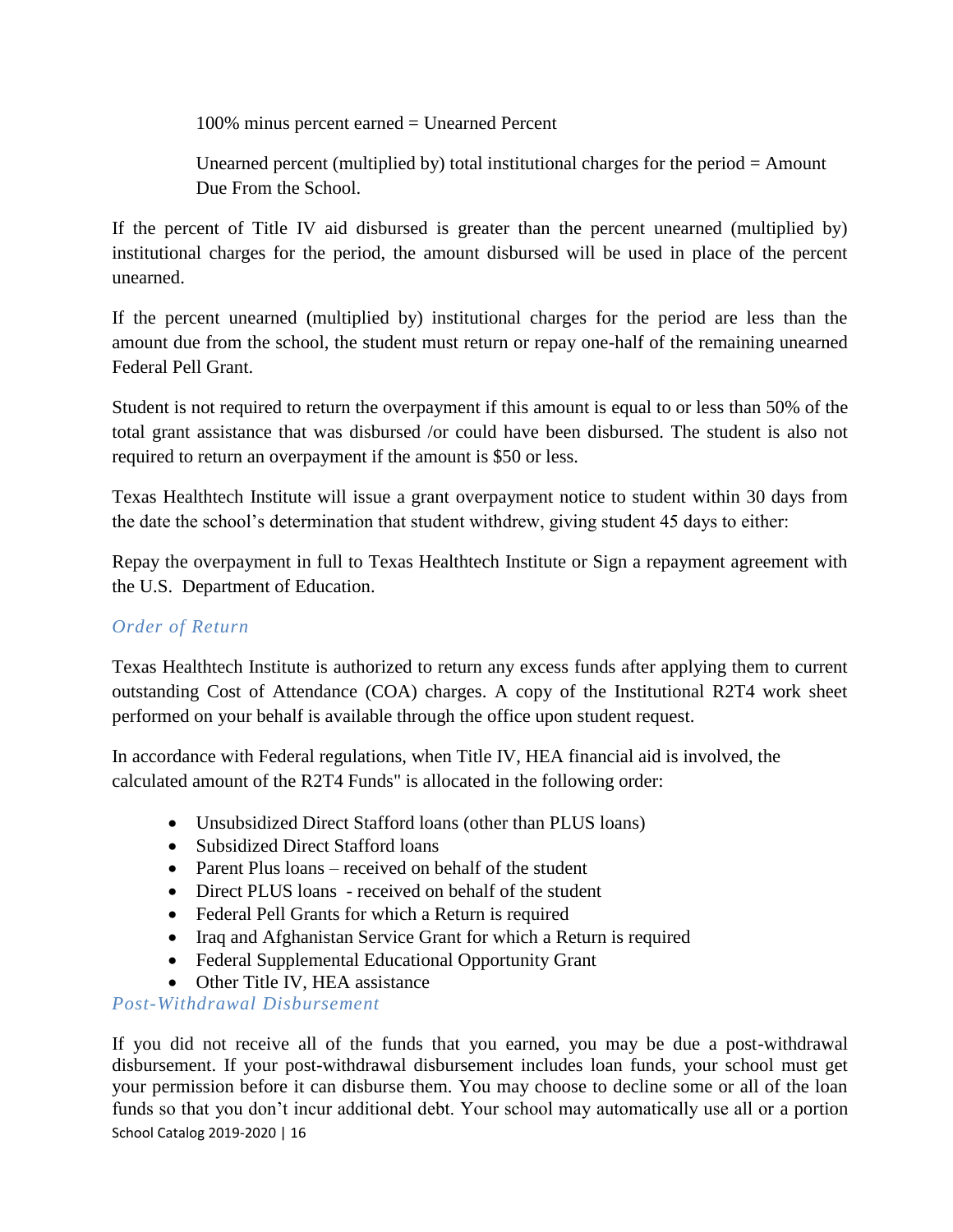of your post-withdrawal disbursement of grant funds for tuition, fees, and room and board charges (as contracted with the school).

The school needs your permission to use the post-withdrawal grant disbursement for all other school charges. If you do not give your permission (some schools ask for this when you enroll), you will be offered the funds. However, it may be in your best interest to allow the school to keep the funds to reduce your debt at the school.

## *Time frame for returning an unclaimed Title IV, HEA credit balance*

If a school attempts to disburse the credit balance by check and the check is not cashed, the school must return the funds no later than 240 days after the date the school issued the check.

If a check is returned to a school or an EFT is rejected, the school may make additional attempts to disburse the funds, provided that those attempts are made not later than 45 days after the funds were returned or rejected. When a check is returned or EFT is rejected and the school does not make another attempt to disburse the funds, the funds must be returned before the end of the initial 45-day period.

The school must cease all attempts to disburse the funds and return them no later than 240 days after the date it issued the first check.

## *Institution Responsibilities in regards to return of Title IV, HEA funds*

Texas Healthtech Institute's responsibilities in regards to Title IV, HEA funds follow:

- Providing students information with information in this policy;
- Identifying students who are affected by this policy and completing the return of Title IV, HEA funds calculation for those students;
- Returning any Title IV, HEA funds due to the correct Title IV, HEA programs.

The institution is not always required to return all of the excess funds; there are situations once the R2T4 calculations have been completed in which the student must return the unearned aid.

## *Overpayment of Title IV, HEA Funds*

Any amount of unearned grant funds that you must return is called overpayment. The amount of grant overpayment that you must repay is half of the grant funds you received or were scheduled to receive. You must make arrangement with Texas Healthtech Institute or Department of Education to return the amount of unearned grant funds

## *Student Responsibilities in regards to return of Title IV, HEA funds*

- Returning to the Title IV, HEA programs any funds that were dispersed to the student in which the student was determined to be ineligible for via the R2T4 calculation.
- Any notification of withdraw should be in writing and addressed to the appropriate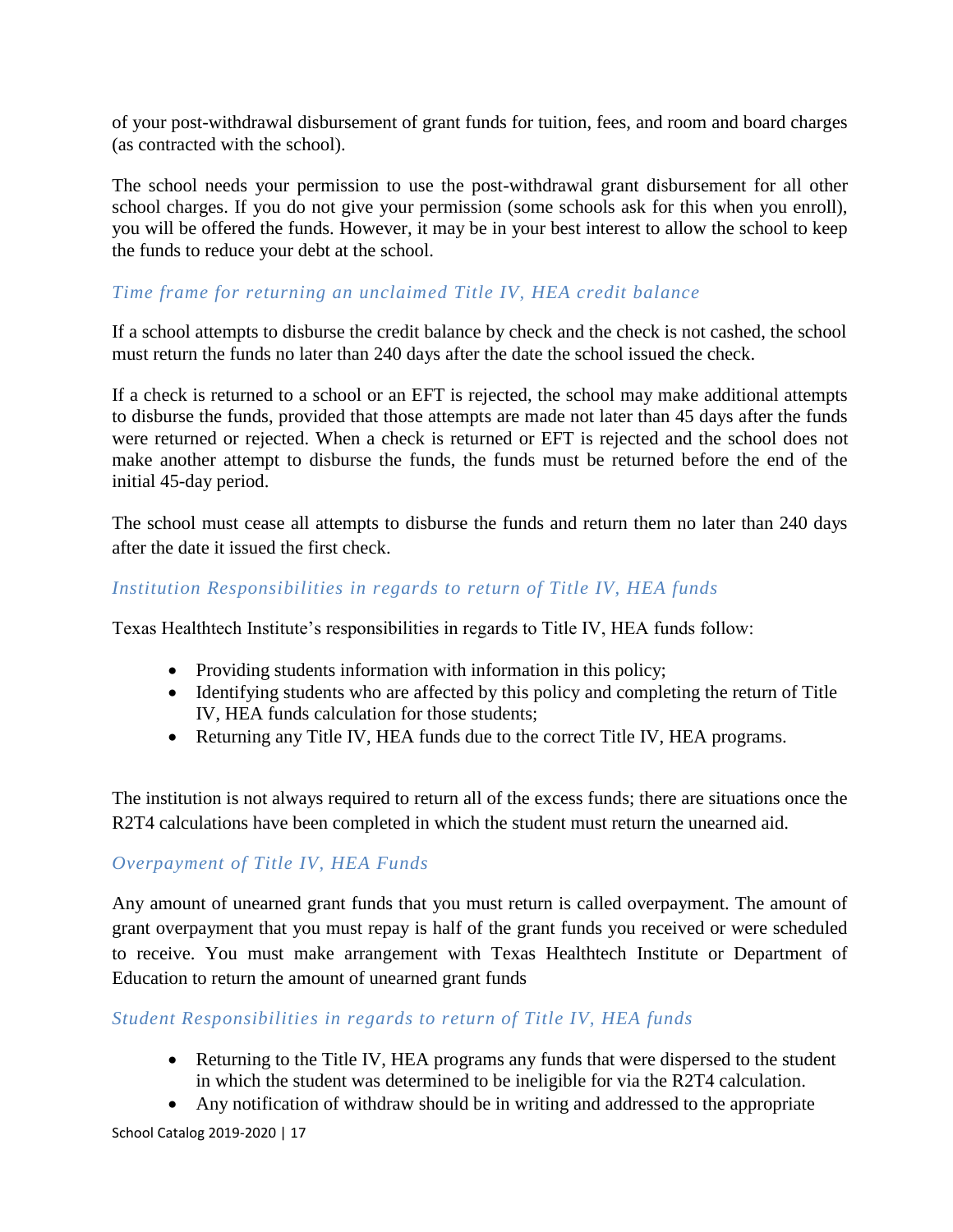institutional official.

- A student may rescind his or her notification of intent to withdraw. Submissions of intent to rescind a withdraw notice must be filed in writing.
- Either these notifications, to withdraw or rescind to withdraw must be made to the official records/registration personal at your school.

#### *Refund vs. Return to Title IV, HEA Funds*

The requirements for the Title IV, HEA program funds when you withdraw are separate from any refund policy that Texas Healthtech Institute may have to return to you due to a cash credit balance. Therefore, you may still owe funds to the school to cover unpaid institutional charges. Texas Healthtech Institute may also charge you for any Title IV, HEA program funds that they were required to return on your behalf.

If you do not already know what Texas Healthtech Institute refund policy is, you may ask your Schools Financial Planner for a copy.

## <span id="page-17-0"></span>**Required Fees**

The Institute imposes fee policies. Some fees are refundable while some are not. If you should withdraw from classes within the stated guidelines, some of the fee payment, as well as some of the tuition payment, may be returned to you. Since the State of Texas and/or the Institute can change the fees as needed, it's a good idea to check with the office for the correct amount.

Following is a list of fees charged by the Institute:

*Application Fee* - \$25 — non-refundable; Charged to all students who apply for admission.

*Registration Fee* - \$100 – charged to all students for registering in a program. Title IV approved students are not charged the registration fee.

*Add/Drop Fee* — \$15 for each add and each drop action — non-refundable; If you change your schedule of classes after you have registered, you will be charged \$15 for each class you add and \$15 for each class you drop.

*Administrative Withdrawal Fee*- \$100 - non-refundable; there are number of reasons for the Institute to drop you from enrollment, such as not attending classes or not paying a bill. You will be charged \$15 for that action.

*Administrative Reinstate Fee*— \$50 - non-refundable; Once you have made your payment or you have gone back to class, this fee will be charged to process the paperwork for your reenrollment

*General Property Deposit Fee* – required depending on the equipment borrowed, required at the time of borrowing — refundable upon request if you graduate or withdraw You will be charged this fee the first time you register to take courses at the Institute. It is a deposit against loss, damage and breakage. When you graduate or withdraw, you should request the refund, which will be sent to you if you have not caused any loss, damage or breakage. If you re-enroll at the Institute after requesting a refund of this fee, you will have to pay the fee again.

School Catalog 2019-2020 | 18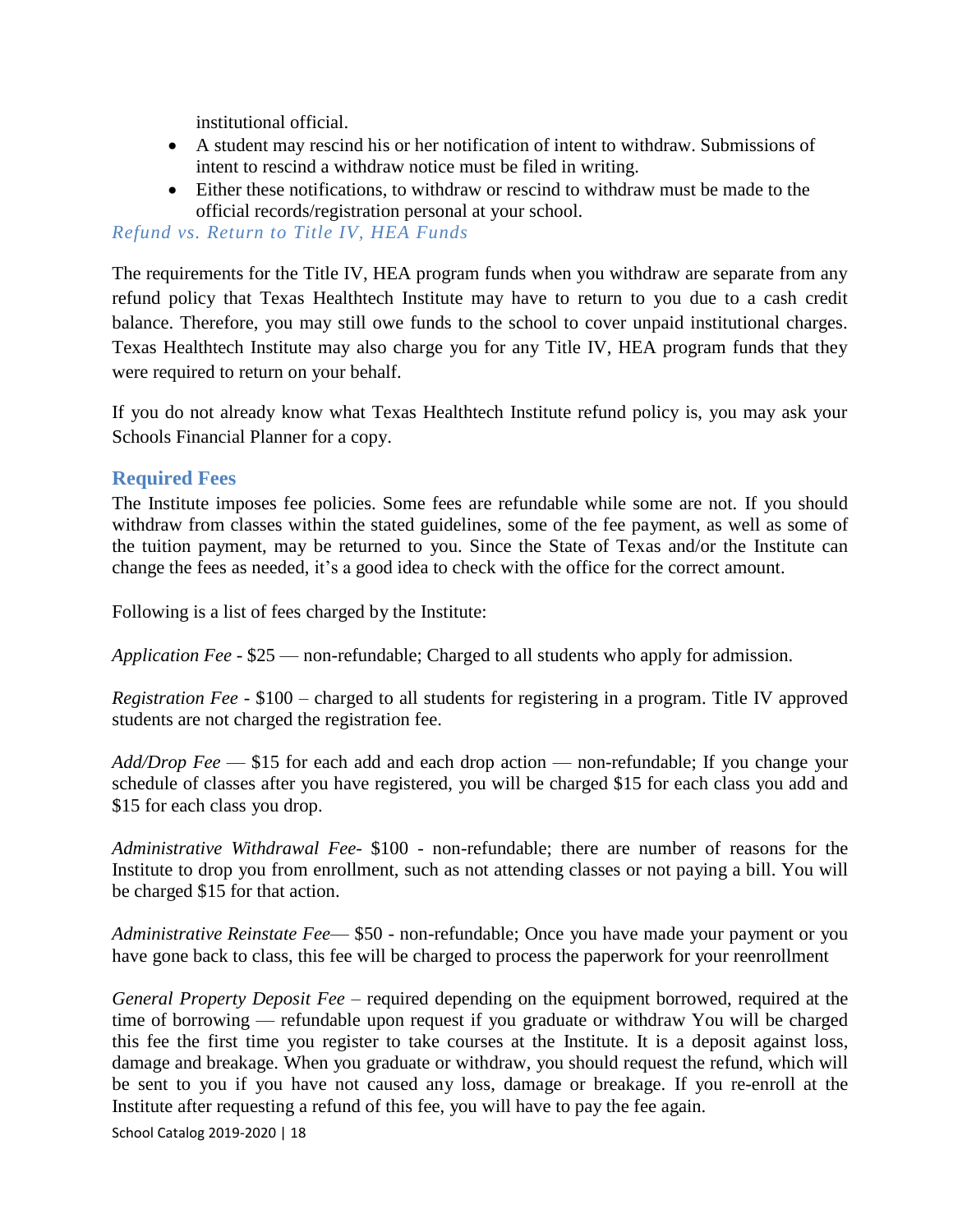*Installment Tuition Loan Processing Fee*— \$75 — non-refundable; If you make arrangements to pay your tuition in installments, this fee will be added to your total installment loan.

*Installment Tuition Loan Late Payment Fee* - \$20 — nonrefundable; you will be charged \$20 if you are late in making your tuition payment.

*Returned Check Fee* - \$50- non-refundable; if you write a bad check to the Institute, you will pay the returned check fee equivalent to the rate charged by our bank. Each student has an obligation to promptly redeem a returned unpaid check. All records will be withheld until the debt is paid. No postdated checks will be accepted by the Institute.

#### <span id="page-18-0"></span>**Miscellaneous Fees**

| Student File copies (sealed/official; except diploma or transcript), per page  \$5.00 |  |
|---------------------------------------------------------------------------------------|--|
|                                                                                       |  |
|                                                                                       |  |
|                                                                                       |  |
|                                                                                       |  |
|                                                                                       |  |

## <span id="page-18-1"></span>**Payment Methods**

The Institute does not offer its own financing option. The tuition for Financial Aid students are processed by the Institute through its third-party service provider RGM, Inc. We facilitate financing through banks and other lending agencies.

Once the amount of your tuition and fees are set, there are several payment methods available to you. You can pay by cash, check or credit card at the Front Office. The Institute accepts payment with VISA, Master-Card and Discover; however 3.5% is added to the payment to cover credit card fees. Be sure to take note of the payment deadlines you agreed with during enrollment; a late fee is added for delayed payments.

#### <span id="page-18-2"></span>**Cancellation and Refund Policy**

A full refund will be made to any student who cancels the enrollment contract within 72 hours (until midnight of the third day excluding Saturdays, Sundays and legal holidays) after the enrollment contract is signed. A full refund will also be made to any student who cancels enrollment within the student's first three scheduled class days, except that the school may retain not more than \$100 in any administrative fees charged, as well as items of extra expense that are necessary for the portion of the program attended and stated separately on the enrollment agreement.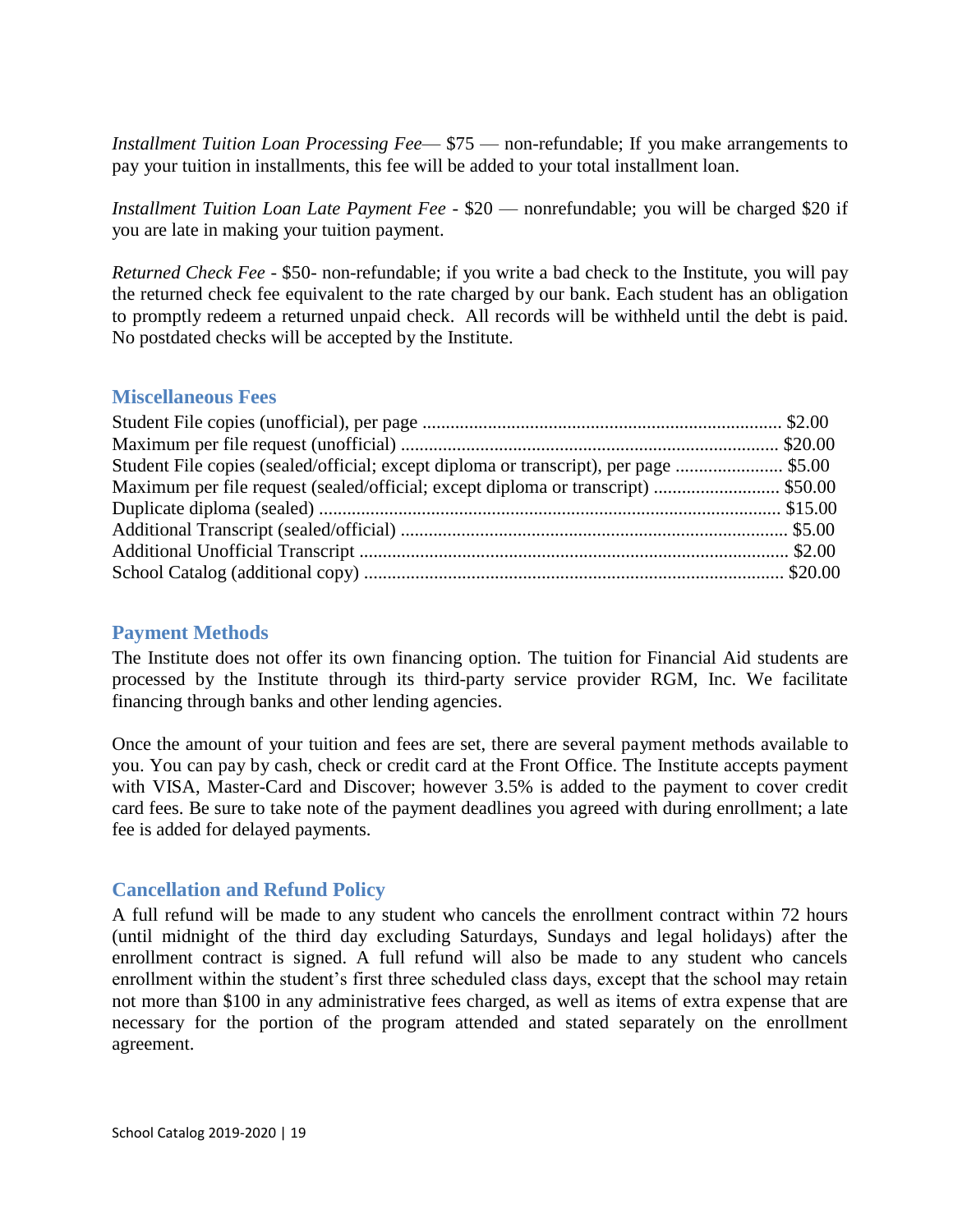#### <span id="page-19-0"></span>**Refund Policy**

1. Refund computations will be based on scheduled course time of class attendance through the last date of attendance. Leaves of absence, suspensions and school holidays will not be counted as part of the scheduled class attendance.

2. The effective date of termination for refund purposes will be the earliest of the following:

(a) The last day of attendance, if the student is terminated by the school;

(b) The date of receipt of written notice from the student; or

(c) Ten school days following the last date of attendance.

3. If tuition and fees are collected in advance of entrance, and if after expiration of the 72 hour cancellation privilege the student does not enter school, not more than \$100 in any administrative fees charged shall be retained by the school for the entire residence program or synchronous distance education course.

4. If a student enters a residence or synchronous distance education program and withdraws or is otherwise terminated after the cancellation period, the school or Institute may retain not more than \$100 in any administrative fees charged for the entire program. The minimum refund of the remaining tuition and fees will be the pro rata portion of tuition, fees, and other charges that the number of hours remaining in the portion of the course or program for which the student has been charged after the effective date of termination bears to the total number of hours in the portion of the course or program for which the student has been charged, except that a student may not collect a refund if the student has completed 75 percent or more of the total number of hours in the portion of the program for which the student has been charged on the effective date of termination.

5. Refunds for items of extra expense to the student, such as books, tools, or other supplies are to be handled separately from refund of tuition and other academic fees. The student will not be required to purchase instructional supplies, books and tools until such time as these materials are required.

Once these materials are purchased, no refund will be made. For full refunds, the school can withhold costs for these types of items from the refund as long as they were necessary for the portion of the program attended and separately stated in the enrollment agreement. Any such items not required for the portion of the program attended must be included in the refund.

6. A student who withdraws for a reason unrelated to the student's academic status after the 75 percent completion mark and requests a grade at the time of withdrawal shall be given a grade of "incomplete" and permitted to re-enroll in the course or program during the 12-month period following the date the student withdrew without payment of additional tuition for that portion of the course or program.

7. A full refund of all tuition and fees is due and refundable in each of the following cases:

(a) An enrollee is not accepted by the school;

(b) If the course of instruction is discontinued by the school and this prevents the student from completing the course; or

(c) If the student's enrollment was procured as a result of any misrepresentation in advertising, promotional materials of the school, or representations by the owner or representatives of the school.

#### <span id="page-19-1"></span>**Refund Policy for Students Called to Active Military Service**

School Catalog 2019-2020 | 20 8. A student of the school or college who withdraws from the school or college as a result of the student being called to active duty in a military service of the United States or the Texas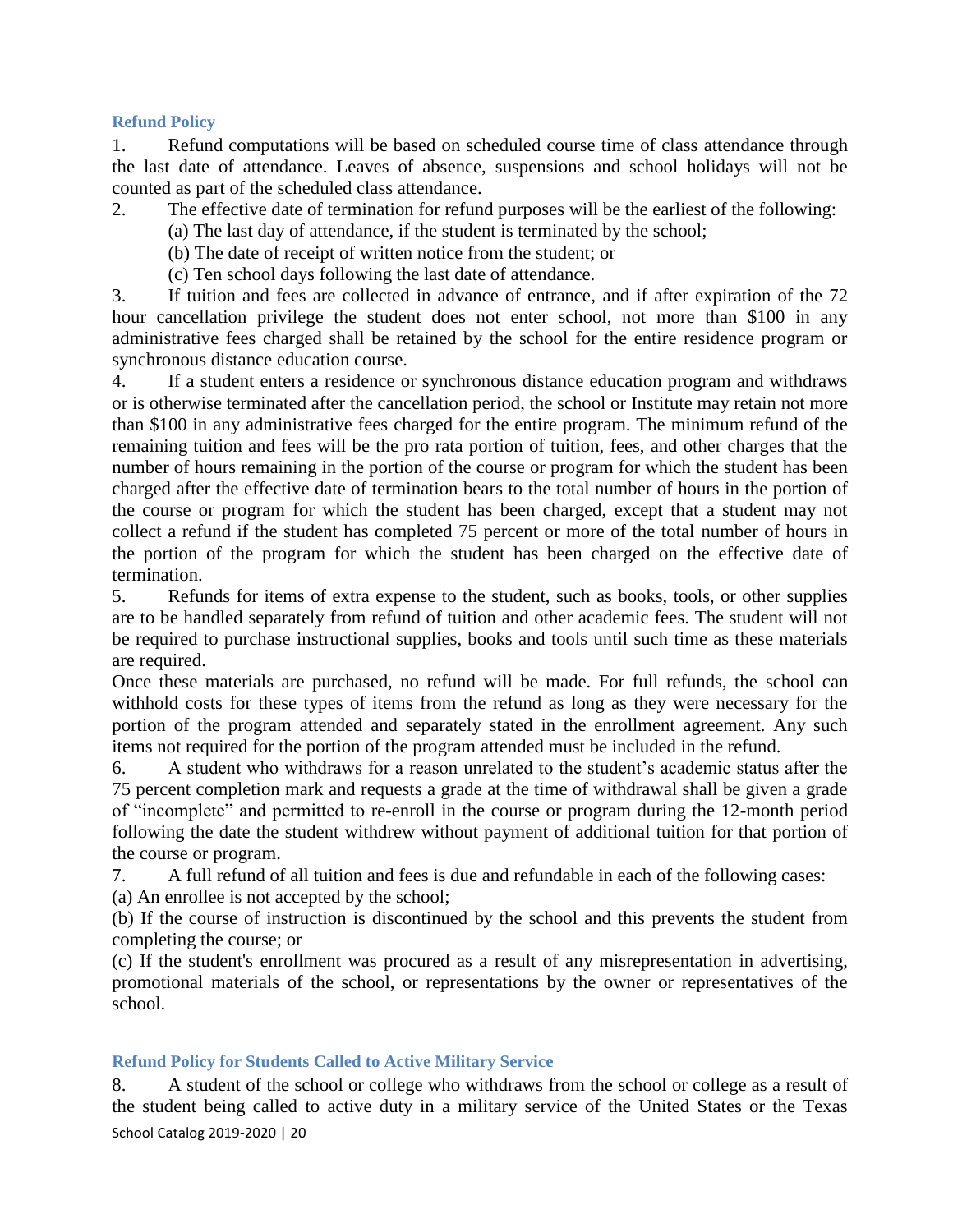National Guard may elect one of the following options for each program in which the student is enrolled:

(a) If tuition and fees are collected in advance of the withdrawal, a pro rata refund of any tuition, fees, or other charges paid by the student for the program and a cancellation of any unpaid tuition, fees, or other charges owed by the student for the portion of the program the student does not complete following withdrawal;

(b) A grade of incomplete with the designation "withdrawn-military" for the courses in the program, other than courses for which the student has previously received a grade on the student's transcript, and the right to re-enroll in the program, or a substantially equivalent program if that program is no longer available, not later than the first anniversary of the date the student is discharged from active military duty without payment of additional tuition, fees, or other charges for the program other than any previously unpaid balance of the original tuition, fees, and charges for books for the program; or

(c) The assignment of an appropriate final grade or credit for the courses in the program, but only if the instructor or instructors of the program determine that the student has:

(1) satisfactorily completed at least 90 percent of the required coursework for the program; and

(2) demonstrated sufficient mastery of the program material to receive credit for completing the program.

9. The payment of refunds will be totally completed such that the refund instrument has been negotiated or credited into the proper account(s), within 60 days after the effective date of termination.

## <span id="page-20-0"></span>**PROGRAMS**

## <span id="page-20-1"></span>**MEDICAL ASSISTANT**

This program could be completed between 22 weeks to 33 weeks. You could complete the program sooner with course credit for prior education. This program is eligible for Financial Aid, Title IV funding.

#### <span id="page-20-2"></span>**Admissions Requirements:**

Students applying for this program are required to:

a. interview with an admission counselor;

b. be at least 17 years of age (applicants under the age of 18 require written permission from a parent or legal guardian in order to enroll); and

c. present proof of secondary education (high school diploma or GED certificate)

#### <span id="page-20-3"></span>**Program Description:**

The Medical Assistant program (660 clock hours) prepares students to support physicians by providing assistance during patient examinations, treatment administration, and monitoring; by keeping patients' health record information; and by performing a wide range of practice-related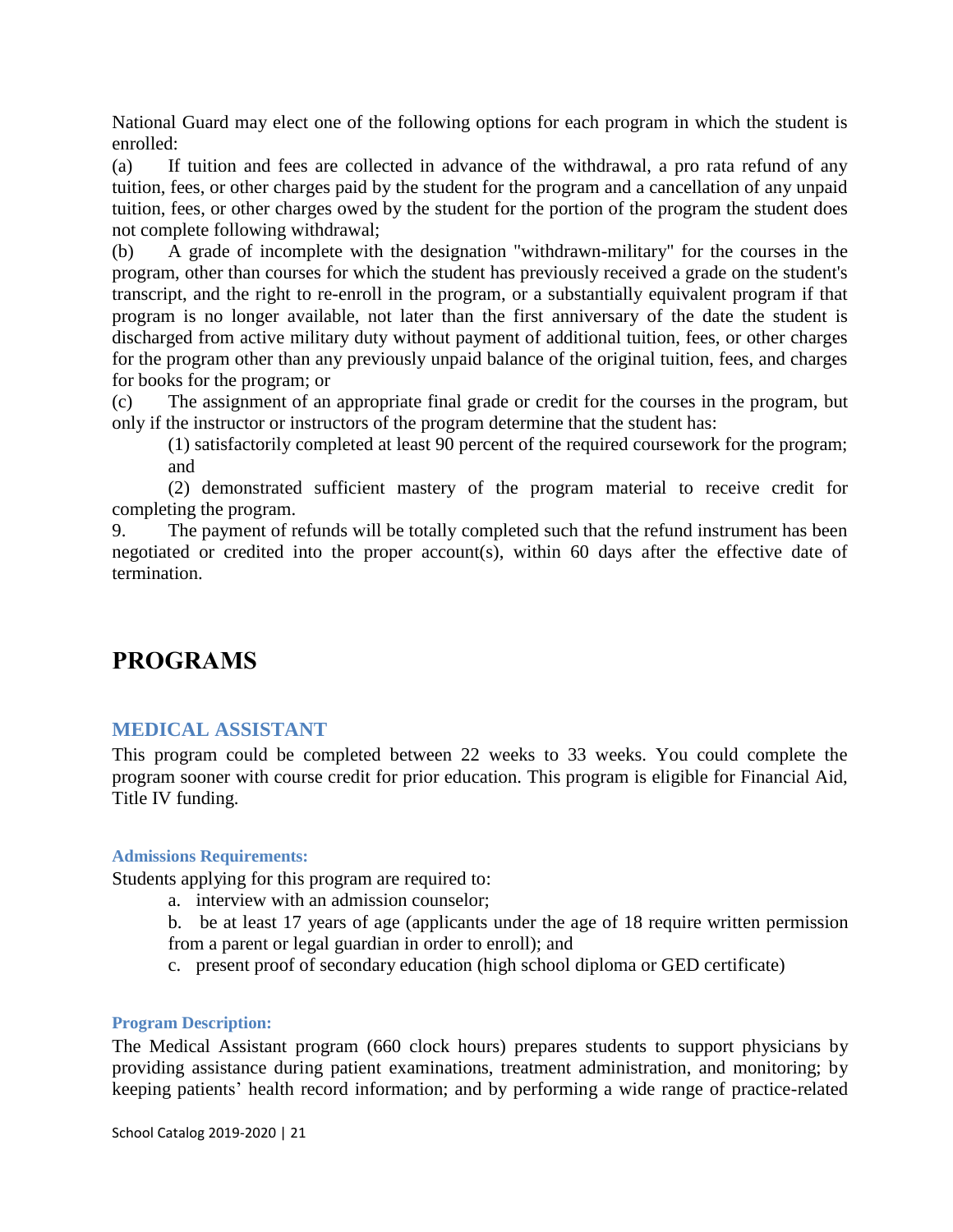duties. This program is designed to prepare students for a broad spectrum of entry-level positions in the Medical Assistant field. The student will learn the clinical as well as the administrative aspects of medical assisting. The students will gain lab & clinical competencies including phlebotomy techniques, EKG procedures, specimen collection, infection control & safety measures, vital signs, and assisting with minor office surgery and physical exams. The students will gain administrative competencies in medical bookkeeping, medical insurance billing & coding, medical records, medical office software, and medical office ethics. The externship is designed to enhance the skills learned in the classroom by allowing the student firsthand experience in a medical office environment as part of the curriculum. Students completing this program can work in various aspects of the field such as Clinical Assistant, EKG Technician, Phlebotomy Technician, Lab Assistant, Medical Records, Personal Care Attendant, Medical Receptionist, Medical Secretary, and Medical Assistant.

| Subject#       | <b>Subject Title</b>                                                                                                  | <b>Clock Hours</b><br>Lec/Lab/Ext | <b>Total</b><br><b>Clock Hours</b> |
|----------------|-----------------------------------------------------------------------------------------------------------------------|-----------------------------------|------------------------------------|
| <b>MTY101</b>  | <b>Medical Terminology</b>                                                                                            | 20/20                             | 40                                 |
| <b>MAP 201</b> | Medical Anatomy and<br>Physiology                                                                                     | 20/20                             | 40                                 |
| <b>MAO 102</b> | <b>Medical Office Operation</b>                                                                                       | 40/20                             | 60                                 |
| <b>PTT 204</b> | Pharmacy Drug Therapy and<br>Treatment                                                                                | 20/20                             | 40                                 |
| <b>MAC 104</b> | Dealing with Health Claim<br>Forms                                                                                    | 40/40                             | 80                                 |
| <b>MIC 103</b> | <b>Coding for Medical Procedures</b>                                                                                  | 40/40                             | 80                                 |
| <b>MAA 300</b> | Asepsis/Infection Control and<br><b>Vital Signs Procedures</b>                                                        | 40/40                             | 80                                 |
| <b>MAL 302</b> | <b>Medical Law and Ethics</b>                                                                                         | 40/20                             | 60                                 |
| <b>MPE 108</b> | Phlebotomy, Cardiology,<br>Pulmonary,<br>Microbiology,<br>Immune<br><b>Systems</b><br>and<br><b>EKG</b><br>Procedures | 40/40                             | 80                                 |
| <b>MAE 301</b> | <b>Medical Assistant Externship</b>                                                                                   | 00/00/80                          | 80                                 |
| <b>MAC 302</b> | <b>Certification Review</b>                                                                                           | 00/20/00                          | 20                                 |
|                | <b>Total Hours</b>                                                                                                    | 300/280/80                        | 660                                |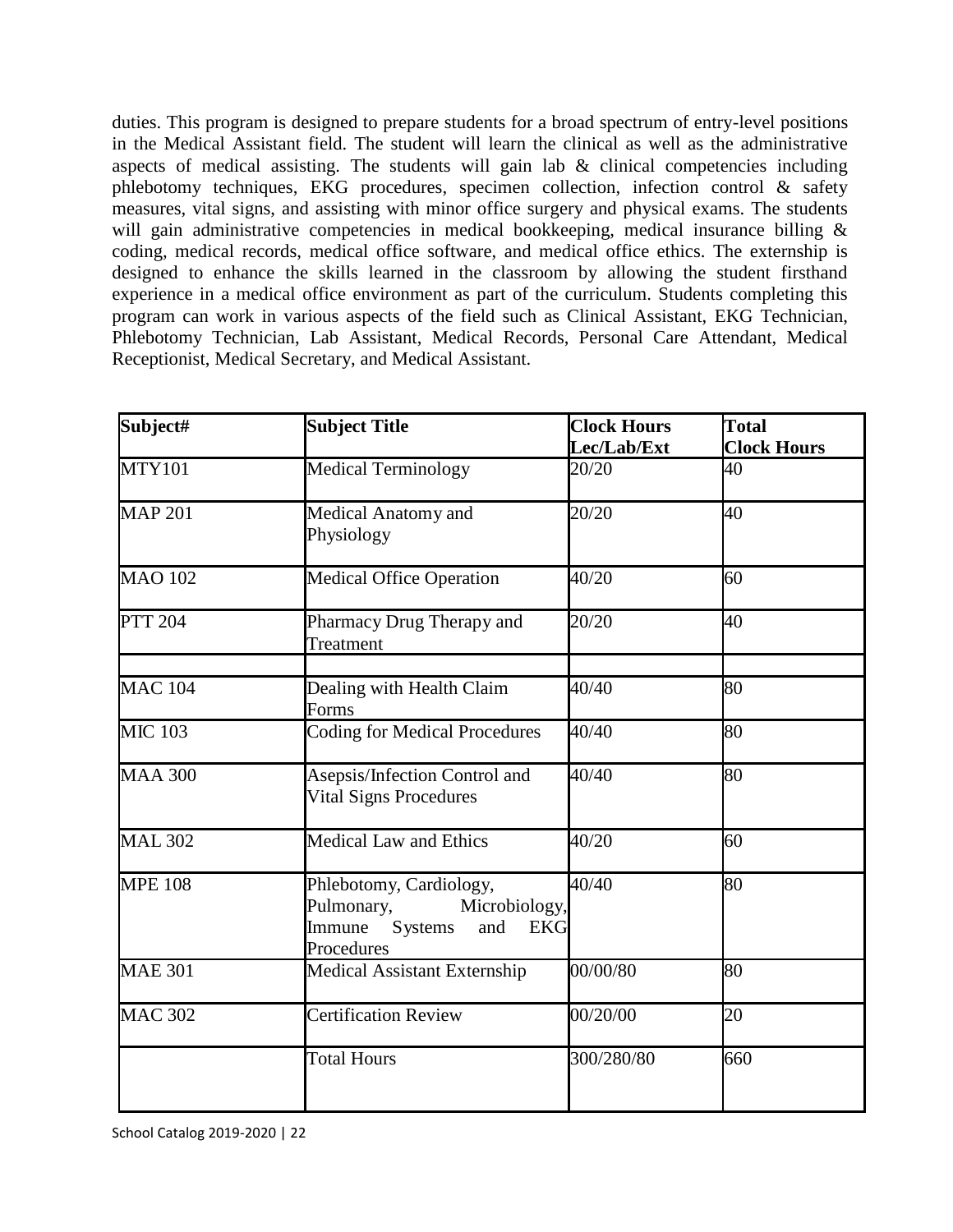#### <span id="page-22-0"></span>**Clinical Scheduling**

The student externship (80 hours) will be scheduled during those hours which fall in the normal working schedule of the health care facilities to which the student is assigned.

#### <span id="page-22-1"></span>**Medical Assistant Health and Employment Requirements**

The Medical Assistant program does not qualify the graduate to work as a Nursing Assistant. The graduate of the Medical Assistant program is eligible to take a national certification exam. National Certification is not necessary for employment as a medical assistant and a certification test is not mandatory, but all graduates are encouraged to take the certification test in order to receive national certification as a medical assistant.

#### <span id="page-22-2"></span>**Program Costs**

Registration Fee - \$100.00. Financial Aid approved students are not charged the registration fee. Tuition fee - \$7450.00 (including books, uniform and Certified Clinical Medical Assistant certification costs) Supplies - \$800.00 **Total Costs - \$8350.00**

#### <span id="page-22-3"></span>**NHA National Certification Examinations**

The Institute pays NHA certification costs. The tuition includes costs for CMA study materials, and one attempt for CMA certification exam. It will be student's responsibility to pay for subsequent attempt(s), if needed, to pass the CMA certification exam.

#### <span id="page-22-4"></span>**Subject Descriptions**

#### **MTY101 Medical Terminology;** pre-requisite – none

In this phase the students will get familiar with medical terms, including prefixes, root words, and suffixes. The student will study provider and medical abbreviations as well as disease, psychology and treatment methodology. This course will emphasize studying the following body systems: urinary, integumentary, musculoskeletal, respiratory, cardiovascular, digestive, reproductive, nervous, endocrine, eyes, ears, nose and throat. (lec 20 clock hrs/lab 20 hrs/ext 00 hrs)

#### **MAP201 Medical Anatomy and Physiology;** pre-requisite – none

This course is designed for students to learn the structure and function of human anatomy, including the integumentary, musculoskeletal, digestive systems, including the neuroendocrine, urinary, reproductive, respiratory, and Circulatory systems. (lec 20 clock hrs/lab 20 hrs)

#### **MAO102 Medical Office Operation;** pre-requisite – none

School Catalog 2019-2020 | 23 Basic functions such as office operations, insurance paper checking and medical billing are taught first. Student will also learn impact of health insurance on today's economy. We will also cover the different departments within an insurance company and operations. This phase will also give the student the opportunity to understand the importance of legal issues that affect the medical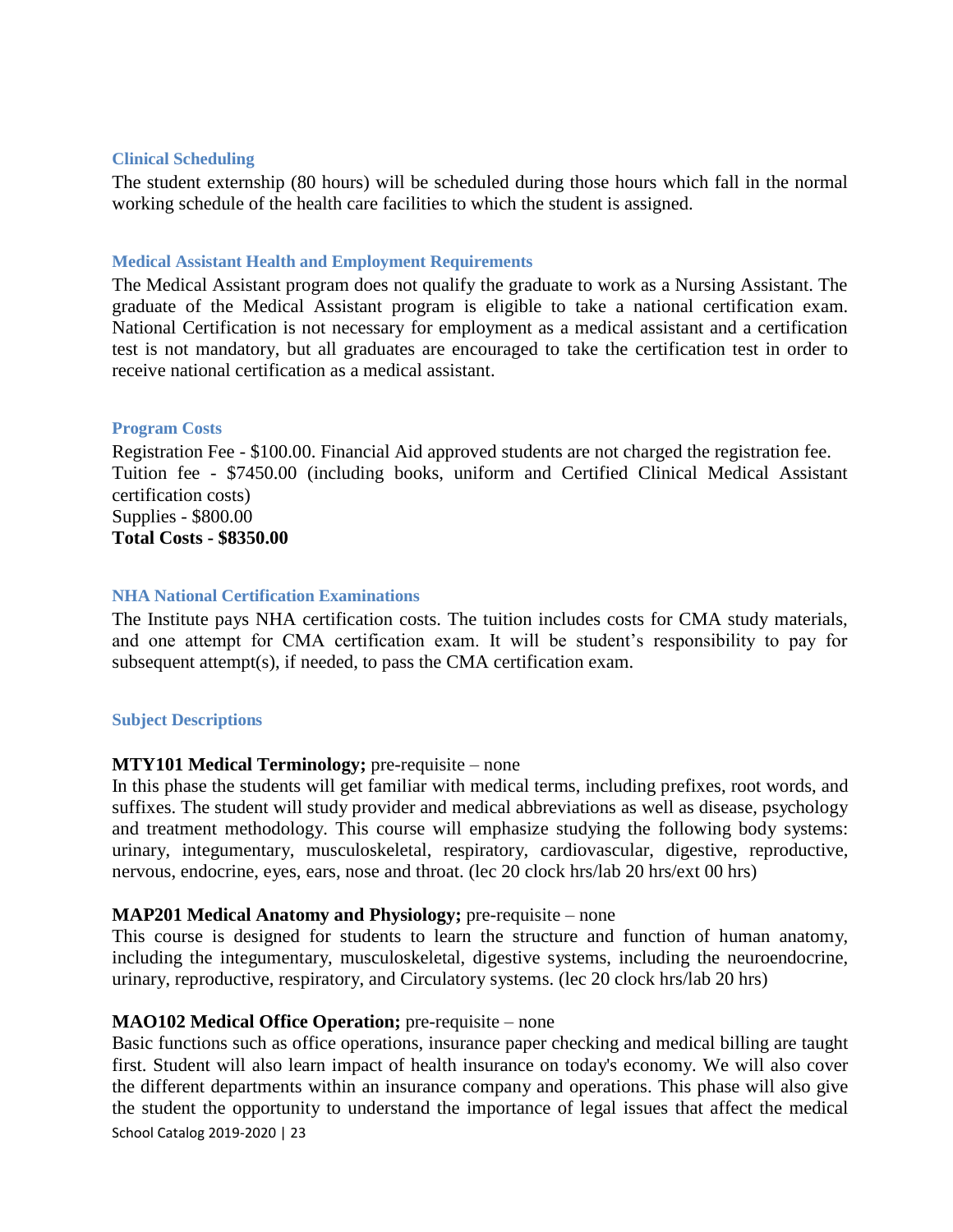biller and health claims examiner. Students will be taught fundamentals of health information technology to provide them with the importance of written communication skills, accounts receivable management, supportive documentation, and customer service. Particularly, students will be taught the laws concerning medical record keeping, documentation guidelines and release. Federal Business Trade Act to prevent identity theft will also be covered. (lec 40 clock hrs/ lab20 hrs)

#### **PTT204 Pharmacy Drug Therapy and Treatment;** pre-requisite – MAO102

Students on this topic, study about therapeutic agents, their classifications, properties, actions, and effects on the human body and their role in the management of diseases. Students will learn to provide detailed information regarding drug dosages, side effects, interactions, toxicities, and incompatibilities (Lec 20 clock hrs*/* lab 20 hrs)

#### **MAC104 Dealing with Health Claim Forms;** pre-requisite – MAO102

Student will have the understanding and practical skills necessary to abstract relevant information from the medical records for completing the CMS-1500 claim form, as well as completely expediting the logins and processing of different types of medical forms. Students will study general guidelines for completing forms for different carriers to include: Medicare, Medicaid, and Workers' Compensation. This course will teach the student the knowledge necessary to optimize payment in a timely and cost efficient manner. The students will study the difference between clean, pending, rejected, incomplete and invalid claims and describe the reasons why claims were rejected. This course will also provide the student with the necessary skills to understand and complete the UB-92claim form and to know when it may or may not minimize their chances of rejection by insurance carriers. ( Lec 40 clock hrs*/*Lab 40 clock hr)

#### **MIC103 Coding for Medical Procedures;** pre-requisite – MAO102

The main subject of this course is the theoretical aspect of medical record coding. The student will be introduced to ICD-10-CM basic coding rules and conventions, sequencing codes and other coding principles. The course covers the CPT Coding System Structure of the three levels of CPT, general guidelines for using CPT, basic steps to assign CPT and understanding the sequencing and linking requirements. During this course the student will become familiar with the terminology in the procedure and diagnostic coding systems to use them efficiently and provide accurate descriptions of services rendered and maximize payment from insurance companies. (Lec 40 clock hrs/Lab 40 hrs)

#### **MAA300 Asepsis/Infection Control, and Vital Signs Procedures;** pre-requisite – MIC103

This course introduces students to patient- centered assessment, examination, intervention, and treatment as directed by the physician including infection control procedures. Autoclaving and spore testing will be included. Additionally, students will gain proficiency in medical asepsis and will learn to take vital signs. (Lec 40 clock hrs*/*Lab 40 clock hrs)

#### **MAL302 Medical Law and Ethics;** pre-requisite – MIC103

This course introduces students to the principles, procedures, and regulations involved in legal and ethical relationships among physicians, patients, and assistants. The course includes HIPPA law interpretation and applications. Emphasis is placed on the legal aspects of office procedures,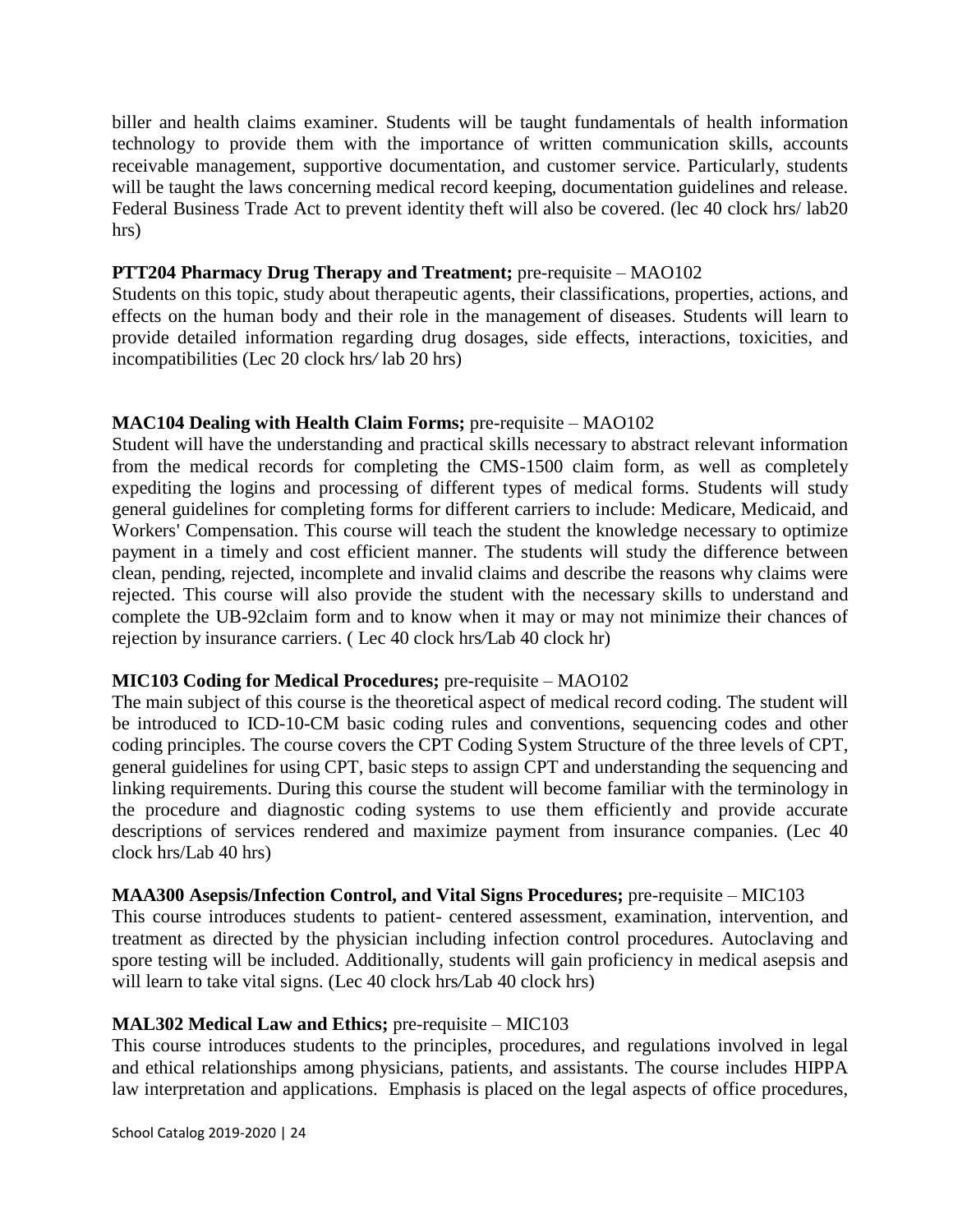current ethical issues, and risk management as they relate to the practice and fiduciary responsibilities. Upon completion of the subject students will be able to: 1) discuss what and to whom information about a patient may be released; 2) discuss the medical assistant's ethical obligations and restrictions; 3) explain the importance of a contract to a health care facility; and 4) list the six components of informed consent. (Lec 40 clock hrs/lab 20hrs)

#### **MPE 108 Phlebotomy, Cardiology, Pulmonary, Microbiology, Immune Systems and EKG Procedures;** pre-requisite – MAA300

This course introduces students to the study of the theories and practices related to the common diagnostic/clinical procedures and special lab tests involving cardiology and pulmonary patients. Additional emphasis will be placed on blood borne pathogens, hematology, and electrocardiograms. Students will study blood borne pathogens, hematology, and learn to give electrocardiograms as well as collect blood samples using hypodermic needles and body fluids from patients for laboratory testing. Students will study the Circulatory system and practice safety-conscious, blood-drawing techniques. (Lecture 40 clock hours/Lab 40 clock hours)

#### **MAE301 Externship;** pre-requisite – MPE108

Students are placed in physicians' office or medical services providing establishments. They work along with nurses, doctors and office staff and take active part in patient caring. Students will operate and maintain clinical equipments and prepare examination and treatment areas. This course will also cover the certification examination testing on all areas. (Ext 80 clock hrs)

#### **MAC 302 Certification Review;** pre-requisite – MAE301

Students will review the course topics under the guidance of instructor followed by tests administered (lab 20 contact hrs).

#### <span id="page-24-0"></span>**PHLEBOTOMY TECHNICIAN**

This program could be completed between 12 weeks to 18 weeks. You could complete the program sooner with course credit for prior education. This program is NOT approved for Financial Aid, Title IV funding.

#### <span id="page-24-1"></span>**Admissions Requirements:**

Students applying for this program are required to:

- a. interview with an admission counselor;
- b. be at least 17 years of age (applicants under the age of 18 require written permission from a parent or legal guardian in order to enroll); and
- c. present proof of secondary education (high school diploma or GED certificate)

#### <span id="page-24-2"></span>**Program Description:**

Phlebotomy Technician program (360 clock hours) prepares students to draw blood samples from patients using a variety of intrusive procedures. Phlebotomists work mainly in hospitals, medical and diagnostic laboratories, blood donor centers, and doctors' offices. Phlebotomist is an integral member of the medical laboratory team whose primary function is the collection of blood samples from patients by venipuncture. This program includes instruction in basic vascular anatomy and

School Catalog 2019-2020 | 25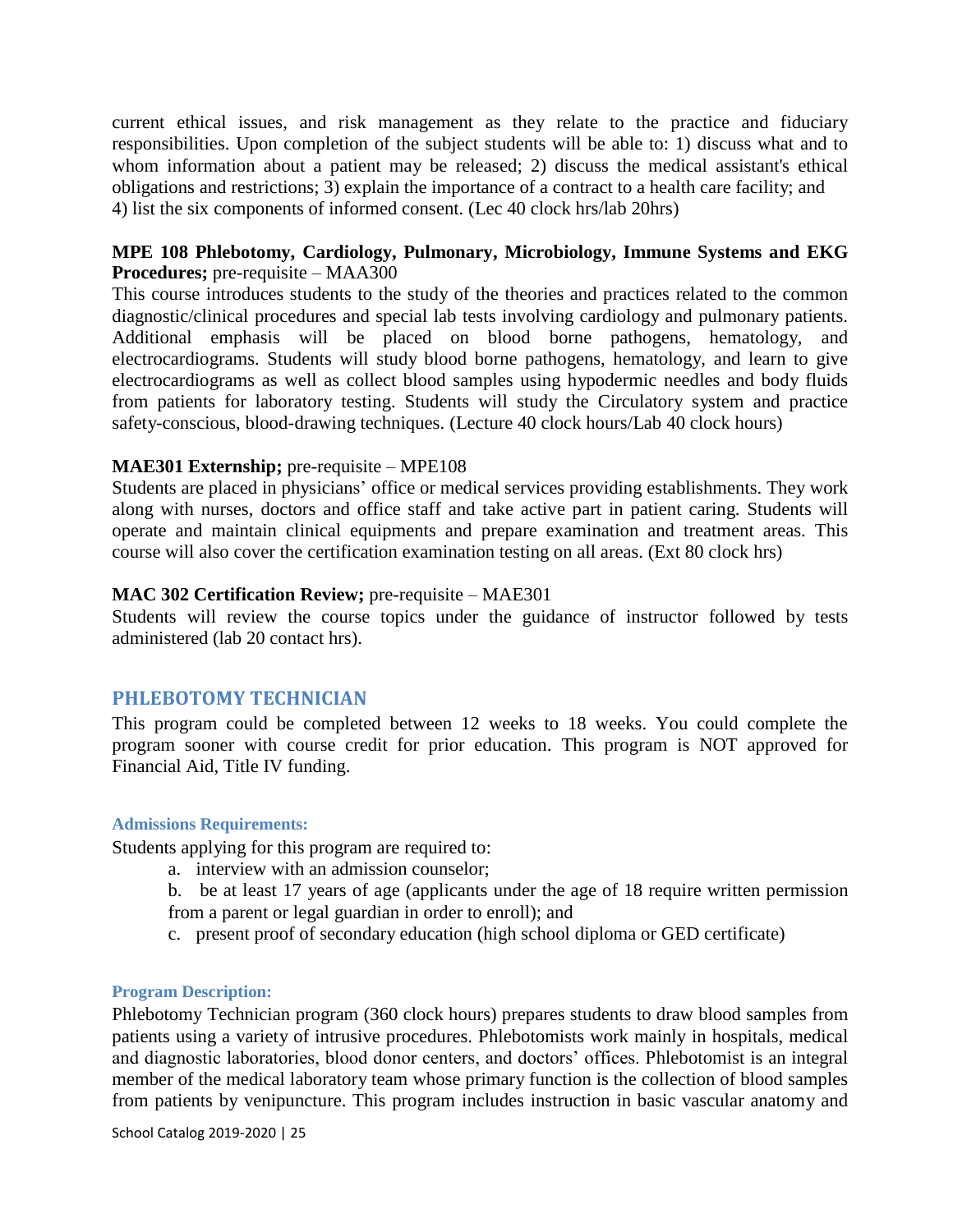physiology, blood physiology, skin puncture techniques, venipuncture, venous specimen collection and handling, safety and sanitation procedures, and applicable standards and regulations.

| Subject#       | <b>Subject Title</b>                                            | <b>Clock Hours</b><br>Lec/Lab/Extern | <b>Total</b><br><b>Clock Hours</b> |
|----------------|-----------------------------------------------------------------|--------------------------------------|------------------------------------|
| <b>MTY101</b>  | <b>Medical Terminology</b>                                      | 20/20                                | 40                                 |
| <b>MAP201</b>  | <b>Medical Anatomy and</b><br>Physiology                        | 20/20                                | 40                                 |
| <b>MAA300</b>  | Asepsis/Infection Control, and<br><b>Vital Signs Procedures</b> | 40/40                                | 80                                 |
| <b>PHP 100</b> | <b>Phlebotomy Procedures</b>                                    | 60/40                                | 100                                |
| <b>PHC101</b>  | <b>Phlebotomy Certification</b><br>Review                       | 40/20                                | 60                                 |
| <b>PHE 102</b> | Phlebotomy Externship                                           | 00/00/40                             | 40                                 |
|                | <b>Total Hours</b>                                              | 180/140/40                           | 360                                |

#### <span id="page-25-0"></span>**Clinical Scheduling**

The student externship (40 hours) will be scheduled during those hours which fall in the normal working schedule of the health care facilities to which the student is assigned.

#### <span id="page-25-1"></span>**Phlebotomy Technician Employment Requirements**

The graduate of the Phlebotomy Technician program is eligible to take a national certification exam. National Certification is not necessary for employment as a phlebotomist and a certification test is not mandatory, but all graduates are encouraged to take the certification test in order to receive national certification as a phlebotomist.

#### <span id="page-25-2"></span>**Program Costs**

Registration Fee - \$100.00 Tuition - \$4300.00 (including books, uniform and Phlebotomy Technician certification costs) Supplies - \$450.00 **Total costs - \$4850.00**

#### <span id="page-25-3"></span>**MedCA Certification Examination**

The Institute pays MedCA certification costs. The tuition includes costs for Phlebotomy Technician study materials, and one attempt for Phlebotomy Technician certification exam. It will be student's responsibility to pay for subsequent attempt(s), if needed, to pass the Phlebotomy Technician certification exam.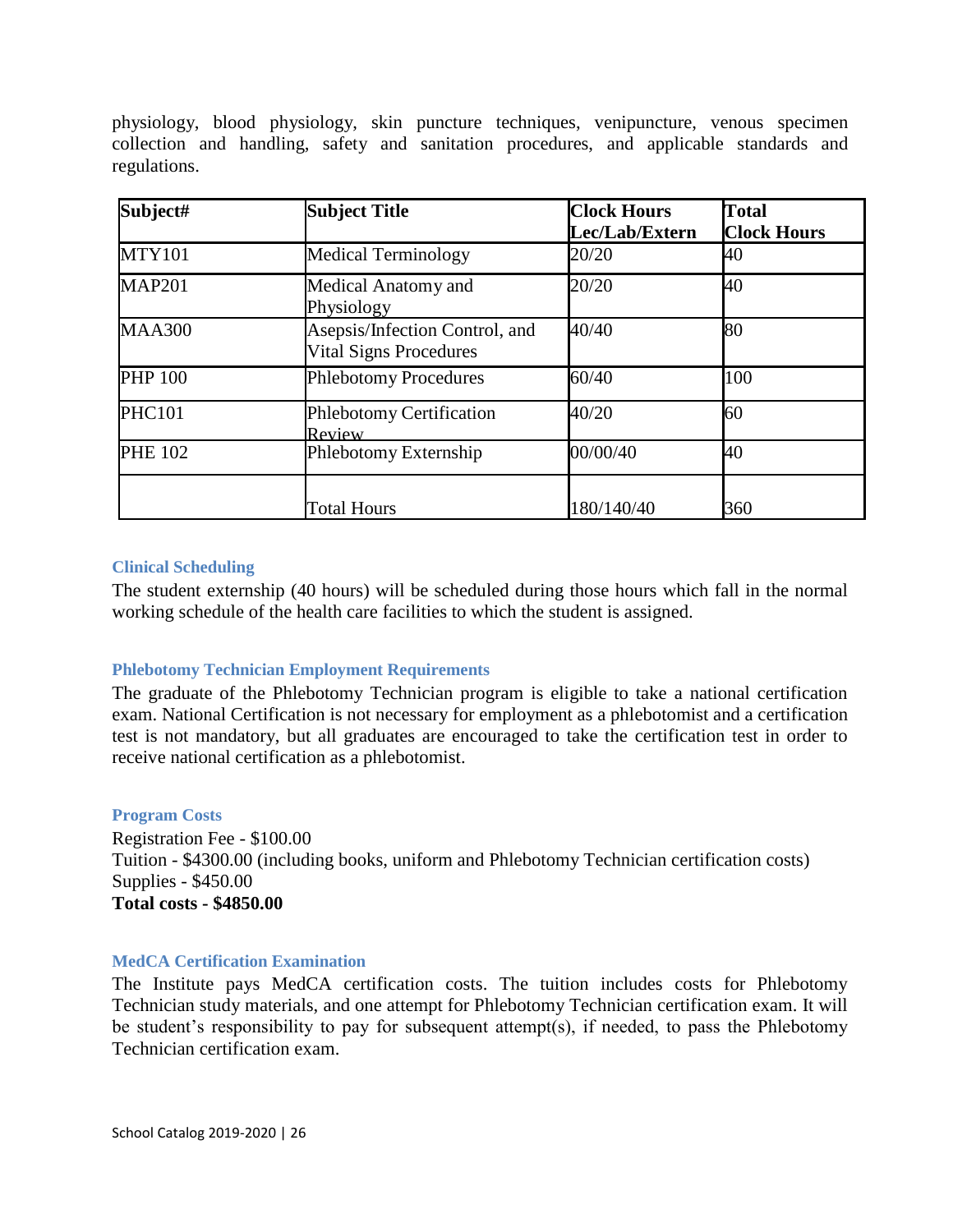#### <span id="page-26-0"></span>**Subject Descriptions**

#### **MTY101 Medical Terminology;** pre-requisite – none

In this phase the students will get familiar with medical terms, including prefixes, root words, and suffixes. The student will study provider and medical abbreviations as well as disease, psychology and treatment methodology. This course will emphasize studying the following body systems: urinary, integumentary, musculoskeletal, respiratory, cardiovascular, digestive, reproductive, nervous, endocrine, eyes, ears, nose and throat. (Lec 20 clock hrs/Lab 20 hrs)

#### **MAP201 Medical Anatomy and Physiology;** pre-requisite – none

This course is designed for students to learn the structure and function of human anatomy, including the integumentary, musculoskeletal, digestive systems, including the neuroendocrine, urinary, reproductive, respiratory, and Circulatory systems. (Lec 20 clock hrs/lab 20 hrs)

#### **MAA300 Asepsis/Infection Control, and Vital Signs Procedures;** pre-requisite – MTY101

This course introduces students to patient- centered assessment, examination, intervention, and treatment as directed by the physician including infection control procedures. Students will learn precautions regarding body fluid exposure. Additionally, students will gain proficiency in medical asepsis and will learn to take vital signs. (Lec 40 clock hrs/Lab40 hrs)

#### **PHP100 Phlebotomy Procedures;** pre-requisite – MAA300

Students will study blood borne pathogens, hematology, and learn to collect blood sample using hypodermic needles and body fluids from patients for laboratory testing. Students will learn prevention techniques for needle stick to phlebotomists. Students will study the circulatory system and practice safety-conscious, blood-drawing techniques. (Lec 60 Clock hrs/Lab 40 hrs)

#### **PHC101 Phlebotomy Certification Review;** pre-requisite – PHP100

This course will cover the certification examination testing on all areas to include collecting blood samples using hypodermic needles and body fluids from patients for laboratory testing, circulatory system and blood-drawing techniques. (Lec 40 clock hrs/Lab 20 hrs*)*

#### **PHC102 Phlebotomy Technician Externship;** pre-requisite – PHC101

Students are placed in physicians' office or medical services providing establishments. They will work along with nurses, doctors and office staff and take active part in patient caring. Students will operate and maintain clinical equipments and prepare examination and treatment areas. This course will also cover the certification examination testing on all areas. (Ext 40 clock hours)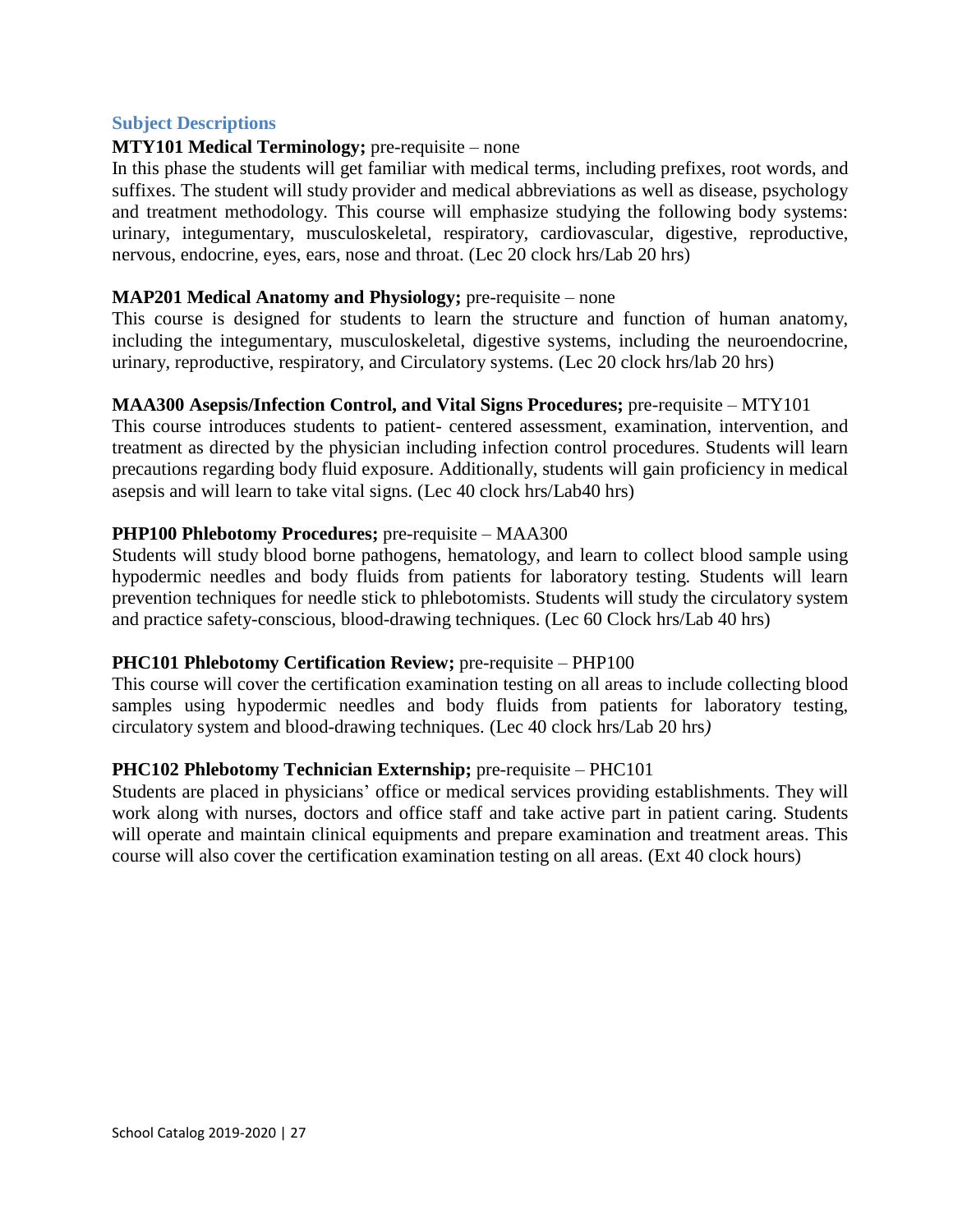## <span id="page-27-0"></span>**OFFICE ADMINISTRATIVE ASSISTANT**

This program could be completed between 23 weeks to 35 weeks. You could complete the program sooner with course credit for prior education. This program is eligible for Financial Aid, Title IV funding.

#### <span id="page-27-1"></span>**Admissions Requirements:**

Students applying for this program are required to:

- a. interview with an admission counselor;
- b. be at least 17 years of age (applicants under the age of 18 require written permission from a parent or legal guardian in order to enroll); and
- **c.** present proof of secondary education (high school diploma or GED certificate)

#### <span id="page-27-2"></span>**Program Description:**

Office Administrative Assistant program prepares students to perform administrative and/or secretarial duties. Some of those duties include organizing files, ordering supplies, preparing documents, scheduling appointments, time keeping and other support for office staff. Through this program students will learn business communications, principles of business law, word processing and data entry, office equipment operation and maintenance, office procedures, public relations, secretarial accounting, filing systems and records management, and report preparation.

Although office administrative assistants work in almost all industries, many are employed in schools, hospitals, government offices, as well as legal and medical offices.

| Subject#           | <b>Subject Title</b>                    | <b>Clock Hours</b><br>Lec/Lab/Ext | <b>Total</b><br><b>Hours</b> |
|--------------------|-----------------------------------------|-----------------------------------|------------------------------|
| <b>OAA101</b>      | <b>Modern Office Environment</b>        | 40/40/00                          | 80                           |
| COM <sub>101</sub> | <b>Communication Skills</b>             | 20/40/00                          | 60                           |
| <b>OAA102</b>      | <b>Information Technologies</b>         | 40/60/00                          | 100                          |
| <b>OAA103</b>      | Microsoft Word - Basics                 | 20/40/00                          | 60                           |
| <b>OAA104</b>      | Microsoft Word – Advance                | 20/40/00                          | 60                           |
| <b>OAA105</b>      | <b>Microsoft Excel - Basics</b>         | 20/40/00                          | 60                           |
| <b>OAA106</b>      | Microsoft Excel - Advance               | 20/40/00                          | 60                           |
| <b>OAA107</b>      | Microsoft PowerPoint - Basics           | 20/40/00                          | 60                           |
| <b>OAA108</b>      | Microsoft PowerPoint - Advance          | 20/40/00                          | 60                           |
| <b>OAA109</b>      | <b>Office Administrative Procedures</b> | 40/60/00                          | 100                          |
|                    | <b>Total Hours</b>                      | 260/440/00                        | 700                          |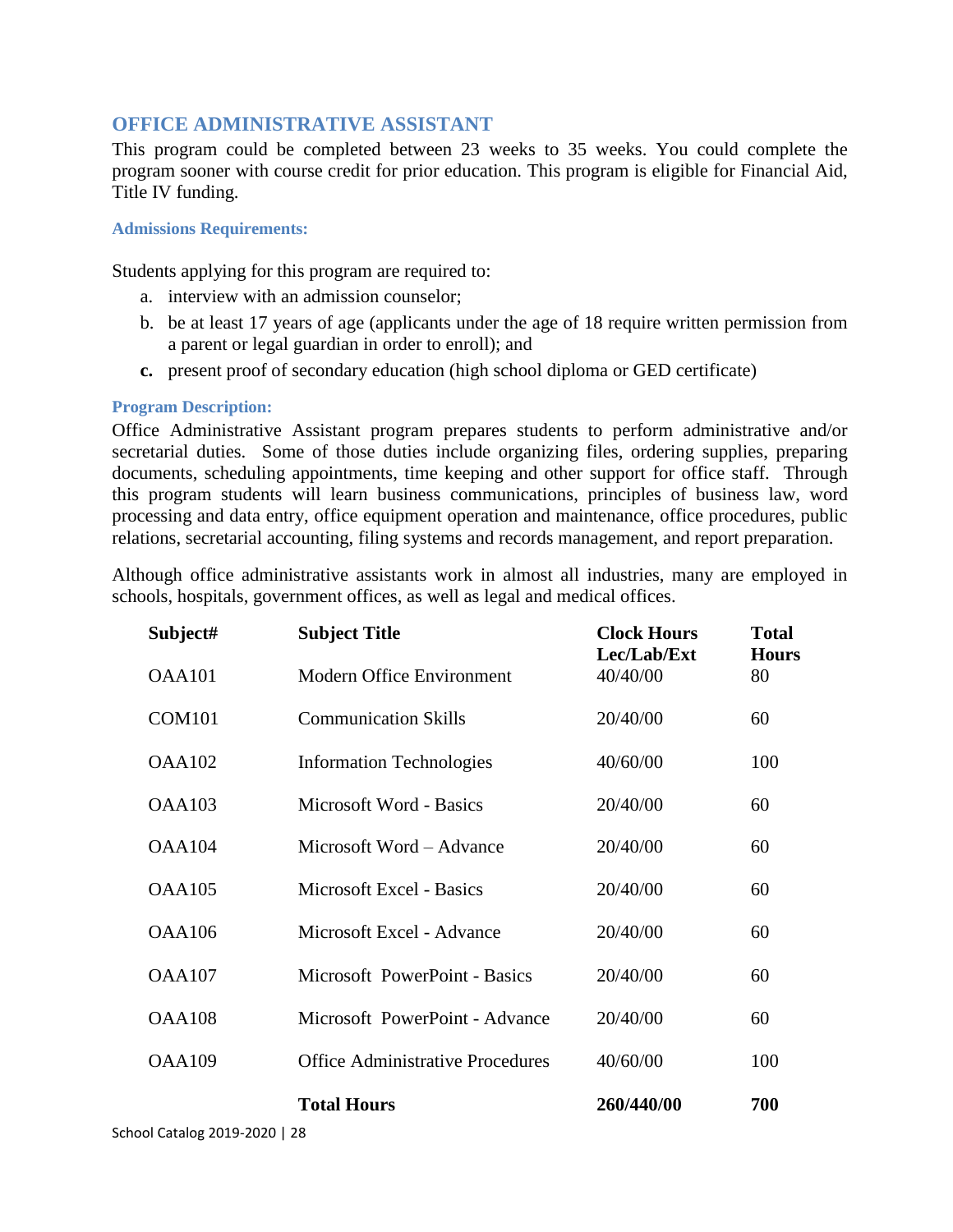#### <span id="page-28-0"></span>**Program Costs**

Registration Fee - \$100.00. Financial Aid approved students are not charged the registration fee. Tuition fee - \$7250.00 (including books, uniform, and Certified Administrative Assistant certification costs) Supplies - \$800.00 (including a Laptop for class work and Microsoft Office software)

**Total Cost - \$8150.00**

#### <span id="page-28-1"></span>**NCCB Certification Examination**

The Institute pays Administrative Assistant Certification (CAA) costs. The tuition includes costs for CAA study materials, and one attempt for CAA certification exam. It will be student's responsibility to pay for subsequent attempt(s), if needed, to pass the CAA certification exam.

#### <span id="page-28-2"></span>**Subject Descriptions**

#### **OAA101 Modern Office Environment**

This subject exposes students to modern office environment, particularly to information age requirements. Students will learn: The World of Office Administration; Employer Expectations (technical, interpersonal and communication skills); Employer/Employee Responsibilities; Office Culture and Language; Types of Organizations and Formal Organizational Structures; Understanding Your Organization. (40/40/00 hrs)

Prerequisite: Admission to Program

#### **COM101 Communication Skills**

This subject prepares assistants to verbal and nonverbal communication aspects to provide effective customer services. In written communication skills area students pay particular attention to planning, composing and editing, proofreading, E-mail messages, memorandums, letters, reports, formats for reports. Students will learn proper communication techniques with a customer, customer satisfaction, conflict management and coping with stress. (20/40/00 hrs) Prerequisite: Admission to Program

#### **OAA102 Information Technologies**

This subject provides a brief overview of computers, computer parts, printers, fax machines, external hard drive, and other electronic devices. Students learn how computers are connected to the Internet and how various information resources in the World Wide Web are accessed for business use. Students will learn networking, Internet protocols, URL system, WWW resources. (40/60/00 hrs)

Prerequisite: OAA101

#### **OAA103 Microsoft Word – Basics**

This subject introduces students to Microsoft Office Word 2016. Students will learn how to compose letter, typing memos and fax messages. They will also learn how to type a report, insert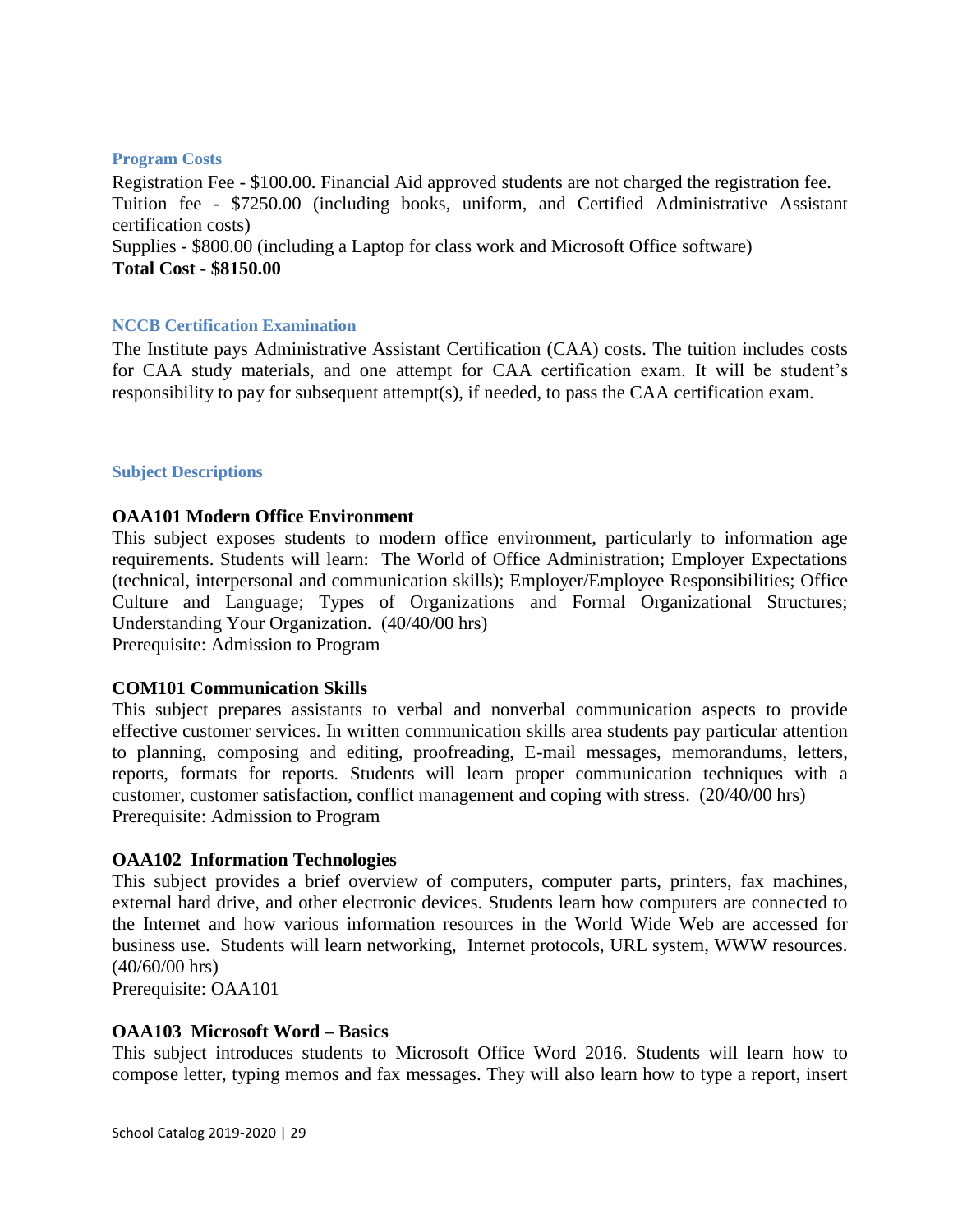tables, pictures, borders, and page setup among others. They will practice creating visually impacting documents, as well as creating labels and business cards. ( 20/40/00 hrs) Prerequisite: OAA102

### **OAA104 Microsoft Word – Advance**

This subject teaches advanced features on Microsoft Office Word program. Students will create a newsletter, create a research paper, and create a mail merge document. (20/40/00 hrs) Prerequisite: OAA103

#### **OAA105 Microsoft Excel – Basics**

This subject introduces students to Microsoft Office Excel 2016 package. Students will learn the basic functions of spreadsheet, familiarize with menu bars, and create worksheets. They will also learn features such as using mathematical functions and formulas, drawing charts, formatting tables and generating reports. (20/40/00 hrs) Prerequisite: OAA104

**OAA106 Microsoft Excel – Advance**

This subject teaches advanced features on Microsoft Office Excel program. Students will learn formatting and functions, extracting of data, Pivot Tables, trend lines, and shared workbooks. (20/40/00 hrs)

Prerequisite: OAA105

#### **OAA107 Microsoft PowerPoint – Basics**

This subject helps students in making visually impacting presentation using Microsoft Office PowerPoint 2016 software. Students will learn how to create a presentation, develop by adding tables, inserting clip art, animation, and other features. (20/40/00 hrs) Prerequisite: OAA106

#### **OAA108 Microsoft PowerPoint – Advance**

This subject teaches advanced features on Microsoft Office PowerPoint program. Students learn more advanced techniques in PowerPoint such as working with slide masters, creating new design templates or themes, automate presentations, rehearse the timings, copy or move slides between presentations. (20/40/00 hrs)

Prerequisite: OAA107

#### **OAA109 Office Administrative Procedures**

This course is designed to introduce students to office procedures such as record keeping, scheduling, insurance billing, legal issues, etc. Students will learn how to organize files, prepare documents, schedule appointments. This subject also includes instruction in business laws, data entry, office equipment operation and maintenance, public relations, secretarial accounting, records storage and management. (40/60/00 hrs) Prerequisite: OAA108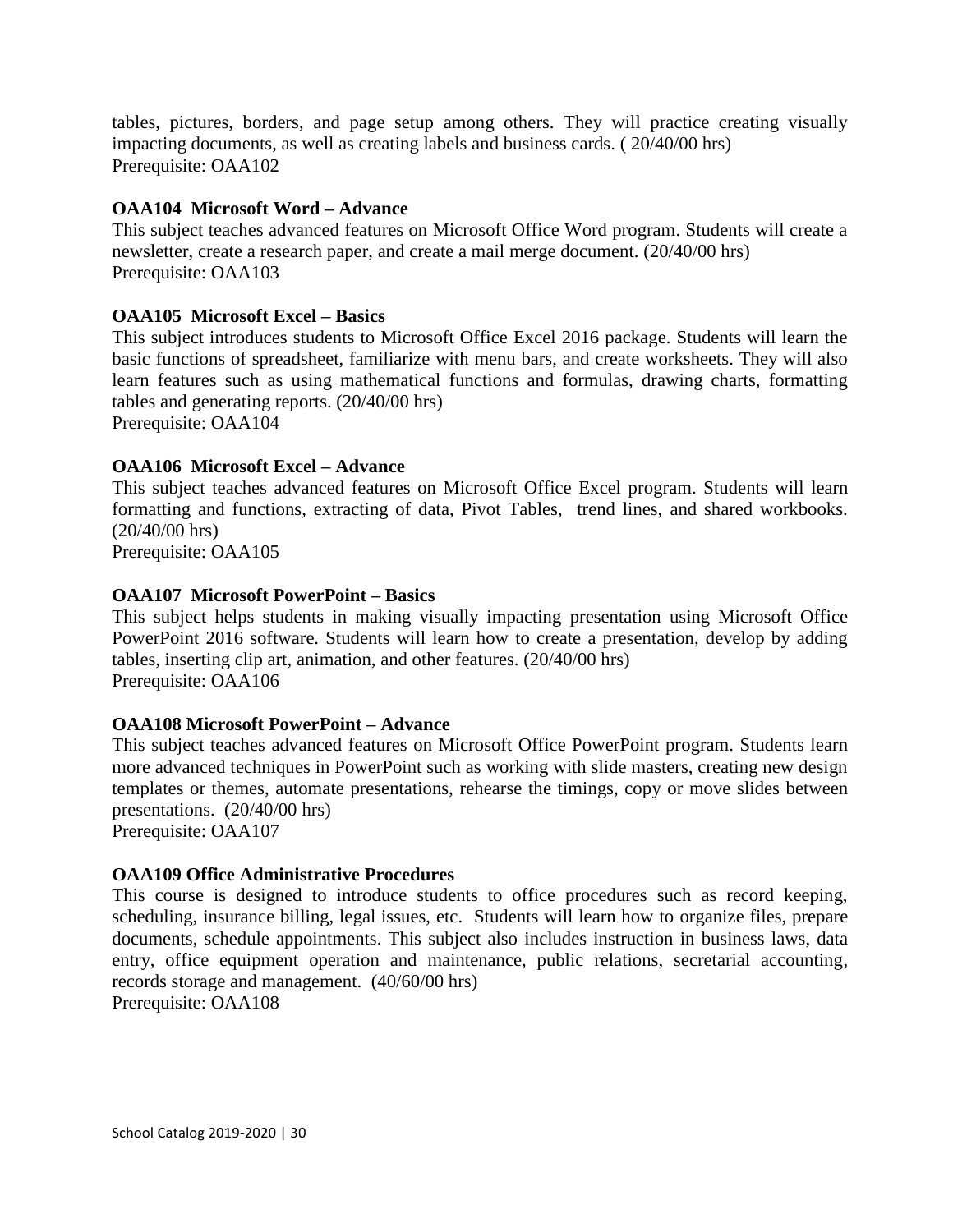## <span id="page-30-0"></span>**MEDICAL CODING AND BILLING**

This program could be completed between 12 weeks to 18 weeks. You could complete the program sooner with course credit for prior education. This program is NOT approved for Financial Aid, Title IV funding.

#### <span id="page-30-1"></span>**Admissions Requirements:**

Students applying for this program are required to:

- a. interview with an admission counselor;
- b. be at least 17 years of age (applicants under the age of 18 require written permission from a parent or legal guardian in order to enroll); and
- c. present proof of secondary education (high school diploma or GED certificate)

#### <span id="page-30-2"></span>**Program Description:**

The Medical Coding and Billing program (360 clock hours) prepares students for entry level employment as medical coder, medical biller, claims examiner, or related occupation. Medical coding and billing is in high demand as patient records are being increasingly scrutinized by insurance companies and regulators. Medical billing and coding workers are the health care professionals in charge of processing patient data such as treatment records and related insurance information. This program enables you to seek entry-level jobs at employers, such as private medical offices, clinics, hospitals, government agencies, nursing facilities, insurance companies, health consulting firms and other health related facilities. This program is designed to offer a balanced knowledge of medical science, technical ability and coding experience.

| Subject#       | <b>Subject Title</b>                    | <b>Clock Hours</b><br>Lec/Lab | <b>Total</b><br><b>Clock Hours</b> |
|----------------|-----------------------------------------|-------------------------------|------------------------------------|
| <b>MTY 101</b> | <b>Medical Terminology</b>              | 20/20                         | 40                                 |
| <b>MOA 102</b> | <b>Medical Office Administration</b>    | 20/20                         | 40                                 |
| <b>MCB</b> 103 | Introduction to Coding                  | 20/20                         | 40                                 |
| <b>MCB 104</b> | <b>Health Claim Forms</b>               | 20/20                         | 40                                 |
| <b>MCB 105</b> | Introduction to Health Claims Examining | 08/32                         | 40                                 |
| <b>MCB</b> 106 | Health Claims Examining and Processing  | 08/32                         | 40                                 |
| <b>MCB</b> 107 | Dental Claims Examining                 | 20/20                         | 40                                 |
| <b>MCB 108</b> | <b>Advanced Coding</b>                  | 16/24                         | 40                                 |
| <b>MCB 109</b> | Medical Record Coder Clinical Practice  | 08/32                         | 40                                 |
|                |                                         | <b>Total Hours</b>            | 360                                |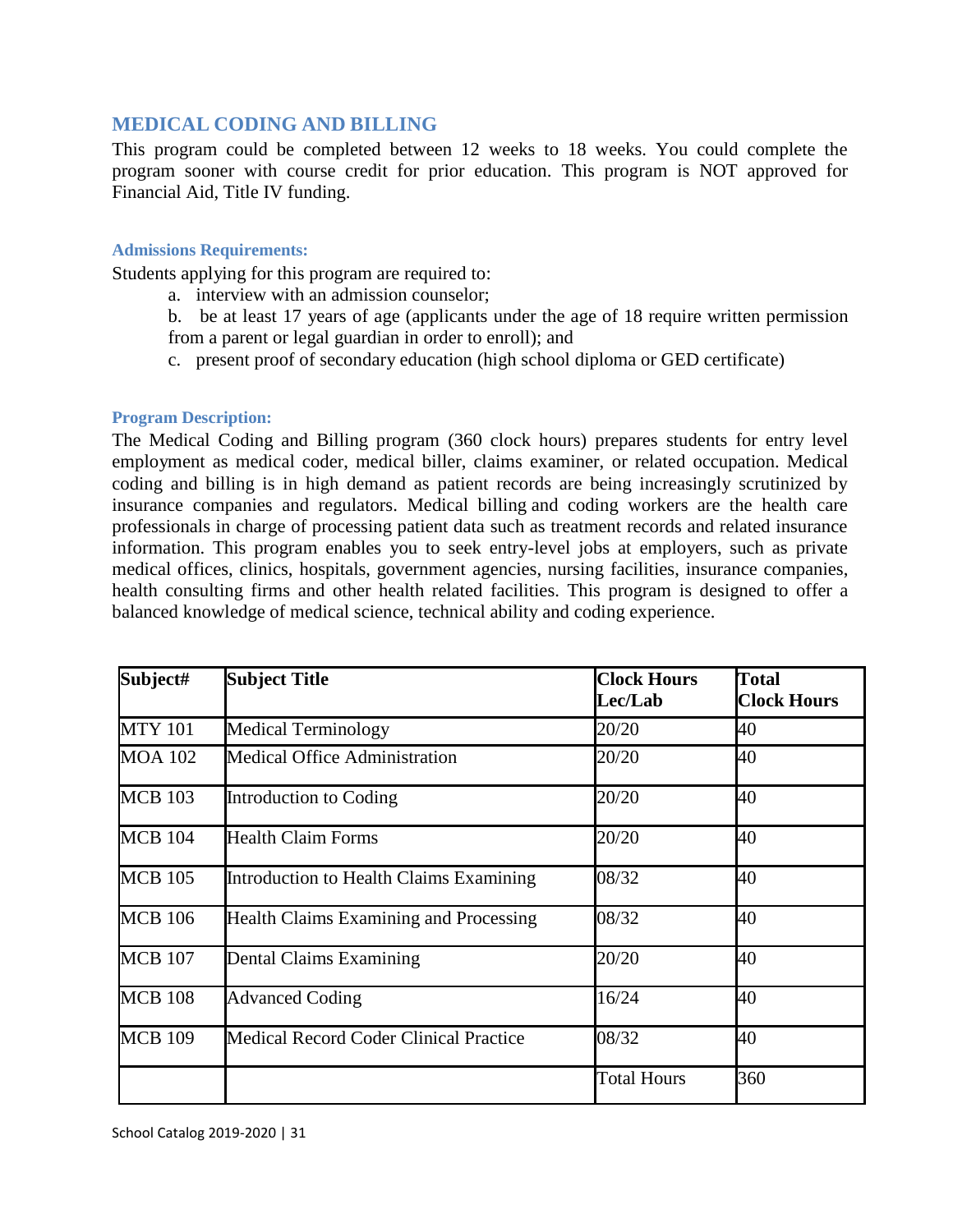#### <span id="page-31-0"></span>**Medical Coder and Biller Employment Requirements**

The graduate of the Medical Coding and Billing program is eligible to take a national certification exam. National Certification is not necessary for employment as a biller and coder, and a certification test is not mandatory, but all graduates are encouraged to take the certification test in order to receive national certification as a medical biller and coder.

#### <span id="page-31-1"></span>**Program Costs**

Registration Fee - \$100.00 Tuition fee - \$6350.00 (including books, uniform and MBC Certification costs) Supplies - \$700.00 (Coding manuals and MediSoft software access) **Total Cost – \$7150.00**

#### <span id="page-31-2"></span>**MedCA Certification Examination**

The Institute pays Medical Billing and Coding certification costs. The tuition includes costs for MBC study materials, and one attempt for MBC certification exam. It will be student's responsibility to pay for subsequent attempt(s), if needed, to pass the MBC certification exam.

#### <span id="page-31-3"></span>**Subject Descriptions**

#### **MTY 101 Medical Terminology;** pre-requisite – none

In this phase the students will get familiar with medical terms, including prefixes, root words, and suffixes. The student will study provider and medical abbreviations as well as disease, psychology and treatment methodology. This course will emphasize studying the following body systems: urinary, integumentary, musculoskeletal, respiratory, cardiovascular, digestive, reproductive, nervous, endocrine, eyes, ears, nose and throat. (Lec 20 clock hrs/Lab 20 hrs)

#### **MOA 102 Medical Office Administration;** pre-requisite – MTY101

This course is designed to introduce the beginning student to the basic principles of insurance terminology, health insurance and medical billing. In addition, the student will contemplate the impact of health insurance on today's economy. We will also cover the different departments within an insurance company and operations. This phase will also give the student the opportunity to understand the importance of legal issues that affect the medical biller and health claims examiner. Students will be taught fundamentals of health information technology to provide them with the importance of written communication skills, accounts receivable management, supportive documentation, and customer service. (Lec 20 clock hrs/ Lab 20 hrs)

#### **MCB 103 Introduction to Coding;** pre-requisite – MOA102

The main subject of this course is the theoretical aspect of medical record coding. The student will be introduced to ICD-10 basic coding rules and conventions, sequencing codes and other coding principles. We will cover the CPT Coding System Structure of the three levels of CPT, general guidelines for using CPT, basic steps to assign CPT and understanding the sequencing and linking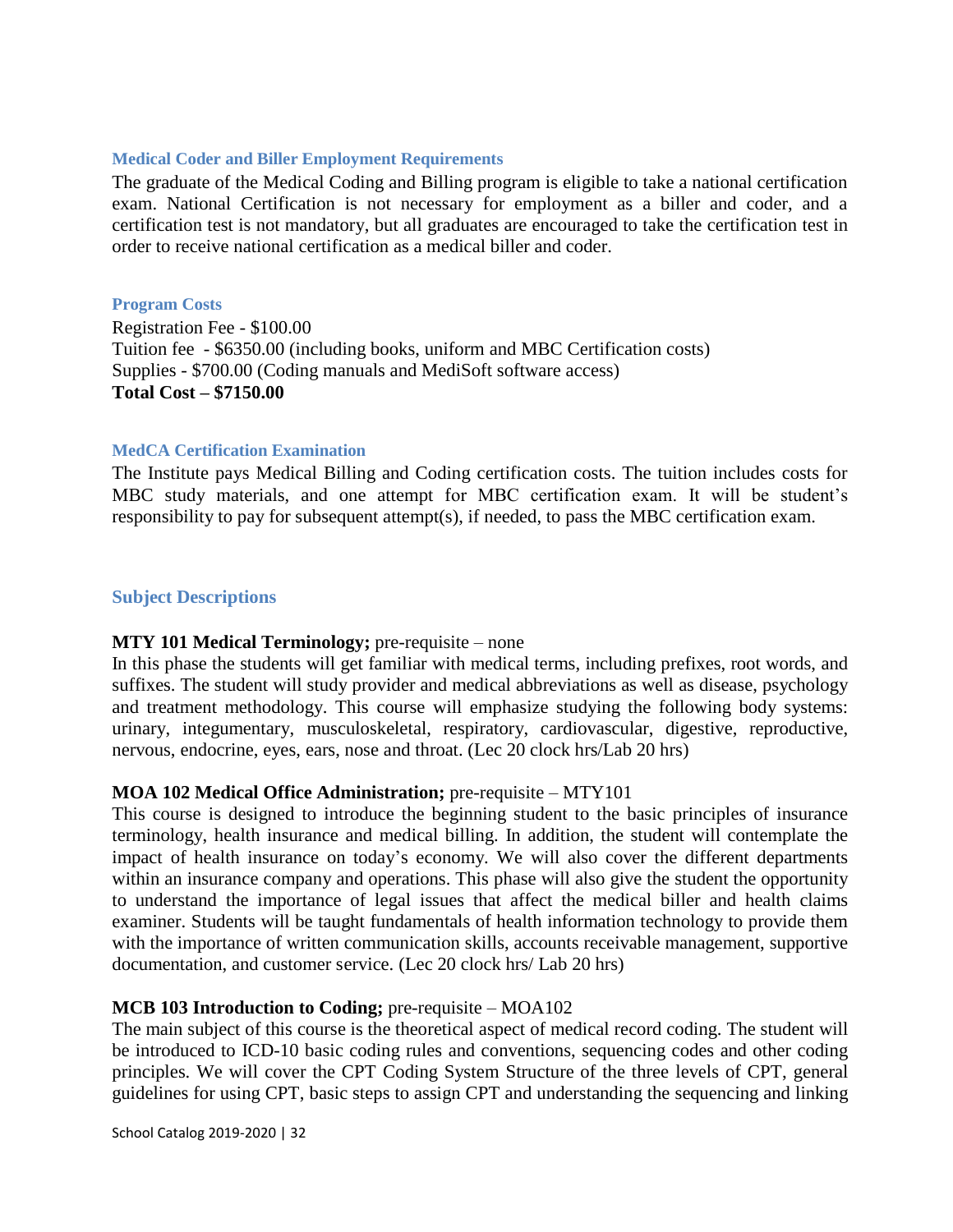requirements. During this course the student will become familiar with the terminology in the procedure and diagnostic coding systems to use them efficiently and provide accurate descriptions of services rendered and maximize payment from insurance companies. (Lec 20 clock hrs/ Lab 20 hrs)

#### **MCB 104 Health Claim Forms;** pre-requisite – MCB103

This course is designed to provide the student with the understanding and practical skills necessary to abstract relevant information from the medical records for completing the CMS-1500 claim form, as well as completely expediting the logins and processing of different types of medical forms. Students will study general guidelines for completing forms for different carriers to include: Medicare, Medicaid, and Workers' Comp. This course will teach the student the knowledge necessary to optimize payment in a timely and cost efficient manner. The students will study the difference between clean, pending, rejected, incomplete and invalid claims and describe the reasons why claims were rejected. This course will also provide the student with the necessary skills to understand and complete the UB-92 claim form and to know when it may or may not minimize their chances of rejection by insurance carriers. (Lec 20 clock hrs/ Lab 20 hrs)

#### **MCB 105 Introduction to Health Claims Examining;** pre-requisite – MCB104

This course will introduce the student to the theory and practical skills necessary to process health insurance claims to include CMS-1500 and UB-92 as a health claims examiner. Additionally, the students will learn the difference between insurance companies and third party administrators. Students will be taught the basic concepts of medical billing practices of the areas that will be covered are: verification of eligibility, claims inventory, deductibles, provider billing, claims investigation, coordination of benefits, legislation and insurance riders. Emphasis will be placed on the premise that guidelines presented are generally accepted standards within the industry. (Lec 08 clock hrs/ Lab 32 hrs)

#### **MCB 106 Health Claims Examining and Processing;** pre-requisite – MCB105

This course will give the student the opportunity to simulate the entire claims examination process in a group and individual setting. This course will also provide the student with the skills needed to understand and process the insurance claims for hospitals, physician services, DME, ambulance, x-ray and laboratory services. This phase will also provide the student with the skills necessary to understand the Coordination of Benefits and recognize the difference between primary and secondary payers, organize the order of benefit rules and right of recovery, and compute the correct secondary benefit and benefit reserve. The student will also learn to determine coordination of benefits as they apply to HMO and PPO plans. In addition the student will learn the importance of capturing all aspects of the CPT integumentary system section, and will give the students an understanding of procedures performed on the skin, nails, and breast; including repair of lacerations, removal of lesions, insertion, and removal of subcutaneous contraceptive devices, treatment of decubitus ulcers, breast surgeries and reconstruction. (Lec 08 clock hrs/ Lab 32 hrs)

#### **MCB 107 Dental Claims Examining;** pre-requisite – MCB106

This course will provide the student with the information and practical skills necessary to process dental claims. Topics to cover include the structures of the teeth, restorative procedures, oral surgery, and examining the claims billed for these procedures. This course will also introduce the student to an ADA claim form, coding and conversion to CPT. This course will provide the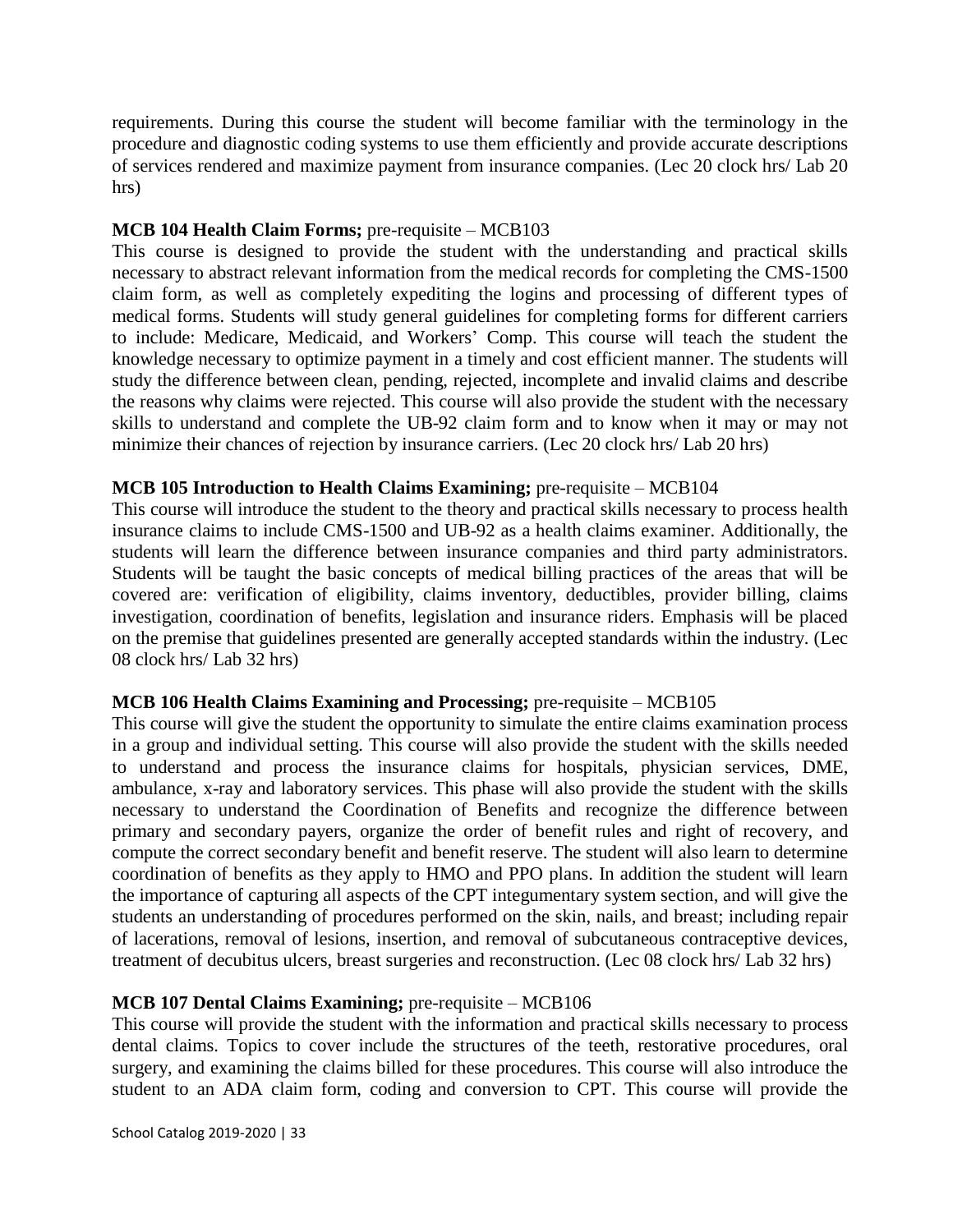student with the knowledge and practical skills necessary in applying the correct guidelines in using CPT In-patient, Out-patient, and confirmatory consultation codes, as well as modifiers commonly used in reporting consultations. (Lec 20 clock hrs/ Lab 20 hrs)

#### **MCB 108 Advanced Coding;** pre-requisite – MCB107

Student will study the coding of more complex diagnostic and procedural statements. This subject will cover clinical information regarding specific disease processes, more advanced diagnostic and procedural terminology, detailed instruction exploring the CPT book section by section builds upon previous basic knowledge of payer reimbursement guidelines for optimal reimbursement. Understanding how to use the medical record to provide necessary information essential to the assignment of accurate codes will be covered. Students will recognize when multiple coding is required, when it is recommended and when it should not be used. Class room work will involve coding signs and symptoms, V-codes, infectious disease, neoplasm, endocrine, nutritional and metabolic diseases of the blood and blood-forming organs, mental disorders, diseases of the nervous systems and sense organs, circulatory, respiratory, digestive, and genitourinary system as well as diseases of the musculoskeletal system and connective tissue injuries, complications of surgical and medical care, and external causes of injury will be covered. (Lec 16 clock hrs/ Lab 24 hrs)

#### **MCB 109 Medical Record Coder Clinical Practice;** pre-requisite – MCB108

In this subject students will learn managed care systems, and special plans, collection policies, tracing delinquent claims, insurance problem solving, and the appeal process of Medicare and Medicaid. Students will learn coding and billing compliance for medical practices. Review current practices with respect to ICD-10-CM diagnosis and CPT procedure coding and modifier knowledge for the generation of medical visit APCs. Practical work will also include the coding and more complex diagnostic and procedural statements in complication of pregnancy, childbirth, congenital abnormalities, and certain condition arising on the prenatal period. (Lec 08 clock hrs/ Lab 32 clock hrs)

## <span id="page-33-0"></span>**English as Second Language (ESL)**

#### **(Intensive Program)**

## **[Disclaimer: ESL program is not regulated by the Texas Workforce Commission. ESL is a stand-alone program and therefore not regulated by COE]**

The ESL-Intensive Program is a full-time study program. English courses at varying levels are offered which include grammar, conversation, reading, writing, research, American culture and TOEFL preparation. Program length is 1080 contact hours (720 lecture/180 lab/180 practicum).

Most classes meet between 9:00am and 6:00pm. The full-time intensive program provides a total of 24 hours of classroom instruction each week. The program also includes cultural activities. In addition to a rigorous ESL curriculum, there are project-based assignments in which students are able to collaborate. There will be exploration and instruction through dramatic plays, songwriting, poetry, film directing, acting, comic and graphic design, musicals, etc.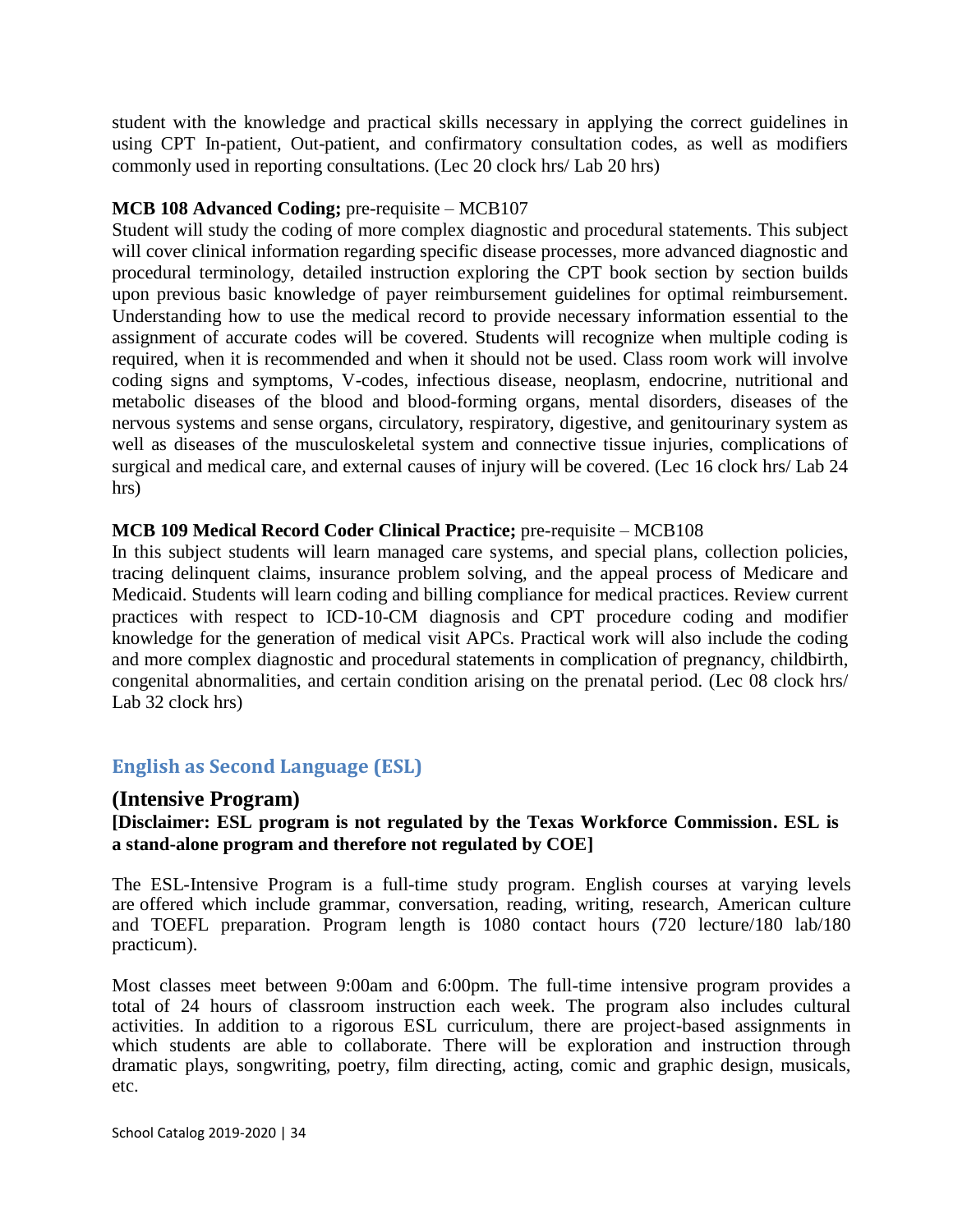#### **Level – Basic** (160 lecture/ 40 lab/ 40 practicum) = 240 contact hours

This course prepares students to use English with increasing accuracy in most classroom and social situations. Students will develop the reading, writing, and oral presentation skills required for success in all subjects. Students will study and interpret a variety of grade-level texts, develop oral communication skills through participation in informal debates and seminars, and extend their range of research skills.

Recommended TOEFL minimum: iBT – 30 to 40; PBT – 383 - 433

#### **Level - Intermediate**  $(200/50/50) = 300$  contact hours

This course prepares students for secondary school English and other courses at the Institute and university preparation levels. Students will be encouraged to develop independence in reading literary works and academic texts, in writing essays and narratives, and in applying learning strategies and research skills effectively. Students will also learn to respond critically to print and media works.

Recommended TOEFL minimum:  $iBT - 41$  to 52; PBT  $- 437 - 473$ 

#### **Level - Advanced** (200/50/50) = 300 contact hours

This course prepares students to read and demonstrate comprehension of the main idea and most supporting details of a text on an unfamiliar topic. Students will learn to synthesize concepts and data from a group of readings or a series of graphs and charts in written assignments as well as write a short, academic research paper with appropriate citations, quotations, and references, and single quotation marks, brackets and ellipses when needed.

Recommended TOEFL minimum: iBT – 53 to 64; PBT – 477 - 510

#### **Level - College Preparatory**  $(160/40/40) = 240$  contact hours

This course preparers students to read and respond to literature; choose and respond to personal reading material comparable in scope and difficulty to materials chosen by their Englishspeaking peers; extract information from a variety of texts used in subject classrooms; use independently a variety of strategies to build vocabulary; use a range of research strategies independently to gather information for a variety of purposes; organize and link ideas logically and effectively in written texts such as narratives and essays and demonstrate understanding of a range of local, national, and global issues.

Recommended TOEFL minimum: iBT – 65 to 78; PBT – 513 - 547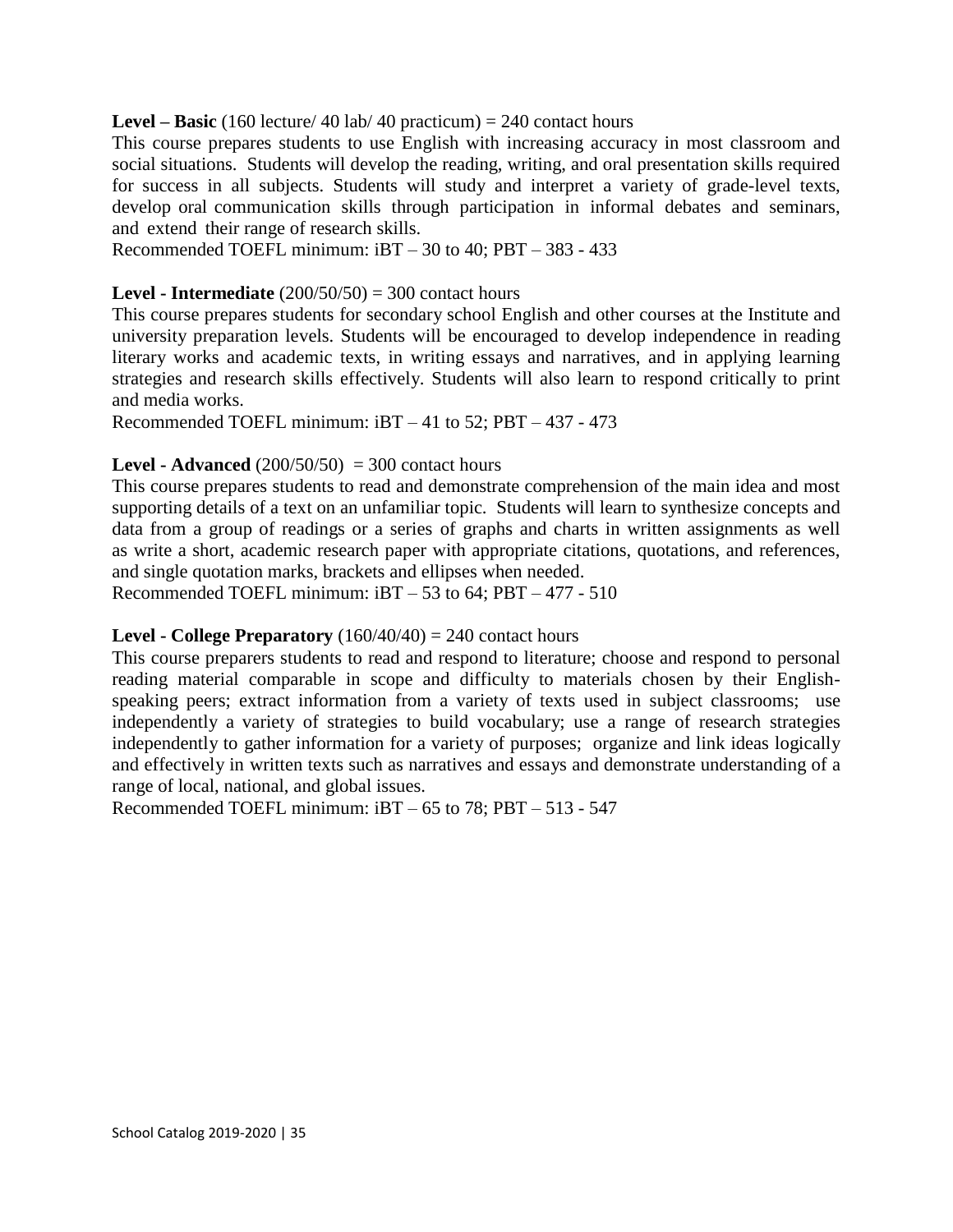## <span id="page-35-0"></span>**Student Services**

There are a variety of services available to students including new student orientation, academic advisement, financial aid advisement, personal advisement/referrals for support services and placement services. Many of these services are described in further detail within this catalog. The institution does not employ licensed counsellors. As advisors, though we are able to refer students to appropriate resources.

Prior to class attendance, each new student attends an orientation to student life at Texas Healthtech Institute. Staff and Faculty are available during regular school hours to aid the student with whatever problems might arise, whether academic or personal.

There are no dormitory facilities at Texas Healthtech Institute. Students from out of town or out of state must secure their own residence; however, the School will assist students in finding suitable accommodations.

## <span id="page-35-1"></span>**Comparable Program Information**

Comparable program information related to tuition and program length is available from the **Council on Occupational Education (COE)**, 41 Perimeter Center East, NE, Suite 640, Atlanta, Georgia 30346. The COE phone number is (770) 396-3898 or website [www.council.org.](http://www.council.org/)

## <span id="page-35-2"></span>**Placement Services**

The Institute has been successful in placing graduates in local businesses. Area employers are in frequent communication with the school Placement Office. Our Placement Office maintains complete records of available positions and graduate's qualifications. All students seeking placement should submit a resume to the Placement Office during their final month prior to graduation. When possible, the Placement Office will arrange interviews for students seeking assistance in job placement.

The services of the Placement Office are available to graduates of all programs. Whereas no reputable school guarantees a job to any student, special effort is made to place all graduates in positions for which they are best qualified. Placement services are available at no additional cost to graduates and include the following services:

- Help in preparing a resume, typing services (limited), and copies as required (within reasonable amounts),
- Advice on preparing for the interview; grooming, interview techniques, etc.,
- Current job openings and potential employer lists,
- Reference materials are available to students regarding job markets, interviewing, preparing the portfolio and preparing a resume,
- Referrals through notices of job openings (written and verbal) communicated to the school office

School Catalog 2019-2020 | 36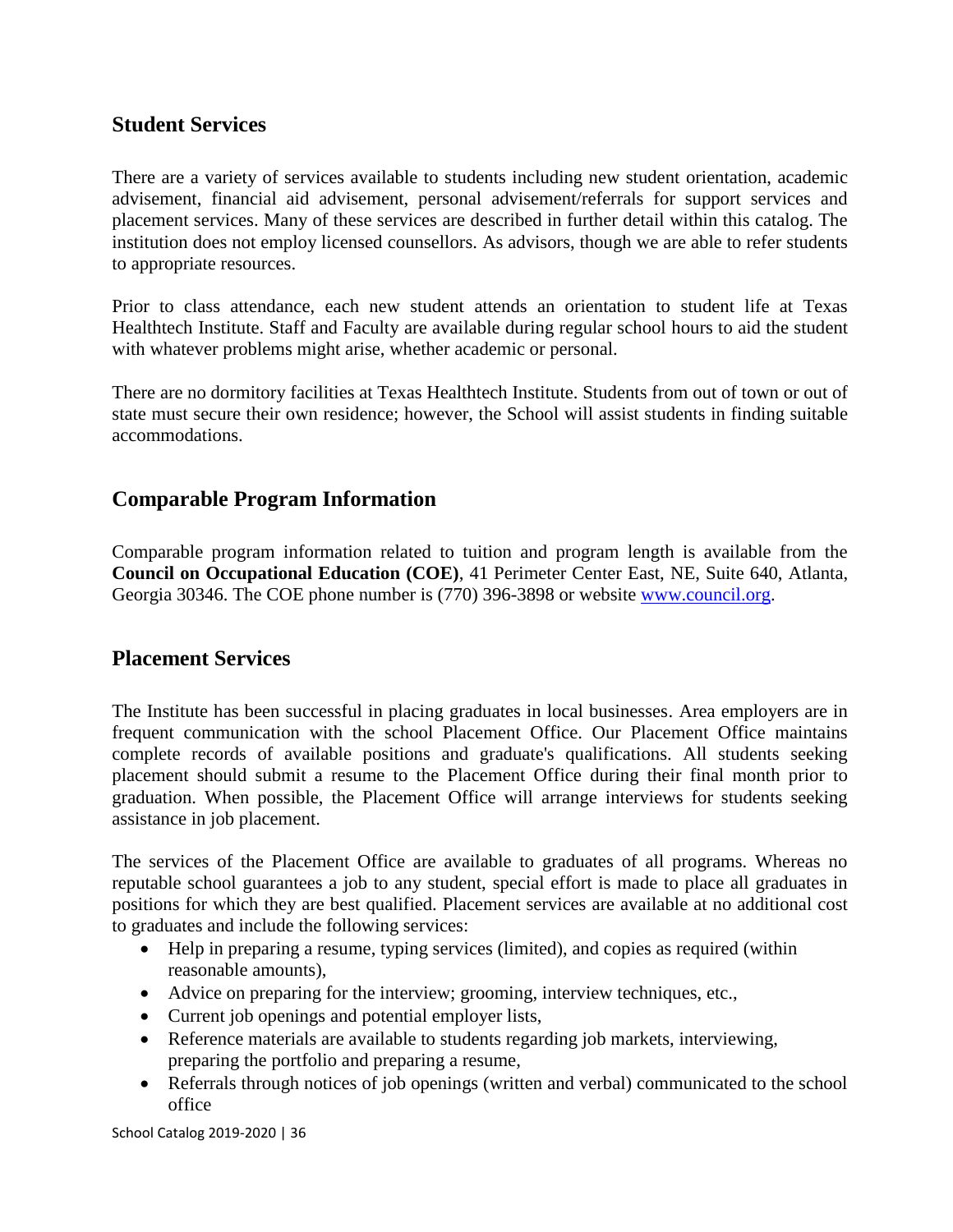## <span id="page-36-0"></span>**Security Policies and Procedures**

The institution is monitored during all operating hours to provide a safe and secure area for staff and students. The staff and students are encouraged to report crimes to local authorities and to the Director of the school. Should an incident occur, the Director would be called immediately who will respond, investigate and notify authorities as warranted.

**Facility Access:** All visitors and non-students are required to check in at the front lobby before entering any other portion of the building. There are no Residence facilities associated with the school.

**Law Enforcement:** Campus Security personnel have no enforcement authority. The administration encourages the reporting of all crimes to the local Police Department.

**Crime Prevention:** Normal operating procedures, rules and regulations are covered with students during orientation. Periodically, we may have a general assembly devoted to crime prevention and self-protection. This assembly is conducted by an expert in the field.

Sex offenses should be reported to local law enforcement immediately. Counseling and education information is available by calling the National Sexual Assault Hotline at1-800-656-HOPE (4673). The Texas registry of sex offenders and child predators may be accessed by phone at 1- 855-481-7070 or Internet at [https://records.txdps.state.tx.us/dpswebsite/.](https://records.txdps.state.tx.us/dpswebsite/)

**Emergency Alert System:** Communication is crucial to effective crisis management. The institution subscribes to a text and email based emergency alert system to notify students, faculty and staff of weather related cancellations or delays, school closures or security lock-downs. Participation in this system is optional for all students and faculty.

**Alcoholic Beverages:** Alcoholic beverages are not allowed on the premises at any time. Any person caught on campus under the influence or in possession on campus will be asked to leave immediately for the remainder of the day. On the next day, a determination will be made by the Director as to further action, which may include suspension or expulsion.

**Illegal Drugs or Weapons:** Neither is ever acceptable. Any person caught possessing illegal drugs will be immediately expelled from school (immediate termination for employees). Weapons are not allowed on campus. Any person caught possessing a weapon on campus will be suspended for the day and the incident will receive further investigation. After investigation, appropriate action will be taken which could include expulsion (termination for employees).

**Drug & Alcohol Abuse Prevention and Awareness:** During the financial aid interview, this document is handed out to each student. A copy of this statement is included in each "new employee package." All students and employees are encouraged to seek professional help for any problems, and are advised to seek guidance from the designated school official as to professional help available.

**Annual Security Report –** No criminal activity reported in 2016, 2017 and 2018.

## <span id="page-36-1"></span>**Health & Safety Measures**

School Catalog 2019-2020 | 37 **Health**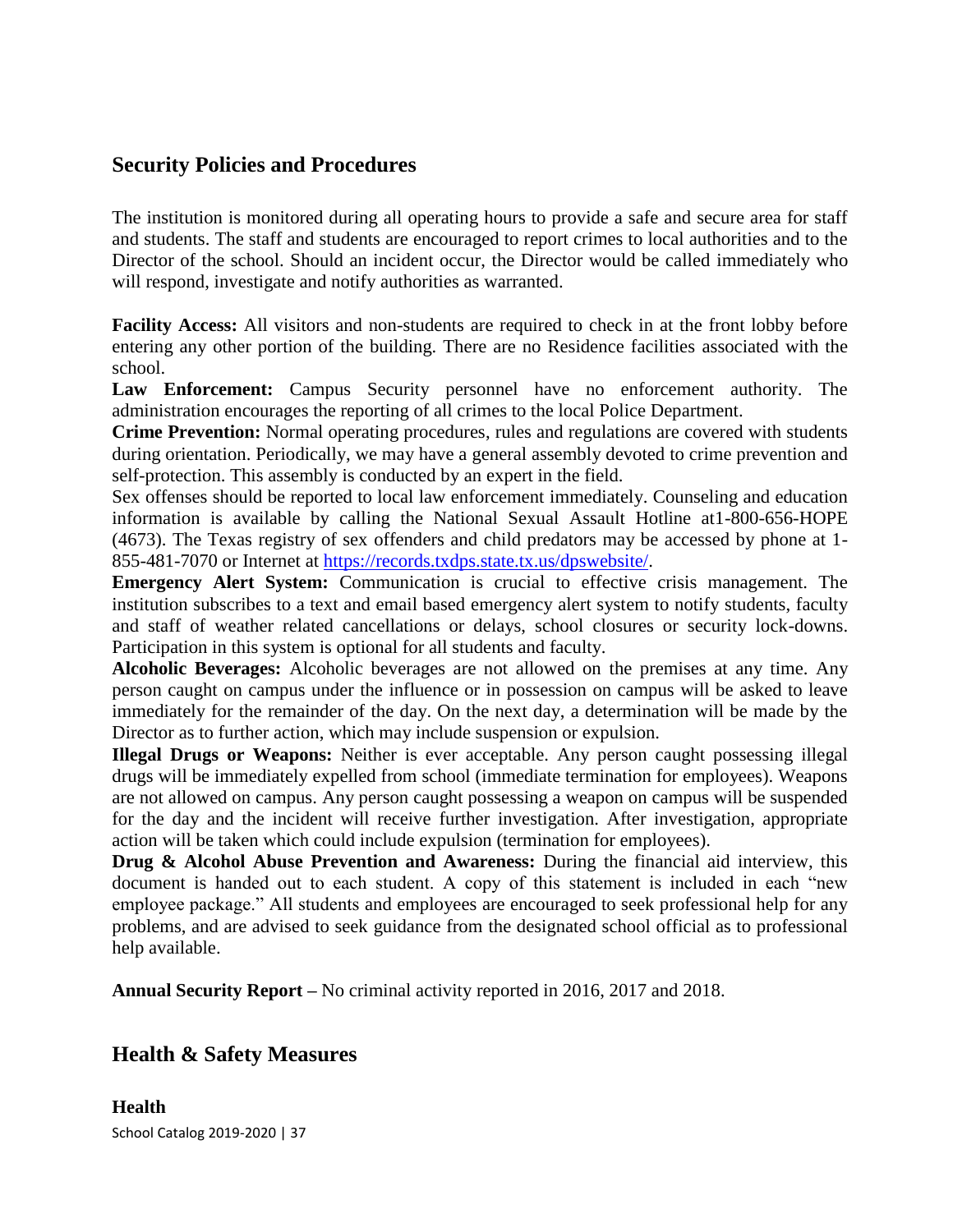The institution maintains a written plan (Health & Safety Plan) for assisting students in cases of sickness, accidents, and emergency health care. In general, a statement of health and emergency contact is to be completed by every student prior to admission. This data is to be kept on file in the student's permanent file. In emergency situations, this data should be retrieved and appropriate action taken.

## **First Aid**

A basic first aid kit (band-aids and minor wound care materials) is available in the front office and other strategic points around campus.

## **Accidents & Health/Safety Emergencies**

- Accidents/Emergencies should be immediately reported to the campus director or designee.
- The campus director will assess the situation and determine the appropriate course of action.
- If warranted, the campus director should have someone call 911 for further assistance
- If the student is conscious and coherent and refuses treatment, the campus director will document this (have the student sign saying they refused treatment). The campus director will have someone contact an emergency contact of the student's choosing or we will access the student's file for an emergency contact.
- After the emergency is over, the campus director will be responsible for investigating the incident and completing an incident report.
- The investigation should include discussions with all involved parties to determine exactly what happened and if there are any changes needed at the institution.
- In the event that an accident or illness should happen while a student is on the externship or clinical portion of their program, the student and the site are responsible for reporting the incident to the appropriate college official. The student and site supervisor should complete an incident report. The appropriate Institute official will follow up with reporting to the Campus Director and assist with completing any investigation or insurance claims that may be required to be completed by the institution. The Campus Director will store all copies of incident reports, insurance claims and all pertinent information.
- If changes are recommended, the campus director will involve the President and CEO to develop and implement policy.

## **Insurance**

The institution maintains student malpractice and liability insurance for each student enrolled. This coverage extends with the student to all clinical sites. The institution also maintains general liability insurance.

## **Weather Emergencies**

In the case of an emergency while school is in session, the campus director has the authority to assess the situation and act accordingly. For emergencies occurring when school is not in session, the campus director will assess the situation and determine whether classes should be held. If classes are to be cancelled, students and employees are notified through the emergency text, email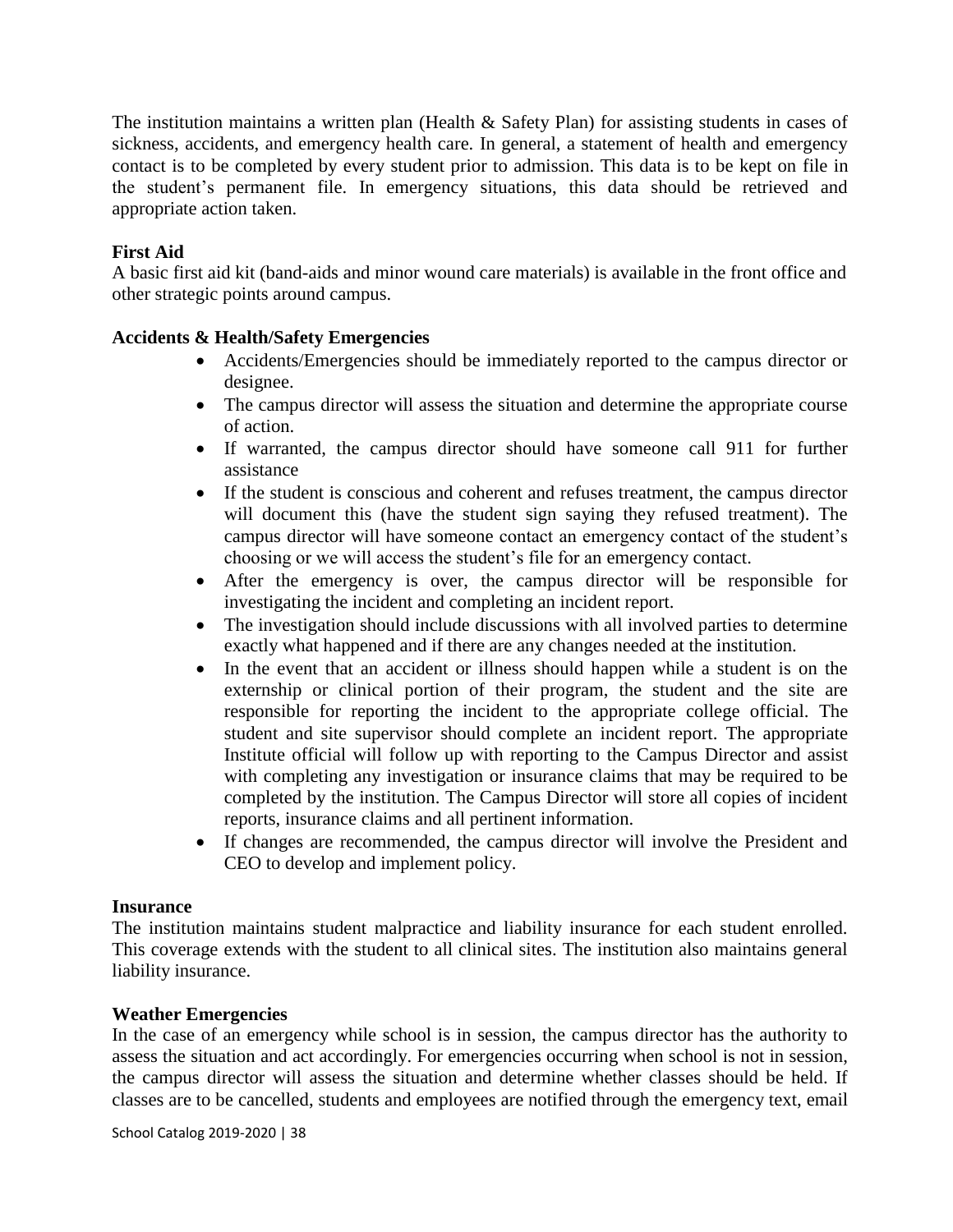and phone notification system of the Institute. Students and employees may also contact the school for voice messages left by administrative staff for procedures to follow regarding class cancellations. For weather emergencies occurring on weekends or holidays, the institution will follow the local school board's advice for cancellations. Due to the fact that many of our students have children in the local schools, we normally mirror the actions of the local public schools. If classes are to be held, no action is required.

## <span id="page-38-0"></span>**Consumer Information**

The Campus Security Act (Public Law 102-26) requires postsecondary institutions to disclose the number of instances in which certain specific types of crimes have occurred in any building or on any property owned or controlled by this institution which is used for activities related to the educational purpose of the institution and/or any building or property owned or controlled by student organizations recognized by this institution. In compliance with that law, the following reflects this institution's crime statistics for the period between 1/1/2016 and 12/31/2018.

The Institution distributes the report to all currently enrolled students (including those attending less than full-time and those not enrolled in Title IV programs or course) and all employees **by October 1 each year.** 

Report Distribution Date: 08/05/2019

| <b>Crimes Reported</b>                                                                                                                         | 2016              | 2017              | 2018 |
|------------------------------------------------------------------------------------------------------------------------------------------------|-------------------|-------------------|------|
| Location codes which should proceed the incident number(s)                                                                                     |                   |                   |      |
| <b>OC=On Campus</b><br><b>OC=On Campus Student Housing Facility</b><br>NC=Non-campus<br><b>NP=</b> Non-campus property<br><b>P=Public Area</b> |                   |                   |      |
| <b>Criminal Offenses</b>                                                                                                                       |                   |                   |      |
| Notes:                                                                                                                                         |                   |                   |      |
| #1 Also referred to as Primary Crimes                                                                                                          |                   |                   |      |
| #2 also referred to as sex offenses                                                                                                            |                   |                   |      |
| Criminal Homicide #1                                                                                                                           |                   |                   |      |
| (these offenses are serrated into two categories)                                                                                              |                   |                   |      |
| <b>Murder</b>                                                                                                                                  | $\mathbf{\Omega}$ | $\mathbf{\Omega}$ | 0    |
| non- negligent manslaughter                                                                                                                    | 0                 | $\Omega$          | 0    |
| <b>Manslaughter by Negligence</b>                                                                                                              |                   |                   | 0    |

## **Occurrences within the 2016, 2017 and 2018 Calendar Years**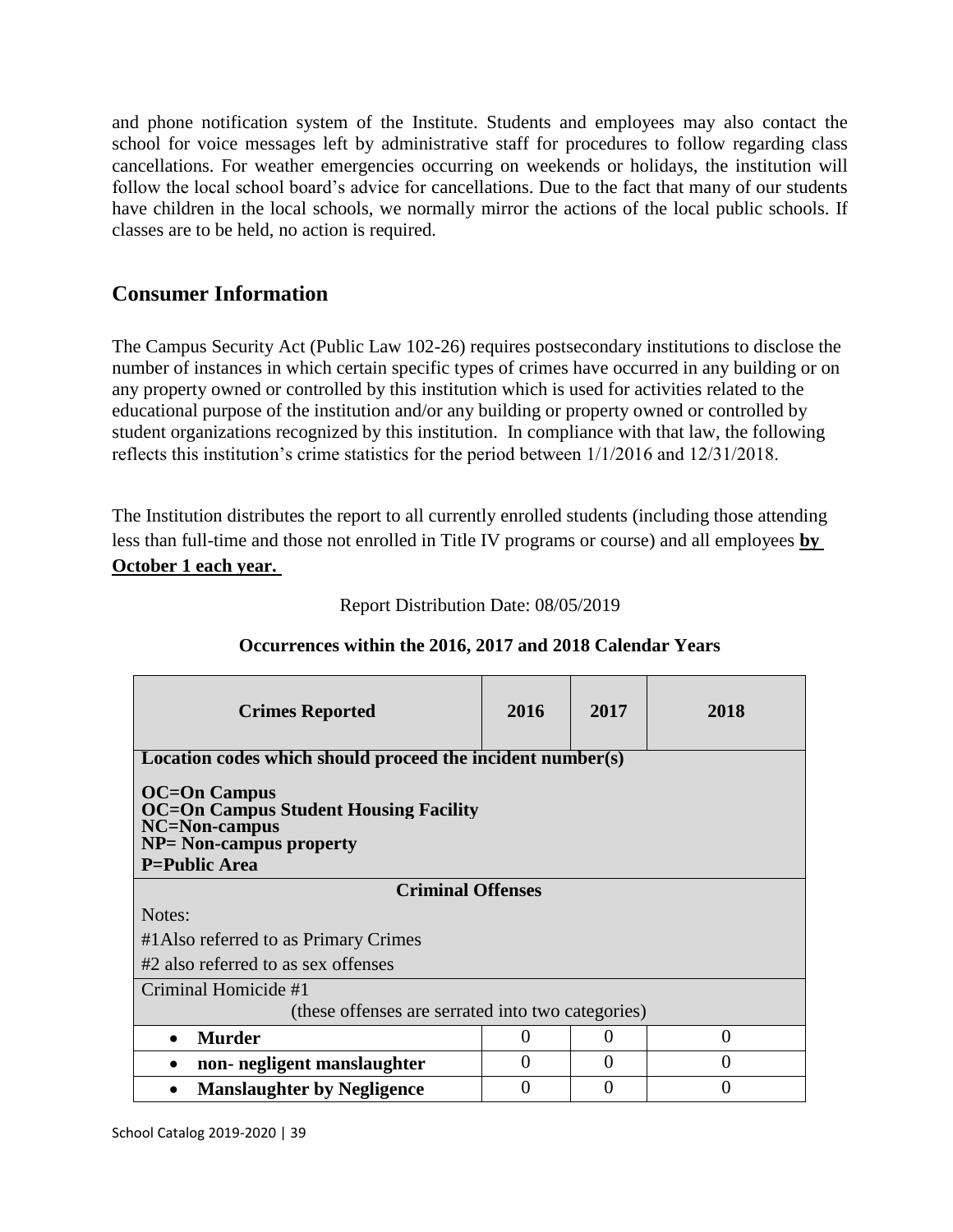| <b>Sexual Assault #2</b>           |   |  |
|------------------------------------|---|--|
| Rape<br>$\bullet$                  | ∩ |  |
| <b>Foundling</b><br>$\bullet$      |   |  |
| <b>Incest</b><br>$\bullet$         |   |  |
| <b>Statutory Rape</b><br>$\bullet$ |   |  |
| Robbery                            |   |  |
| <b>Aggravated Assaults</b>         |   |  |
| <b>Burglaries</b>                  |   |  |
| <b>Motor Vehicle Thefts</b>        |   |  |
| Arson                              |   |  |
|                                    |   |  |

## **Hate Crimes Reporting**

**Notes:**

- **1. Any of the above –mentioned offenses & any of the following incidents**
- **2. a hate crime is a criminal offense that manifests evidence that the victim was intentionally selected because of the perpetrator's bias against the victim.**
- **3. Three are eight categories that are reportable: race, religion, sexual orientation, gender, gender identity ethnicity, national origin and disability**

|                                                                               | 2016           | 2017     | 2018           |
|-------------------------------------------------------------------------------|----------------|----------|----------------|
| Larceny-theft                                                                 | $\theta$       | $\theta$ | $\theta$       |
| <b>Simple Assault</b>                                                         | $\overline{0}$ | $\Omega$ | $\theta$       |
| <b>Intimidation</b>                                                           | $\overline{0}$ | $\Omega$ | $\theta$       |
| <b>Destruction, Damage or Vandalism of</b>                                    | $\Omega$       | 0        | $\Omega$       |
| <b>Property</b>                                                               |                |          |                |
| <b>Gender Identity</b>                                                        | $\Omega$       | $\theta$ | $\theta$       |
| <b>Violence Against Women Act</b>                                             |                |          |                |
|                                                                               |                |          |                |
|                                                                               | 2016           | 2017     | 2018           |
| <b>Domestic Violence</b>                                                      | $\overline{0}$ | $\Omega$ | 0              |
| <b>Dating Violence</b>                                                        | $\overline{0}$ | $\Omega$ | $\theta$       |
| <b>Stalking (including cyber-stalking)</b>                                    | 0              | $\Omega$ | $\overline{0}$ |
| <b>Rape &amp; Forcible Foundling</b>                                          | 0              | 0        | $\overline{0}$ |
| <b>Sex offenses - forcible</b>                                                | 0              | $\Omega$ | 0              |
| Sex offenses - non-forcible                                                   | 0              | ∩        | $\theta$       |
| <b>Arrests and Disciplinary Referrals</b>                                     |                |          |                |
| Note: this information also includes those individuals that were referred for |                |          |                |
| campus disciplinary action for liquor law violations, drug law violations and |                |          |                |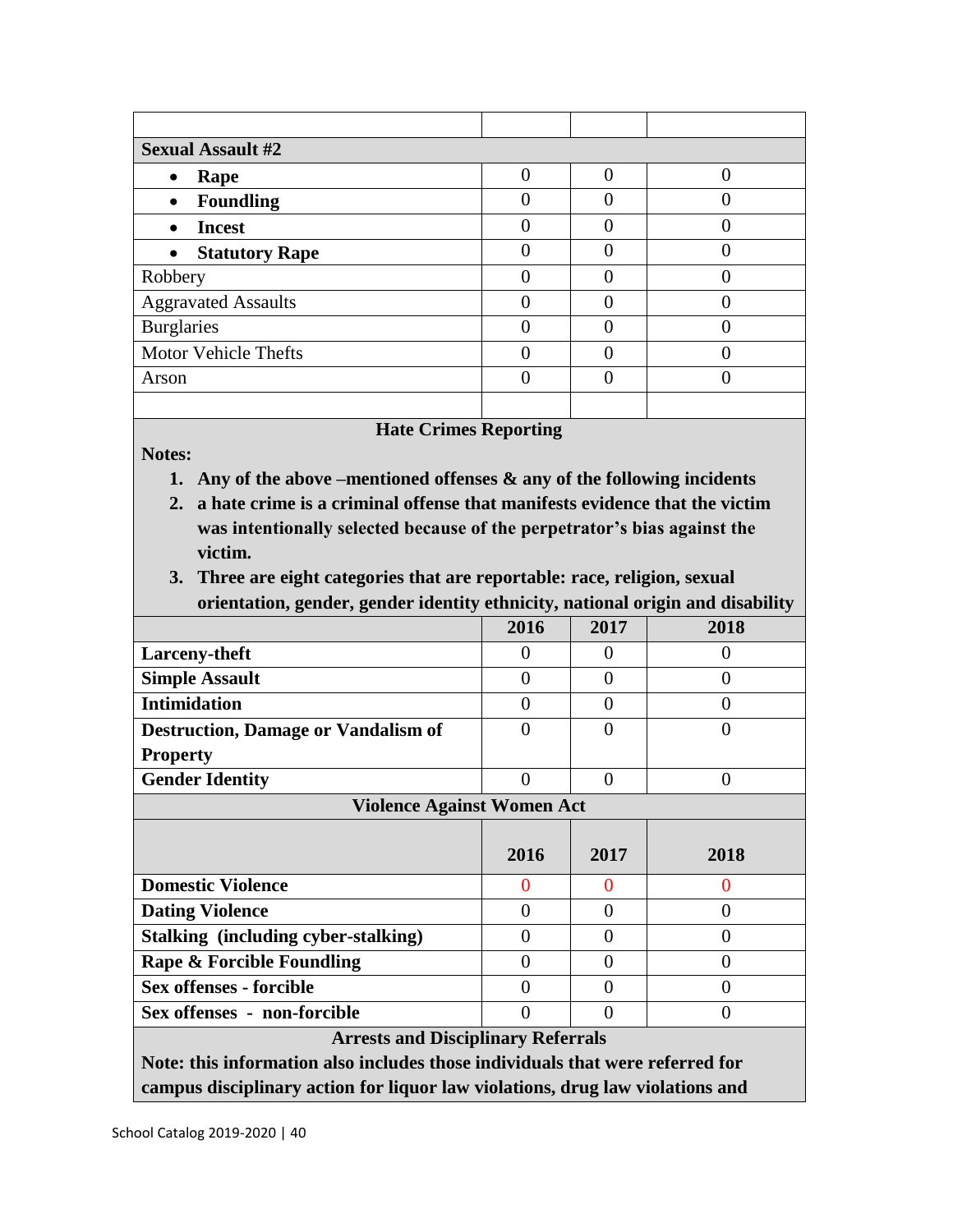| illegal weapons possession.    |                   |          |               |
|--------------------------------|-------------------|----------|---------------|
| Arrest:                        | 2016              | 2017     | 2018          |
| <b>Weapons- Carrying</b>       |                   |          |               |
| <b>Weapons Possession</b>      |                   |          |               |
| <b>Disciplinary Referrals:</b> | $\mathbf{\Omega}$ | $\theta$ | $\mathcal{O}$ |
| <b>Weapons- Carrying</b>       |                   |          |               |
| <b>Weapons Possession</b>      | 0                 | 0        |               |
| Arrest:                        |                   |          |               |
| <b>Drug Abuse Violations</b>   |                   |          |               |
| <b>Disciplinary Referrals:</b> |                   |          |               |
| <b>Drug Abuse Violations</b>   |                   |          |               |
| Arrest:                        |                   |          |               |
| <b>Liquor Law Violations</b>   |                   |          |               |
| <b>Disciplinary Referrals:</b> |                   |          |               |
| <b>Liquor Laws Violations</b>  |                   |          |               |